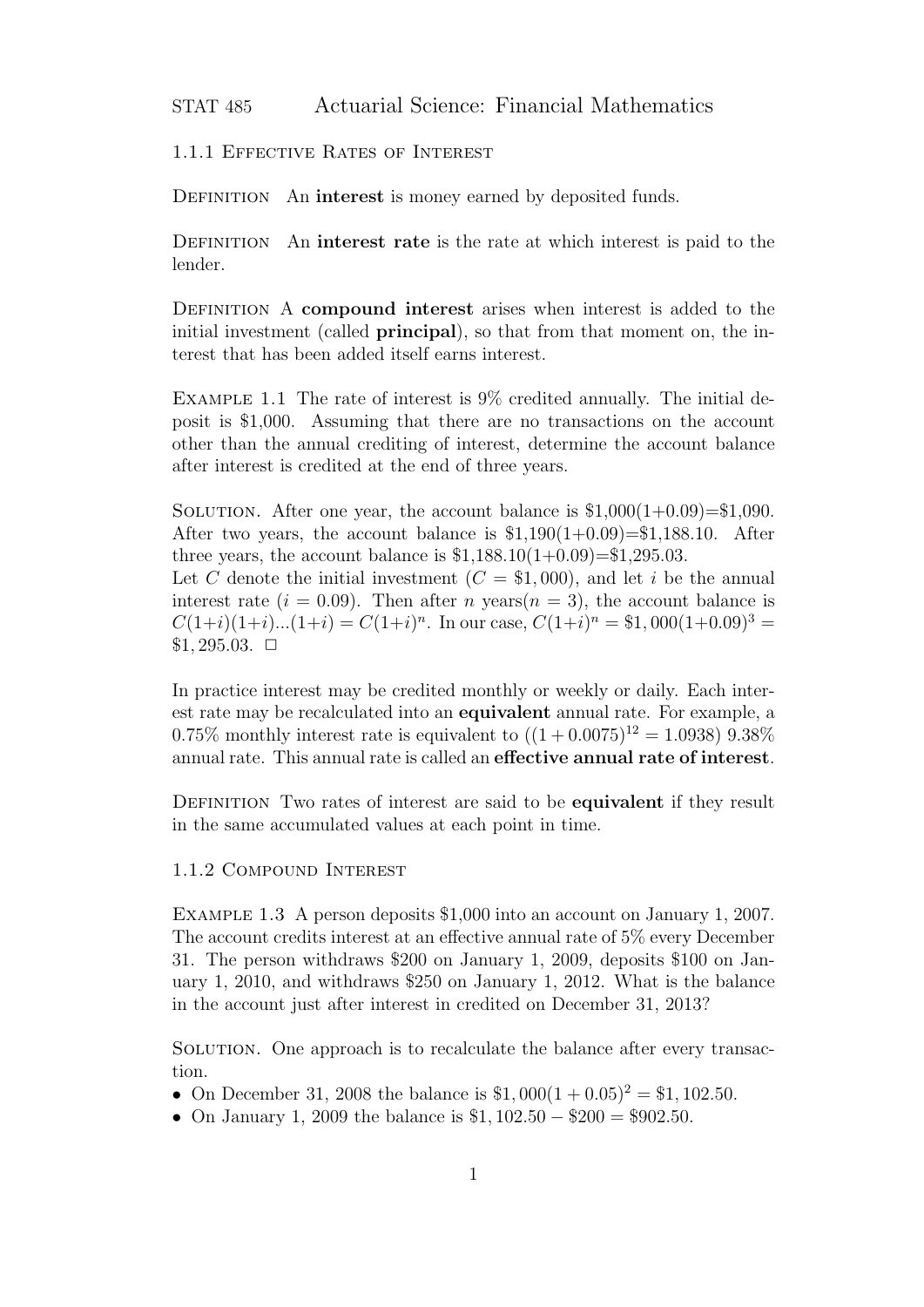- On December 31, 2009 the balance is  $$902.50(1 + 0.05) = $947.63$ .
- *•* On January 1, 2010 the balance is \$947*.*63 + \$100 = \$1*,* 047*.*63.
- On December 31, 2011 the balance is  $$1,047.63(1+0.05)^2 = $1,155.01$ .
- *•* On January 1, 2012 the balance is \$1*,* 155*.*01 *−* \$250 = \$905*.*01.
- On December 31, 2013 the balance is  $$905.01(1 + 0.05)^2 = $997.77$ .

An alternative approach is to accumulate each transaction to the December 31, 2013 date of valuation and then combine all accumulated values, adding deposits and subtracting withdrawals. We have  $(\$1,000)(1+0.05)^7 +$  $(\$100)(1+0.05)^4 - (\$200)(1+0.05)^5 - (\$250)(1+0.05)^2 = \$997.77$   $\Box$ .

DEFINITION The **accumulation factor** from time 0 to time *t* is the accumulated value at time *t* of an investment of \$1 made at time 0. The accumulation factor will be denoted by *a*(*t*).

DEFINITION The **accumulated amount function**, denoted by  $A(t)$ , is the accumulated amount of an investment at time  $t$ ,  $A(t) = A(0)a(t)$ .

Example Under compound interest, the accumulation factor from 0 to *t* is  $a(t) = (1 + i)^t$  where *i* is the effective annual rate of interest, and time *t* is a positive real number.  $\Box$ 

Example Under compound interest, the accumulated amount by time *t* satisfies the equation  $A(t) = A(0)(1 + i)^t$ . Given any of the three quantities  $A(t)$ ,  $A(0)$ , *i*, and *t*, it is possible to find the fourth. The formulas are  $A(t) = A(0)(1 + i)^t$ ,  $A(0) = A(t)(1 + i)^{-t}$ ,  $t = \ln (A(t)/A(0))/\ln(1 + i)$ , and  $i = (A(t)/A(0))^{1/t} - 1$ . For instance, find the time it takes for an initial investment of \$100 to grow to \$150 under the compound annual rate of 5%. Solution:  $t = \ln(150/100)/\ln(1.05) = 8.31$ .  $\Box$ 

In practice, transactions can take place any time during a year. If time is measured in months, it is common to express *t* in the form  $t = m/12$  years. If time is measured in days, use  $t = d/365$  years.

# 1.1.3 Simple Interest

DEFINITION **Simple interest** is an interest that is paid only on the principal amount. The accumulation function from time 0 to time *t* at annual simple interest rate *i* is  $a(t) = 1 + it$  where *t* is measured in years.

Comparison of Compound and Simple Interests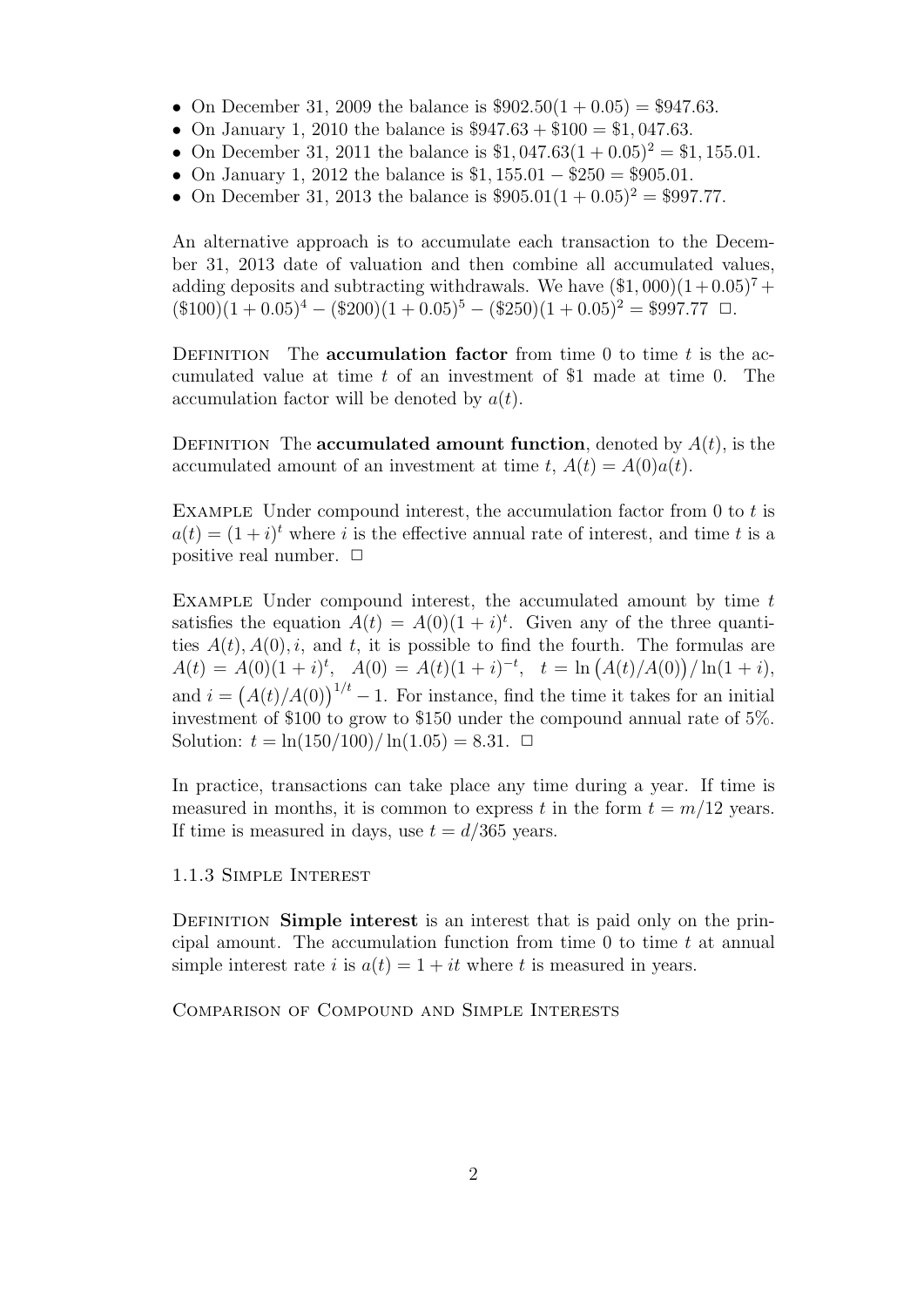

From the picture, the simple interest accumulation factor is larger than that for compound interest if  $0 \le t \le 1$ , and is smaller for  $t > 1$ .

Interest accumulation is often based on a combination of simple and compound interests. Compound interest would be applied over the completed number of years (that is, interest compounding periods), and simple interest would be applied from then to the fractional point in the current interest period. For example, at annual rate  $9\%$  ( $i = 0.09$ ), over a period of 4 years and 5 months, an investment of \$1,000 will grow to  $$1,000(1+i)^4(1+it)$  where  $t=5$ months =  $5/12$  years, that is, it will grow to  $$1,000(1.09)^4(1+(5/12)(0.09))$  = \$1*,* 464*.*52 with the accumulation factor of 1.46452.

DEFINITION A **promissory note** is a short-term contract requiring the issuer of the note (the borrower) to pay the holder of the note (the lender) a principal amount plus interest on that principal at a specified annual interest rate for a specified length of time. The length of time is usually less than one year, and the interest is calculated on the basis of simple interest. The interest rate earned by the lender is sometimes referred to as the **yield rate** of the investment.

Example 1.4 On January 31 Smith borrows \$5,000 from Brown and gives Brown a promissory note. The note states that the loan will be repaid on April 30 of the same year, with annual interest at 12%. On March 1 Brown sells the promissory note to Jones, who pays Brown amount of money *X* in return for the right to collect the payment from Smith on April 30. Jones pays Brown an amount such that Jones' yield from March 1 to the maturity date (April 30) can be stated as an annual rate of interest of 15%. Assume all calculations are based on simple interest and a 365-day year.

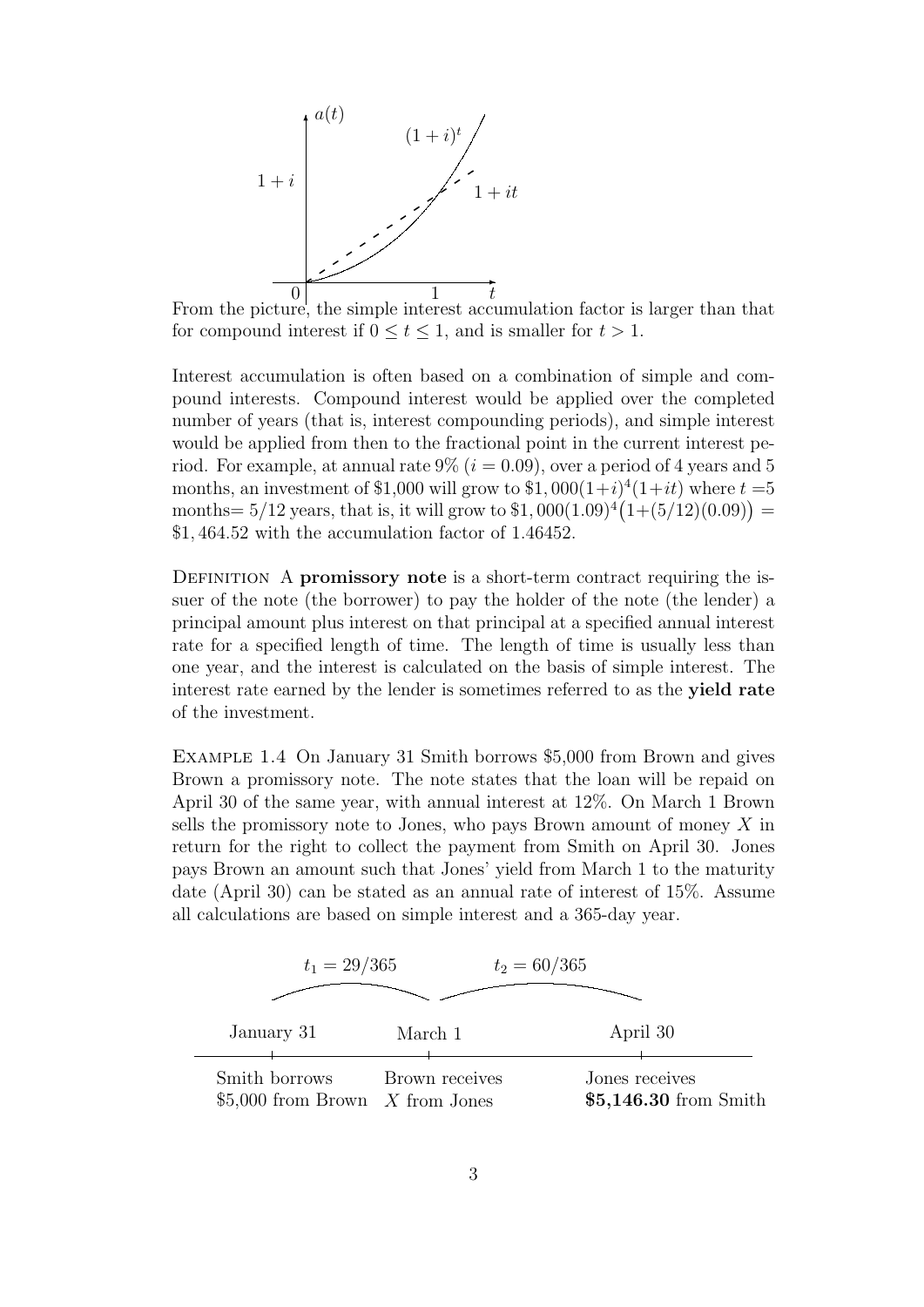(a) Determine the amount Smith was to have paid Brown on April 30.

SOLUTION The payment required at the maturity date is  $$5,000(1+(0.12)(89/365))$  = \$5*,* 146*.*30.

(b) Determine *X*, the amount Jones paid to Brown.

SOLUTION The period from March 1 to April 30 is  $t_2 = 60/365$ . *X* satisfied the equation  $$5, 146.30 = X(1 + (0.15)(60/365))$ . Thus,  $X = $5,022.46$ .

(c) Determine the yield rate Brown earned.

SOLUTION Let  $t_1 = 29/365$  denote the period from January 31 to March 1, and let *j*<sup>1</sup> be the annual yield rate earned by Brown. Then *j*<sup>1</sup> solves the equation  $\overline{X} = $5,000(1+j_1 t_1)$  or  $j_1 = [(\$5,022.46/\$5,000) -1]/(29/365) =$  $0.0565$  or  $5.65\%$ .  $\Box$ 

# 1.2 Present Value

DEFINITION Let  $X$  be the amount that must be invested at the start of a time period to accumulate \$1 at the end of the period at effective annual interest rate *i*. Then *X* satisfies the equation  $X(i + i) = 1$ , or equivalently,  $X = 1/(1 + i)$ . The quantity  $v = 1/(1 + i)$  is called the **present value of an amount of \$1 due in one time period** (or **present value factor** or **discount factor**).

EXAMPLE 1.5 A person invests  $X$  in a risky fund, which average annual rate of return is 19.5%. What amount must the person invest in order to accumulate \$1,000,000 in 25 years?

SOLUTION The amount *X* solves the equation  $X(1 + i)^{25} = $1,000,000$ . Thus, *X* = \$1,000,000  $v^{25}$  = \$1,000,000(1.195)<sup>-25</sup> = \$11,635.96. **□** 

## 1.3 Equation of Value

DEFINITION Any financial transaction can be represented in the form of an equation. The components of the equation are the interest rate and the amounts of money disbursed and received. These amounts are termed **dated cash flows (inflow and outflow)**. The equation is called an **equation of value** for the transaction, because it balances the accumulated and present values of the payments made at different time points.

In order to formulate an equation of value for a transaction, it is necessary to choose a reference time point called **valuation date**. At the reference time point, the equation of value balances (1) the accumulated value of all payments already disbursed plus the present value of all payments yet to be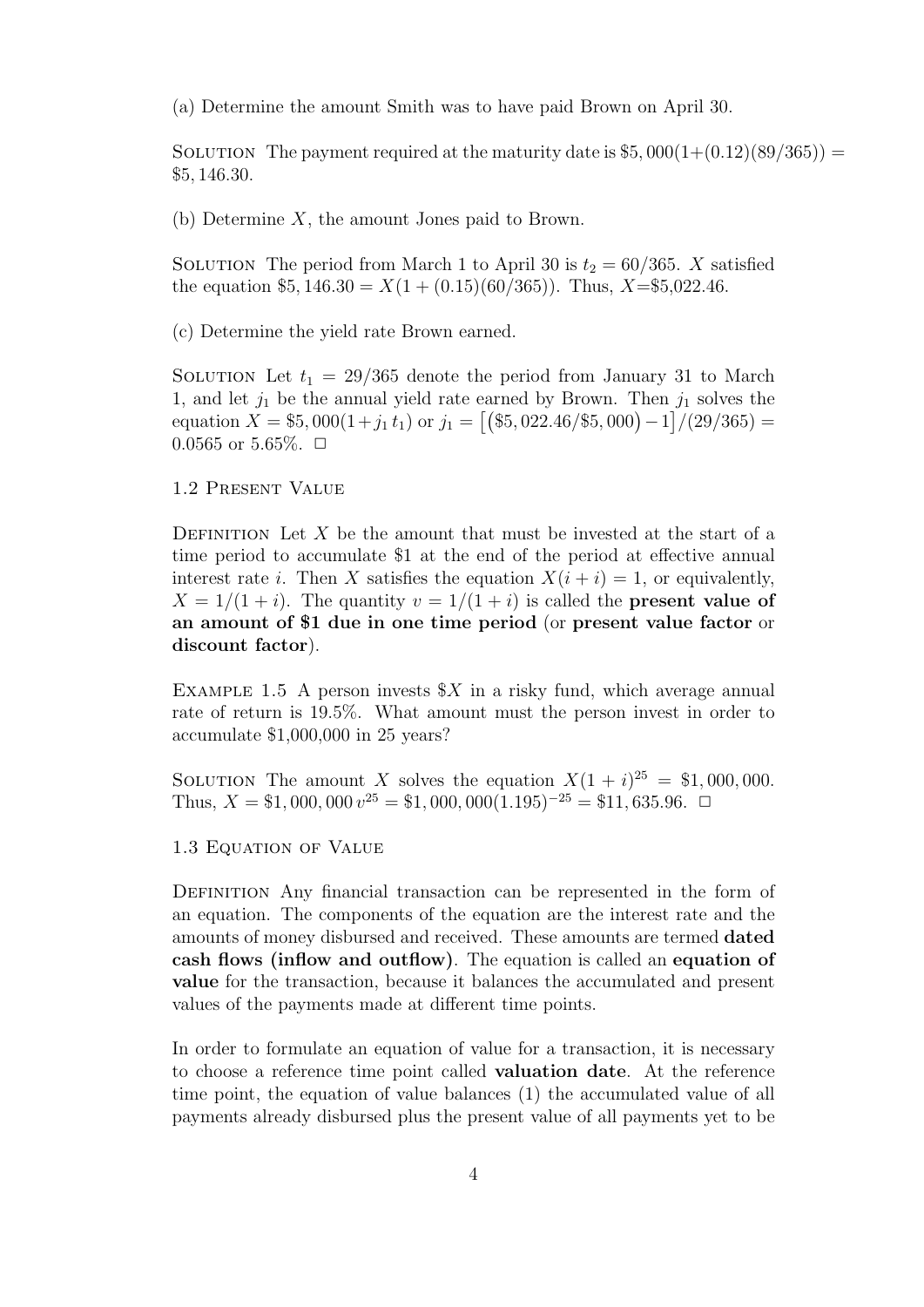disbursed, and (2) the accumulated value of all payments already received plus the present value of all payments yet to be received.

Example 1.7 On February 7,14,21 and 28, a person draws \$1,000 credit that charges an effective weekly interest rate of 8% on all credit extended. He pays his debt in four installments which he makes on March 7, 14,21, and 28. He pays \$1,100 on each March 7, 14, and 21. How much must he pay on March 28 to repay his debt completely?



SOLUTION 1 (STRAIGHTFORWARD) Walt's debt on February 7 is \$1,000; on February 14,  $$1,000(1 + i) + $1,000$ ; on February 21,  $$1,000(1 + i) +$  $(1, 000)(1 + i) + (1, 000) = (1 + i)^2 + (1 + i) + 1$ ; on February 28,  $$1,000((1+i)^{2} + (1+i) + 1)(1+i) + $1,000 = $1,000((1+i)^{3} + (1+i)^{2} + (1+i)^{3})$ *i*) + 1). On March 7, the debt is  $\frac{2}{3}$ , 1000 $((1+i)^3 + (1+i)^2 + (1+i) + 1)(1+i)$  $i)$  − \$1, 100 = \$, 1000 $((1+i)^4 + (1+i)^3 + (1+i)^2 + (1+i))$  − \$1, 100; on March  $14, {$   $({\text{$_8$}},1000((1+i)^4+(1+i)^3+(1+i)^2+(1+i)) -$  \$1, 100  $)(1+i) -$  \$1, 100 =  $\frac{\$}{2}$ , 1000( $\left(1+i\right)^5 + \left(1+i\right)^4 + \left(1+i\right)^3 + \left(1+i\right)^2\right) - \$1,100\left(\left(1+i\right)+1\right);$  on March 21,  $\left(\frac{1}{2}, 1000\right)\left((1+i)^5 + (1+i)^4 + (1+i)^3 + (1+i)^2\right) - \frac{1}{2}$ , 100 $\left((1+i)^5 + (1+i)^4 + (1+i)^4 + (1+i)^4\right)$  $(i) + 1$   $\left(1+i\right) - $1,100 = $,1000\left((1+i)^6 + (1+i)^5 + (1+i)^4 + (1+i)^3\right) -$ \$1,  $100((1 + i)^2 + (1 + i) + 1)$ ; on March 28;  $X = (\frac{1}{3}, 1000((1 + i)^6 + (1 +$  $(i)^5 + (1+i)^4 + (1+i)^3) - $1,100((1+i)^2 + (1+i) + 1)$   $(1+i) = $,1000((1+i)^2 + 1)$  $(i)^7 + (1+i)^6 + (1+i)^5 + (1+i)^4) - $1,100((1+i)^3 + (1+i)^2 + (1+i)) = $2,273.79.$ 

Solution 2 Choose March 28 as the reference time point for valuation. Then the accumulated value of all payments received on February 7, 14, 21, 28 are  $$1,000(1+i)^7$ ,  $$1,000(1+i)^6$ ,  $$1,000(1+i)^5$ , and  $$1,000(1+i)^4$ , respectively. The accumulated value of all payments paid on March 7, 14, 21, and 28 are, respectively, \$1,  $100(1+i)^3$ , \$1,  $100(1+i)^2$ , \$1,  $100(1+i)$ , and *X*. The equation of value is the difference between the accumulated values of all the sums received and all the sums paid, that is, the equation of value is

$$
\$1,000\Big[(1+i)^7+(1+i)^6+(1+i)^5+(1+i)^4\Big]-\$1,100\Big[(1+i)^3+(1+i)^2+(1+i)\Big]-X=0.
$$

From here  $X = $2,273.79$ .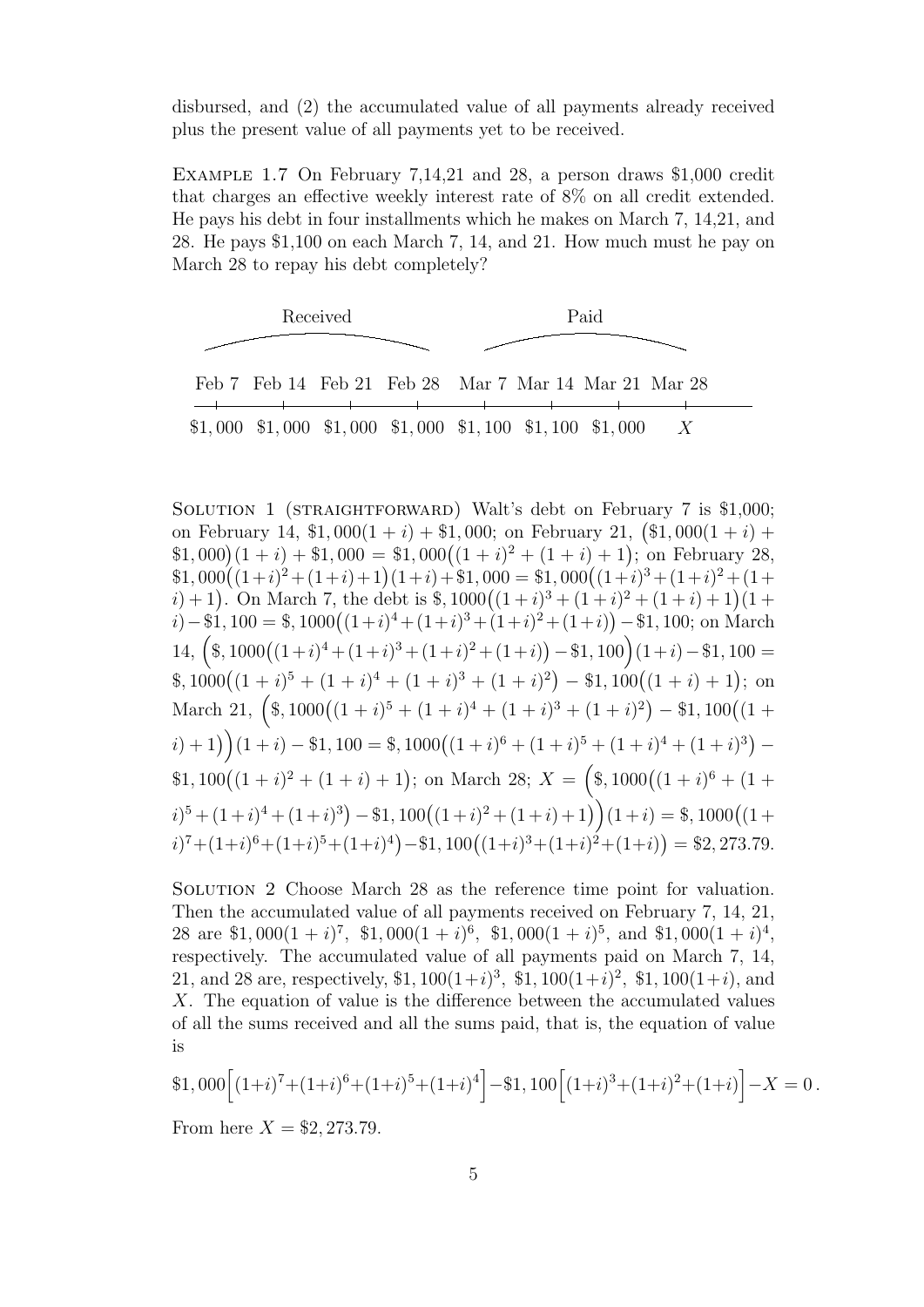Solution 3 Choose February 7 as the reference time point. Then the present value of the sums that will be received on February 7, 14, 21, 28 are \$1,000, \$1,000/ $(1 + i) =$  \$1,000*v*, \$1,000/ $(1 + i)^2 =$  \$1,000*v*<sup>2</sup>, and  $$1,000/(1+i)^3 = $1,000v^3$ , respectively, where *v* is the present value factor. The present value of the sums that will be paid on March 7, 14, 21, and 28 are, respectively,  $$1,100/(1+i)^4 = $1,100v^4$ ,  $$1,100/(1+i)^5 =$ \$1,  $100v^5$ , \$1,  $100/(1 + i)^6 = 1, 100v^6$ , and  $Xv^7$ . The equation of value is the difference between the present values of all the sums that will be received and all the sums that will be paid, that is, the equation of value is

$$
$1,000[1+v+v^2+v^3]-$1,100[v^4+v^5+v^6]-Xv^7=0.
$$

From here  $X = $2,273.79$ .

SOLUTION 4 Choose February 21 as the reference time point. Then the accumulated value of the payments received on February 7 and 14 are \$1*,* 000(1+  $i$ <sup>2</sup> and \$1,000(1 + *i*), respectively. The present value of the payments that will be received on February 21 and 28 are \$1,000 and \$1,000/ $(1+i)$ , respectively. The present value of the amounts that will be paid on March 7, 14, 21, and 28 are, respectively, \$1,  $100/(1+i)^2$ , \$1,  $100/(1+i)^3$ , \$1,  $100/(1+i)^4$ , and  $X/(1+i)^5$ . The equation of value is

$$
\$1,000\Big[(1+i)^2+(1+i)+1+\frac{1}{(1+i)}\Big]-\$1,100\Big[\frac{1}{(1+i)^2}+\frac{1}{(1+i)^3}+\frac{1}{(1+i)^4}\Big]-\frac{X}{(1+i)^5}=0.
$$

From here  $X = $2,273.79$ .  $\Box$ 

1.4 Nominal Rates of Interest

DEFINITION A **nominal annual interest rate**  $i^{(m)}$  compounded m **times per year** refers to an interest rate  $i^{(m)}/m$  compounded every  $1/m$ th of a year.

Example 1.8 A credit card account charges 24% on unpaid balances, payable monthly. The quoted rate of 24% is a nominal annual interest rate. A person puts \$1,000 on his credit card, and doesn't pay for one year.

(a) How much does he owe according to his 13th statement?

(b) Compute an effective annual interest rate.

SOLUTION (a) The monthly interest rate is  $i^{(12)} = 24/12 = 2\%$ . His 1st statement is for \$1,000 and doesn't charge interest. His 13th statement is for  $$1,000(1.02)^{12} = $1,268.23.$ 

(b) The effective annual rate of interest is  $26.823\%$ .  $\Box$ 

Definition A nominal annual interest rate is sometimes called an **annual percentage rate (APR)**. The corresponding monthly interest rate is called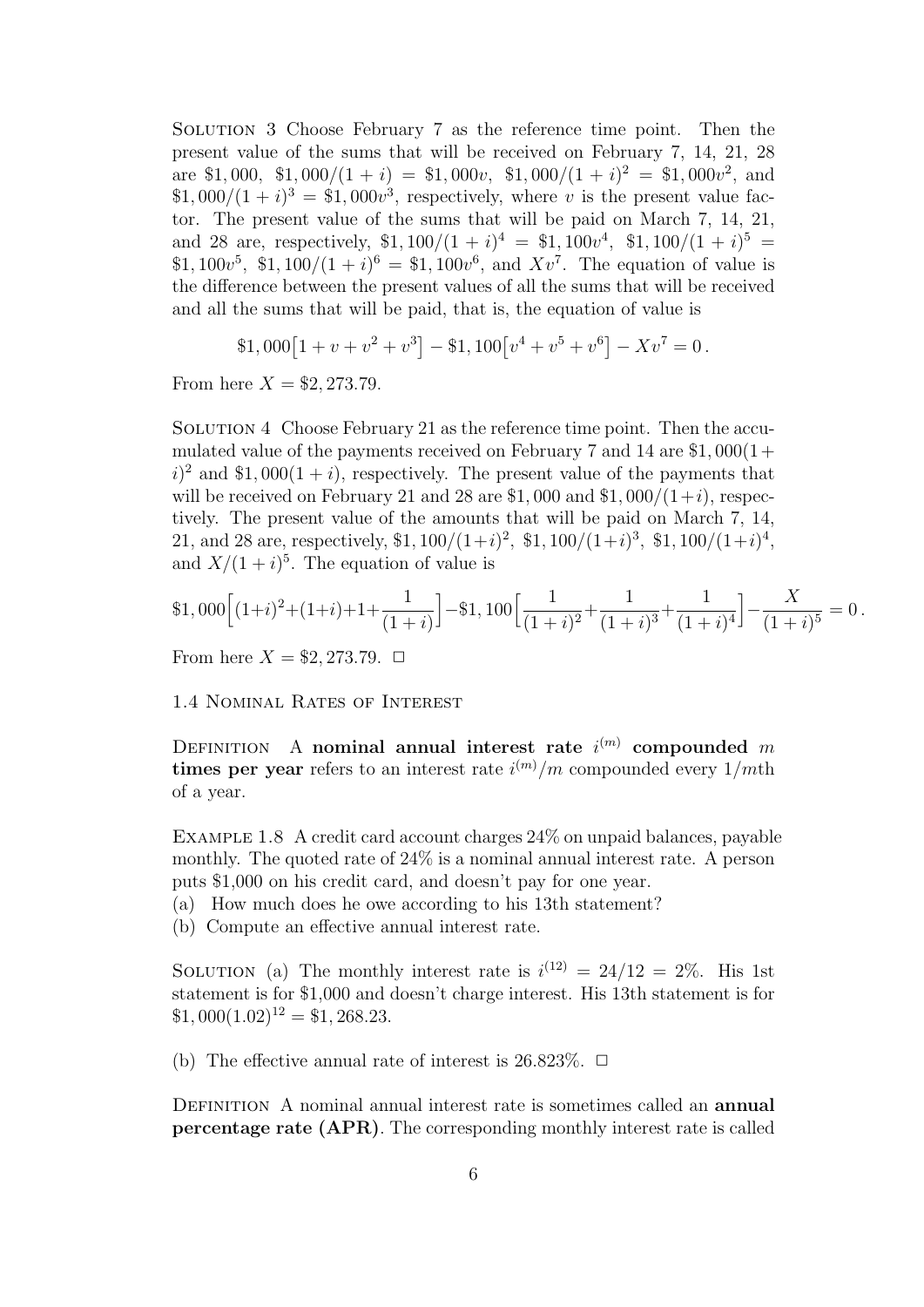a **periodic rate**.

Example 1.9 Bank A offers an annual interest rate of 15.25% compounded semiannually, and Bank B offers an annual rate of 15% compounded monthly. Which bank offers a higher effective annual interest rate?

SOLUTION The periodic rate in Bank A is  $i_A^{(2)} = 15.25\%/2 = 7.625\%$ . Thus, a deposit of \$1 in Bank A will grow to  $(1 + 0.07625)^2 = 1.158314$ . The periodic rate in Bank B is  $i_B^{(12)} = 15\%/12 = 1.25\%$ . A deposit of \$1 will grow to  $(1.0125)^{12} = 1.160755$ . Hence, the effective annual interest rates in Bank A and B are 15.8314% and 16.0755%, respectively. Bank B has a higher effective annual interest rate.  $\Box$ 

The formula that connects the nominal annual interest rate  $i^{(m)}$  and the effective annual interest rate *i* is

$$
(1 + \frac{i^{(m)}}{m})^m = 1 + i.
$$

Example 1.10 Suppose an effective annual rate of interest is 12%. Find the equivalent nominal annual rate for  $m = 1, 12, 365$ , and  $\infty$ .

SOLUTION Using the formula  $i^{(m)} = m[(1+i)^{1/m} - 1]$ , we compute  $i^{(1)} = i =$  $0.12, i^{(12)} = 0.1139, i^{(365)} = 0.113346.$  When  $m \to \infty$ ,  $m[(1+i)^{1/m} - 1] \to$ ln(1 + *i*) = 0.113329. The limiting case  $m \to \infty$  is called **continuous compounding**.  $\Box$ 

1.5 Effective and Nominal Rates of Discount

DEFINITION An interest payable at the end of an interest period is called **interest payable in arrears**.

DEFINITION An interest payable at the beginning of an interest period is called **interest payable in advance**.

Definition The rate of interest payable in advance is called the **rate of discount**.

EXAMPLE. A person borrows \$1,000 for one year at an interest rate of  $10\%$ payable in advance. It means that he receives the loan amount of \$1,000 but must immediately pay the lender \$100. Thus, the net loan amount is \$900. One year later he must repay \$1,000. The effective annual rate of interest of this transaction is  $100/900=0.1111$  or  $11.11\%$ .  $\Box$ 

Definition The **effective annual rate of discount** from time 0 to time 1 is

$$
d = \frac{A(1) - A(0)}{A(1)}
$$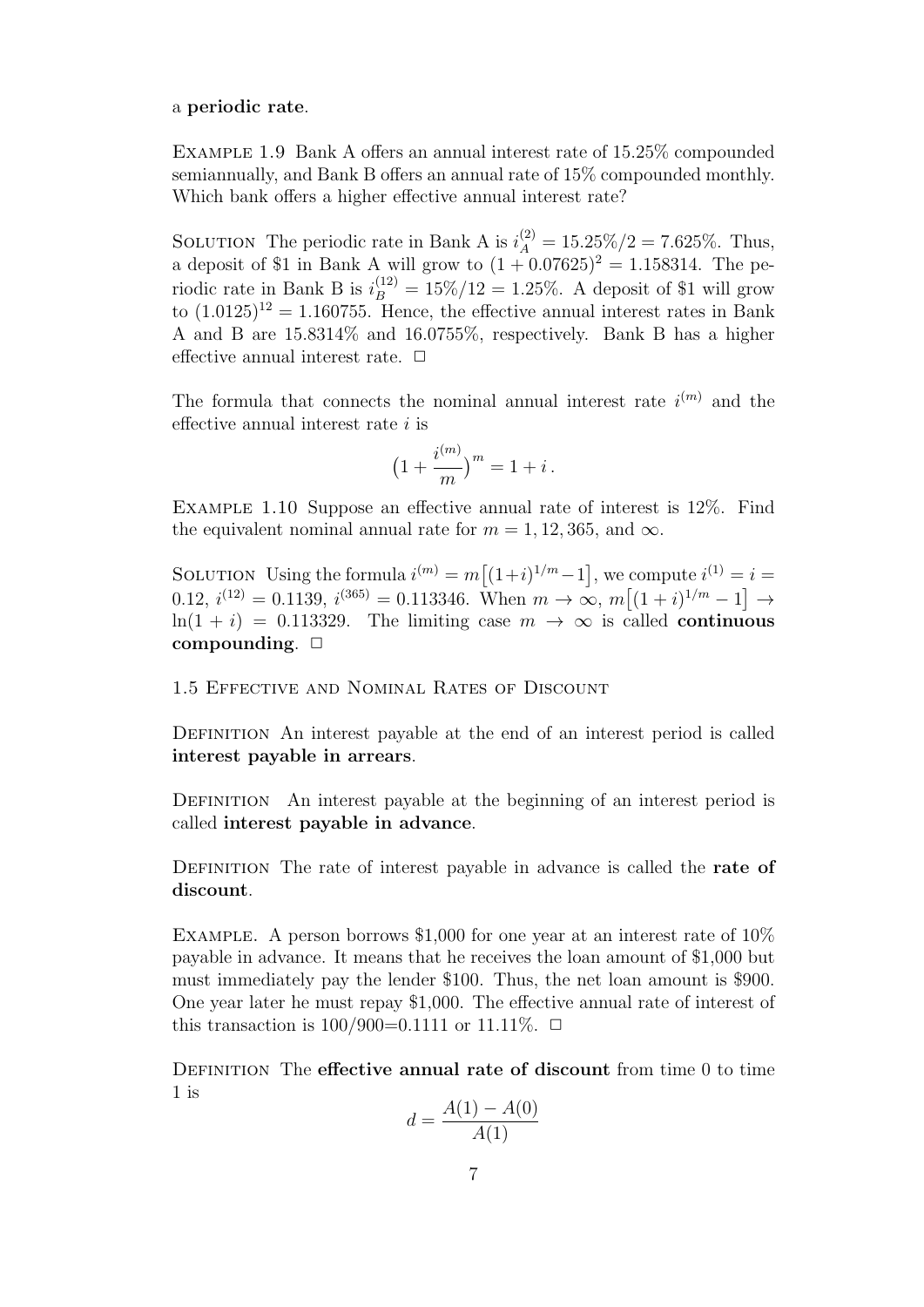where  $A(t)$  is the accumulated amount function.

EXAMPLE In our example,  $A(1) = 1,000, A(0) = 900, d = (1000-900)/1000 =$  $100/1000 = 0.10$  or  $10\%$ .  $\Box$ 

Recall that the effective annual rate of interest satisfies the equality  $A(1)$  =  $A(0)(1+i)$ . Therefore,

$$
i = \frac{A(1) - A(0)}{A(0)}.
$$

From here, the equalities hold

$$
d = \frac{i}{1+i} \text{ and } i = \frac{d}{1-d}.
$$

EXAMPLE In our example,  $i = 0.1/(1 - 0.1) = 1/9 = 0.1111$ , and  $d =$  $(1/9)/(1 + 1/9) = 1/10 = 0.10$ .

DEFINITION A nominal annual discount rate  $d^{(m)}$  compounded m **times per year** refers to a discount rate *d* (*m*)*/m* compounded every 1*/m*th of a year.

The relation between *d* and  $d^{(m)}$  is

$$
1 - d = \left(1 - \frac{d^{(m)}}{m}\right)^m.
$$

PROOF: By definition,  $A(0) = A(1)(1 - d)$ . Hence,

$$
A(0) = A(1/m)(1-d^{(m)}/m) = A(2/m)(1-d^{(m)}/m)^{2} = \dots = A(1)(1-d^{(m)}/m)^{m},
$$

which proves the formula.

Example 1.12 Suppose an effective annual rate of interest is 12%. Find the equivalent nominal annual rate of discount for  $m = 1, 12, 365$ , and  $\infty$ .

SOLUTION First compute the effective annual rate of discount

$$
d = \frac{i}{1+i} = \frac{0.12}{1.12} = 0.107143.
$$

Using the formula  $d^{(m)} = m[1-(1-d)^{1/m}]$ , we compute  $d^{(1)} = d = 0.107143$ ,  $d^{(12)} = 0.1128, d^{(365)} = 0.1133.$  When  $m \to \infty, m[1 - (1 - d)^{1/m}] \to$  $-\ln(1-d) = 0.113329 = \ln(1+i)$ .  $\Box$ 

Show that is it always so:  $-\ln(1-d) = \ln(1+i)$ .

1.6 The Force of Interest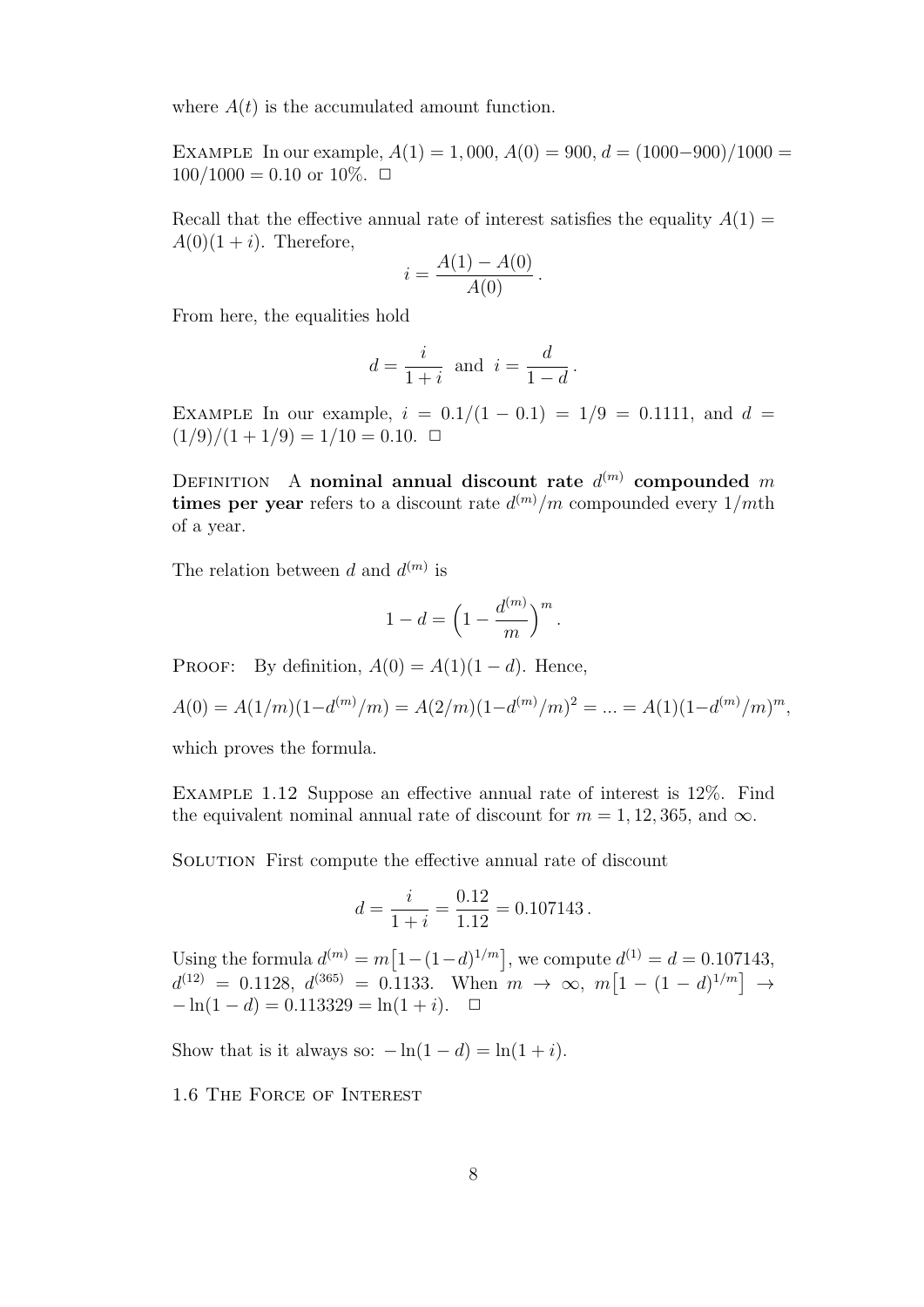The interest rate by the investment for the 1*/m*th of a year period from time *t* to time  $t + 1/m$  is

$$
\frac{A(t+1/m)-A(t)}{A(t)}.
$$

The nominal annual rate of interest compounded *m* times per year is

$$
i^{(m)} = m \frac{A(t + 1/m) - A(t)}{A(t)}.
$$

Letting  $m \to \infty$ , we get the nominal annual interest rate **compounded continuously**,

$$
i^{(\infty)} = \lim_{m \to \infty} m \, \frac{A(t + 1/m) - A(t)}{A(t)} = \frac{A'(t)}{A(t)}
$$

*.*

EXAMPLE 1.13 From Example 1.10,  $i^{(\infty)} = \ln(1 + i)$ . Indeed,  $A(t) =$  $A(0)(1 + i)^t$ , thus,  $A'(t) = A(0)(1 + i)^t \ln(1 + i) = A(t) \ln(1 + i)$ . Hence,  $i^{(\infty)} = A'(t)/A(t) = \ln(1+i)$ .  $\Box$ 

Definition The **force of interest** at time *t* is

$$
\delta_t = \frac{A'(t)}{A(t)}.
$$

To express the accumulated amount function  $A(t)$  in terms of the force of interest, solve the differential equation

$$
\delta_t = \frac{A'(t)}{A(t)} = \frac{d}{dt} \ln[A(t)].
$$

The solution is  $A(t) = A(0) \exp \left\{ \int_0^t \delta_u du \right\}.$ 

EXAMPLE 1.14 Given  $\delta_t = 0.08 + 0.005t$ , find an accumulated value over five years of an investment of \$1,000 made at time (a)  $t=0$ , (b)  $t=2$ .

SOLUTION (a)  $A(0) = $1,000$ , and  $A(5) = A(0) \exp \left\{ \int_0^5 \delta_u du \right\} = 1000 \exp \left\{ \int_0^5 (0.08 +$  $(0.005u)du$  = 1000 exp $\{0.4625\}$  = 1588*.*04.

(b) 
$$
A(2) = 1000
$$
, and  $A(7) = A(2) \exp \left\{ \int_2^7 (0.08 + 0.005u) du \right\} = 1669.46$ .  $\Box$ 

If the force of interest is constant,  $\delta_t = \delta$ , then  $A(t) = A(0) \exp \{ \int_0^t \delta_u du \}$  $\exp{\{\delta t\}}$ . On the other hand, we know that  $A(t) = A(0)(1+i)^t$  for a constant effective annual interest rate *i*. Hence,  $\delta = \ln(1 + i)$  or  $i = e^{\delta} - 1$ .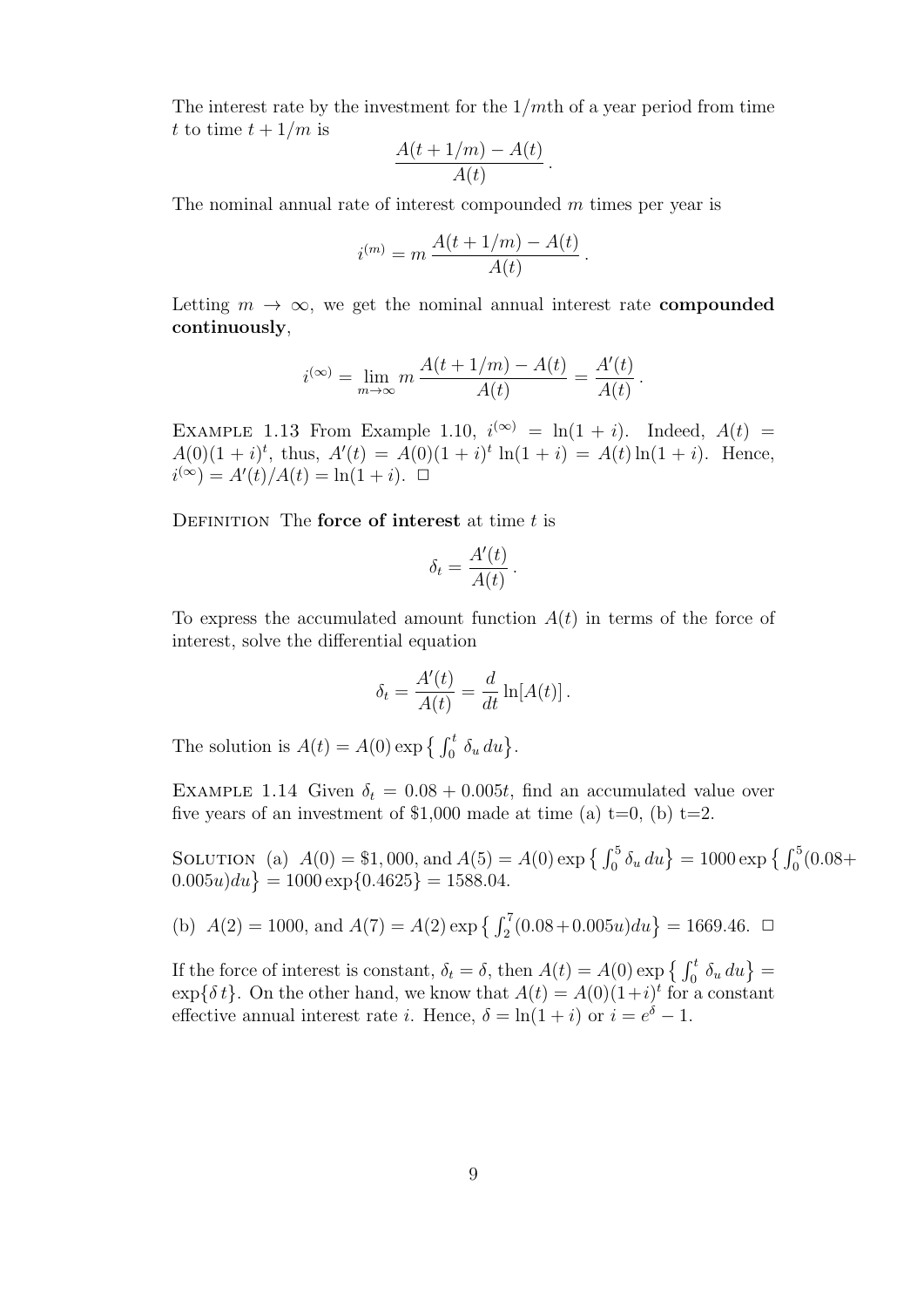1.7 Inflation and the"Real" Rate of Interest

DEFINITION **Inflation** is a rise in the general level of prices of goods and services in an economy over a period of time.

Definition A chief measure of price inflation is the **inflation rate**, the percentage change in the Consumer Price Index (CPI) over time, generally quoted on an annual basis. The change in the CPI measures the effective annual rate of change in the cost of a specified **basket** of consumer goods and services.

DEFINITION (Explanation is in Example 1.16). With effective annual interest rate *i* and annual inflation rate *r*, the real rate of interest for the year is

 $i_{\text{real}} =$ value of real return in the end of the year dollars  $\frac{v_{\text{max}}}{v_{\text{max}}}$  of invested amount in theend of the year dollars  $=$ *i − r*  $1 + r$ *.*

EXAMPLE 1.16 A person invests \$1,000 for one year at effective annual interest rate of 15.5%. At the time Smith makes the investment, the cost of a certain consumer item is \$1. One year later, the interest is paid and the principal returned. Assume that the inflation is 10%.

(a) What is the annual growth rate in **purchasing power** (the number of items that can purchased) with respect to the consumer item?

Solution (a) At the start of the year, Smith can buy 1,000 items. At the end of the year, he receives  $$1,000(1.155) = $1,155$ . Due to inflation, the cost of the item at the end of the year is \$1.10. Smith is able to buy \$1,155.00/\$1.10=1,050 items. Thus, his purchasing power has grown by  $(1050-1000)/1000x100\% = 5\%.$ 

(b) Compute the real rate of interest.

SOLUTION  $i_{\text{real}} = (0.155 - 0.1)/(1 + 0.1) = 0.055/1.1 = 0.05$  or 5%.

Note that the real interest rate can be defined as the rate of change in purchasing power. Indeed, the general formula for the rate of change in purchasing power is *A*(0)(1+*i*)

$$
\frac{\frac{A(0)(1+i)}{P(1+r)} - \frac{A(0)}{P}}{\frac{A(0)}{P}} = \frac{1+i}{1+r} - 1 = \frac{i-r}{1+r}.
$$

## 2.1 Level Payment Annuities

DEFINITION An **annuity** is a series of periodic payments.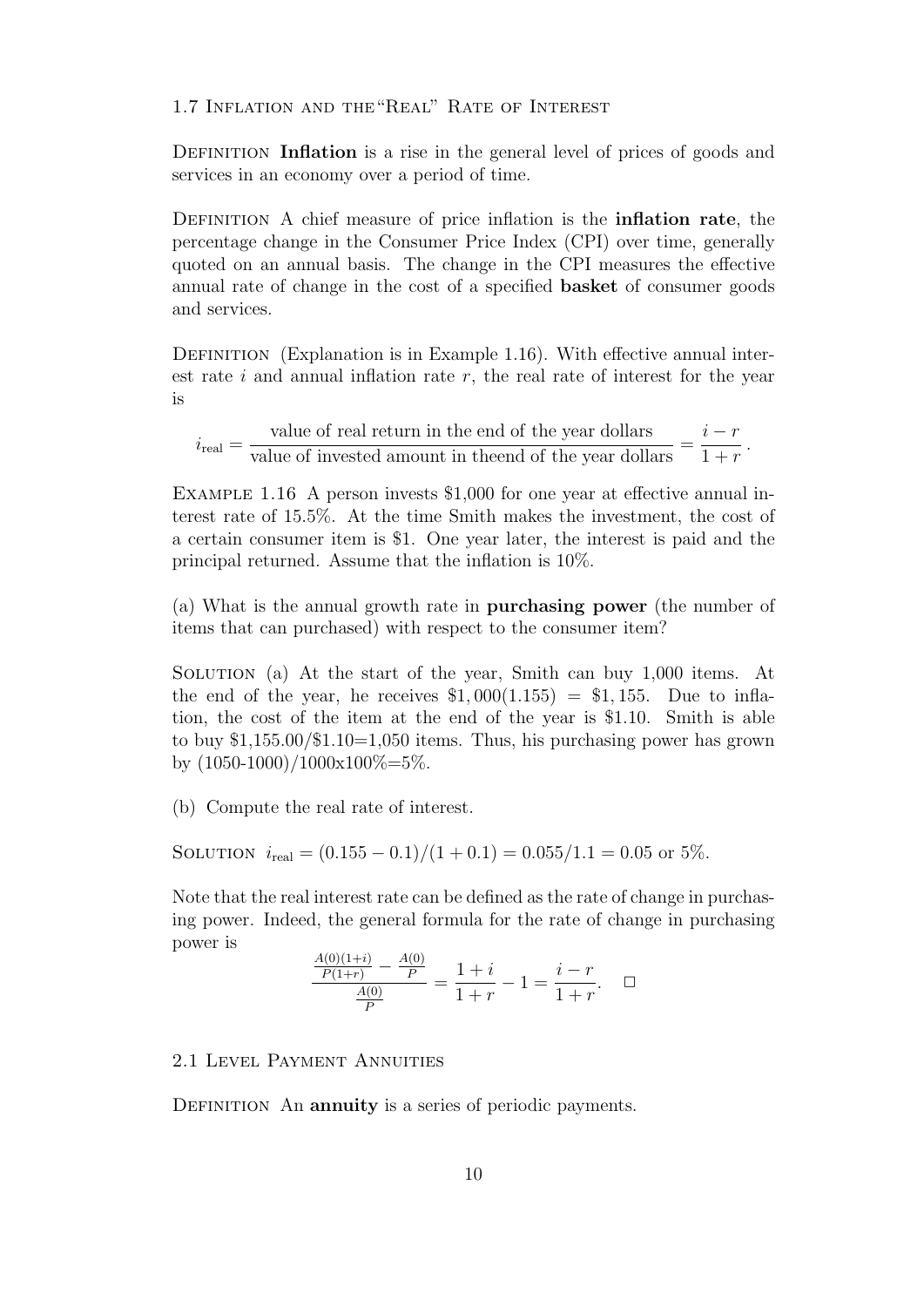DEFINITION An **annuity-certain** is a series of payments that are definitely made. They are not contingent upon occurrence of any random event.

Definition An **annuity-immediate** is a series of payments made at the end of each period.

DEFINITION An **annuity-due** is a series of payments made at the beginning of each period.

For now we will study annuity-immediate.

Example 2.1 A person deposits \$30 in a bank account on the last day of each month. The annual interest rate is 9% compounded monthly, and the interest is paid into the account on the last day of each month. Find the account balance after the 140th deposit.

SOLUTION Let  $j = i^{(12)} = 0.09/12 = 0.0075$  or 0.75%. The account balance after the 1st deposit is \$30; after the 2nd one,  $$30(1 + j) + $30 = $30[(1 + j) + (1 + j)]$  $\mathcal{J}(j+1)$ ; after the 3rd,  $\$30[(1+j)+1](1+j) + \$30 = \$30[(1+j)^2+(1+j)+1]$ . After the 140th deposit, the balance is

$$
\$30\Big[(1+j)^{139}+(1+j)^{138}+\ldots+(1+j)+1\Big] = \$30\Big[\frac{(1+j)^{140}-1}{(1+j)-1}\Big] = \$7,385.91. \square
$$

Definition The **accumulated value of an** *n***-payment annuity-immediate of \$1 per period** is

$$
s_{n\bar{i}} = \frac{(1+i)^n - 1}{i}
$$

where *i* is the constant interest rate per payment period.

EXAMPLE In our example,  $s_{140\degree,0.0075} = $7,385.91/30 = $246.197$ .  $\Box$ 

EXAMPLE After the *n* payments are completed, the balance  $s_{n^{\gamma}i}$ , if not withdrawn, will continue to accumulate with interest only. After *k* time periods, the balance will be

$$
s_{n\bar{i}}(1+i)^k = \frac{(1+i)^n - 1}{i} (1+i)^k = \frac{(1+i)^{n+k} - (1+i)^k}{i}
$$

$$
= \frac{(1+i)^{n+k} - 1}{i} - \frac{(1+i)^k - 1}{i} = s_{n+k\bar{i}} - s_{k\bar{i}}.
$$

Useful formula:

$$
s_{n+k\bar{\mathfrak{I}}i} = s_{n\bar{\mathfrak{I}}i}(1+i)^k + s_{k\bar{\mathfrak{I}}i}.
$$

Note that *n* and *k* are switched in this formula in the textbook.  $\Box$ 

Extensions of this formula prove to be useful.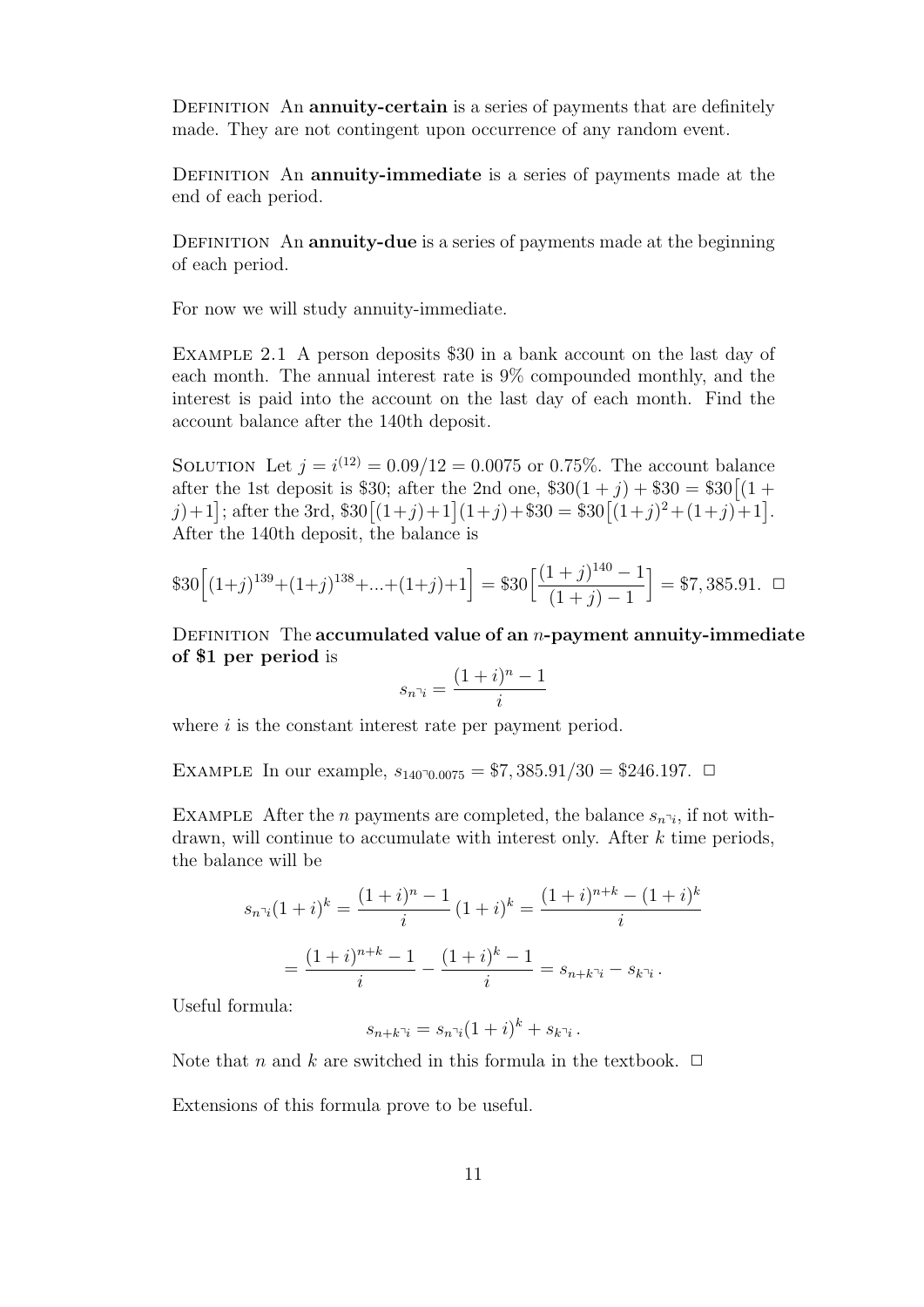Example 2.4 (*Annuity accumulation with non-level interest rate*) Note that "non-level" means "non-constant". Suppose in Example 2.1, after 68 months, the nominal interest rate changes to 7.5% still compounded monthly. Find the balance after 140 months.

SOLUTION After 68 months, the balance is  $$30 s_{68}$ <sup>0</sup> $_{0.0075}$  = \$2,648*.*50*.* During the next 72 months, the balance accumulates to  $$2,648.50(1+0.75/12)^{72}$  =  $$2,648.50(1.00625)^{72} = $4,147.86.$ 

The remaining deposits continuing for the last 72 months accumulate to  $$30 s_{72^{\degree}0.00625} = $2,717.36$ . Thus, the total balance is  $$30 \left[ s_{68^{\degree}0.0075}(1.00625)^{72} + \right]$  $s_{72\degree 0.00625}$  = \$6,865.22*.*  $\Box$ 

Example 2.5 (*Annuity accumulation with a changing payment*) Suppose that 10 monthly payments of \$50 each are followed by 14 monthly payments of \$75 each. If the effective monthly rate is  $1\%$ , what is the accumulated value the annuity at the time of the final payment?

Solution At the time of the final payment, 24 months later, the accumulated value of the first 10 payments is  $$50 s_{100001} (1.01)^{14} = $601.30$ . The value of the final 14 payments, also valued at time 24 months is  $$75 s_{14}$ <sup>0</sup>.01 = \$1,121.06. Thus, the total balance is \$1,722.36.  $□$ 

## 2.1.2 Present Value of an Annuity

Example 2.6 The 1st withdrawal from an account will take place one year from now. There will be four yearly withdrawals of \$1,000 each. The account has an effective annual interest rate of 6%. Calculate an amount of a single deposit today so that the account balance will be reduced to 0 after the 4th withdrawal.

SOLUTION Suppose that the amount of the initial deposit is  $X$ . The account balance after the 1st withdrawal is  $\frac{8X(1.06)}{8} - \frac{1}{1000}$ . The balance after the 2nd withdrawal is  $[\$X(1.06) - \$1,000](1.06) - \$1,000 =$  $\frac{\$X(1.06)^2 - \$1,000(1.06) - \$1,000}$ . The balance after the 3rd withdrawal is  $(\text{note a type in the text})$  $\left[\frac{\$X(1.06)^2 - \$1,000(1.06) - \$1,000}{(1.06)^2 - \$1,000}\right]$ \$*X*(1*.*06)<sup>3</sup>*−*\$1*,* 000(1*.*06)<sup>2</sup>*−*\$1*,* 000(1*.*06)*−*\$1*,* 000. The balance after the 4th withdrawal is  $\left[ \frac{\$X(1.06)^3 - \$1,000(1.06)^2 - \$1,000(1.06) - \$1,000}{(1.06)} - \right]$  $$1,000 = $X(1.06)^4 - $1,000(1.06)^3 - $1,000(1.06)^2 - $1,000(1.06) - $1,000$ . Since the final balance is zero, *X* solves

$$
X(1.06)^4 = \$1,000(1.06)^3 + \$1,000(1.06)^2 + \$1,000(1.06) + \$1,000,
$$

or equivalently,

$$
\$X = \frac{\$1,000}{1.06} + \frac{\$1,000}{(1.06)^2} + \frac{\$1,000}{(1.06)^3} + \frac{\$1,000}{(1.06)^4} = \$1,000[v+v^2+v^3+v^4]
$$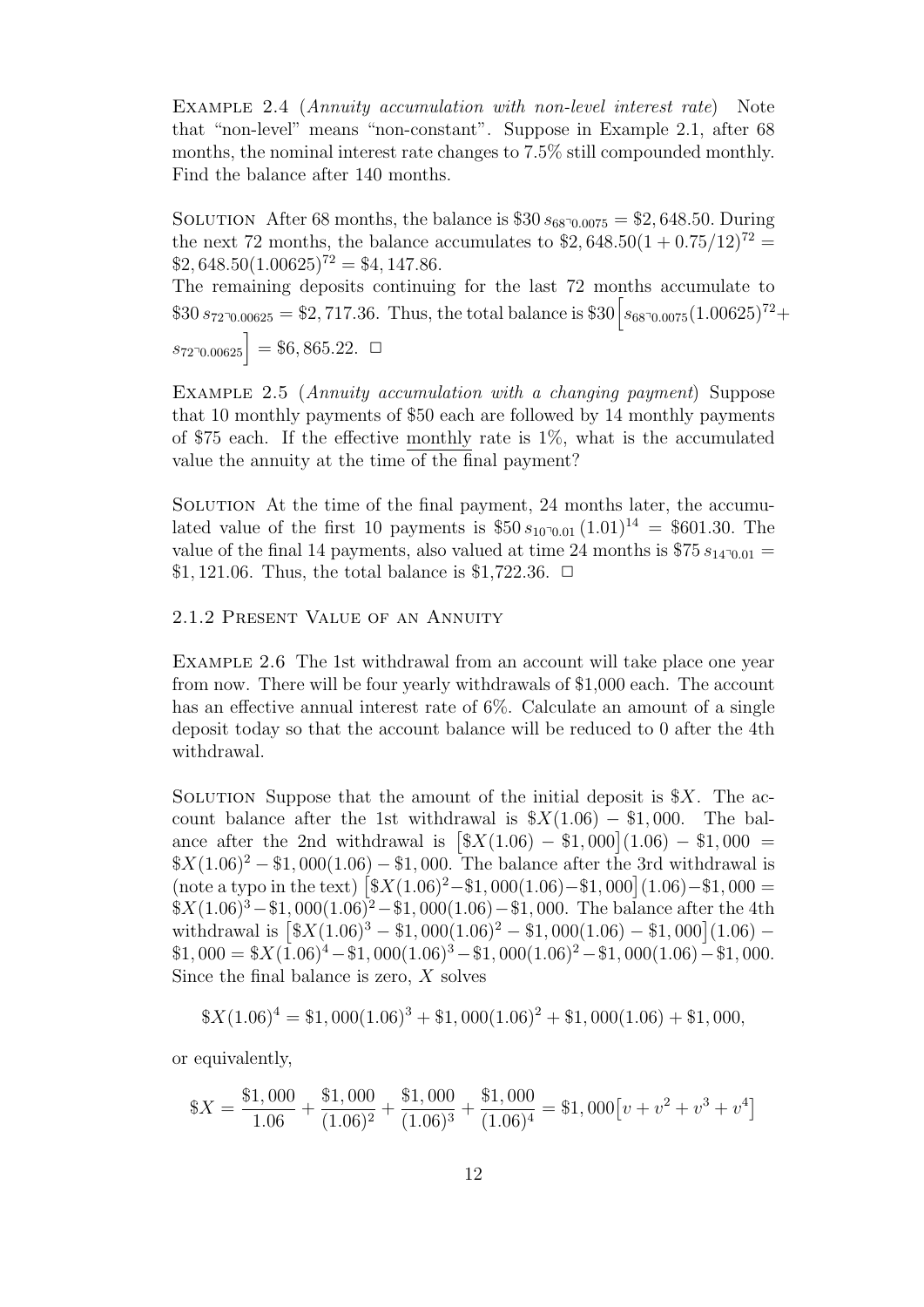$$
= $1,000 \, v \left[ 1 + v + v^2 + v^3 \right] = $1,000 \, v \frac{1 - v^4}{1 - v} = $1,000 \frac{1}{1 + i} \frac{1 - v^4}{1 - \frac{1}{1 + i}}
$$
\n
$$
= $1,000 \frac{1 - v^4}{i} = $1,000 \frac{1 - (1.06)^{-4}}{0.06} = $3,465.11. \quad \Box
$$

Definition The **present value of an** *n***-payment annuity-immediate of \$1 per period** is

$$
a_{n\bar{i}} = v + v^2 + \dots + v^n = \frac{1 - v^n}{i}
$$

where *i* is the constant interest rate per payment period.

Example 2.7 (*Loan repayment*) A person takes a \$12,000 loan and has to make monthly payments for 3 years, starting one month from now, with a nominal interest rate of 12% compounded monthly. Find a monthly payment on this loan and the total amount of payment.

SOLUTION Let  $P$  be a monthly payment. It solves  $$12,000 = P a_{36,00,01}$ . Hence,

$$
\$P = \frac{\$12,000}{a_{36}\text{--}0.01} = \frac{\$12,000}{(1 - (1.01)^{-36})/0.01} = \$398.57
$$

and the total payment is  $$398.57(36) = $14,348.52$ .  $\Box$ 

DEFINITION A *k*-period deferred, *n*-payment annuity of \$1 per pe**riod** is a series of *n* payments that start  $k + 1$  time periods from now.

EXAMPLE 2.8 Suppose in the previous example, the 1st payment starts 9 months from now. Find monthly and total payments.

Solution A monthly payment \$*P* satisfies

\$12,000 = 
$$
\$P[v^9 + v^{10} + \cdots + v^{44}] = \$P v^8 a_{36^{\circ}0.01}
$$
.

Thus,

$$
\$P = \frac{\$12,000}{v^8 a_{36\text{-}0.01}} = (1.01)^8 \frac{\$12,000}{a_{36\text{-}0.01}} = (1.01)^8 (\$398.57) = \$431.60,
$$

and the total payment is  $$431.60(36) = $15,537.60$ .  $\Box$ .

From the relation  $v^k[v + v^2 + \cdots + v^n] = v^k a_{n \gamma_i}$ , we get

$$
v^{k} a_{n\bar{i}} = v^{k} \frac{1 - v^{n}}{i} = \frac{v^{k} - v^{n+k}}{i} = \frac{1 - v^{n+k}}{i} - \frac{1 - v^{k}}{i} = a_{n+k\bar{i}} - a_{k\bar{i}}.
$$

A useful formula is  $a_{n+k} \bar{a}_i = v^k a_n \bar{a}_i + a_{k} \bar{a}_i$ .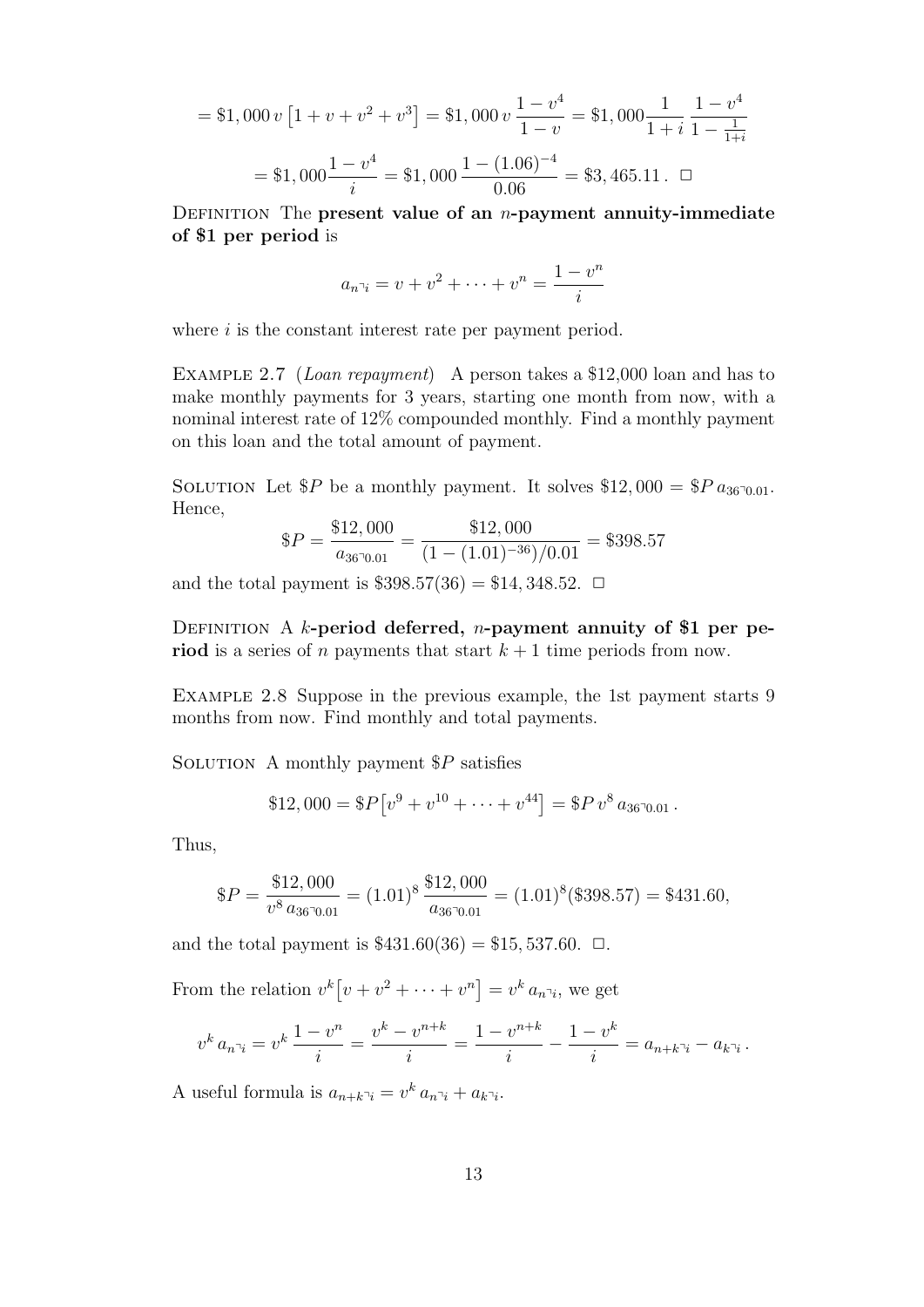Example A person takes a \$12,000 loan and has to make monthly payments for the first year at the interest rate of 10% compounded monthly, and for the following 2 years with the interest rate of 12% compounded monthly. The first payment is due one month from now. Find a monthly payment on this loan and the total amount of payment.

SOLUTION Let  $P$  be a monthly payment. The effective monthly interest rate for the 1st year is  $i_1 = 0.10/12 = 0.0083$ , while for the next two years, it is  $i_2 = 0.12/12 = 0.01$ . The amount of monthly payment \$P solves the equation  $(a + 12$ 

$$
\$12,000 = \$P[a_{12\gamma_{i_1}} + (1+i_1)^{-12}a_{24\gamma_{i_2}}]
$$
  
= \\$P[\frac{1 - (1+i\_1)^{-12}}{i\_1} + (1+i\_1)^{-12}\frac{1 - (1+i\_2)^{-24}}{i\_2}] = (30.6043) \\$P,

Thus,  $$P = $392.10$  and the total amount paid is  $(\$392.10)(36) = $14,115.60$ .  $\Box$ 

## 2.1.2.3. RELATIONSHIP BETWEEN  $a_{n\bar{i}}$  and  $s_{n\bar{i}}$ .

Recall that  $s_{n\bar{i}}$  is the accumulated value of an annuity-immediate at the time of the last *n*th payment. The quantity  $a_{n^{\gamma}i}$  is the present value of an *n*-payment annuity-immediate one period before the 1st payment. Thus, the valuation point of the present value is *n* periods earlier than that for the accumulated value. Therefore,

$$
s_{n\bar{\jmath}} = (1+i)^n a_{n\bar{\jmath}}\,,
$$

or equivalently,

$$
a_{n\bar{\neg i}} = v^n s_{n\bar{\neg i}}.
$$

This equality can be verified algebraically by observing that

$$
v^n s_{n\bar{i}} = \frac{1}{(1+i)^n} \left[ \frac{(1+i)^n - 1}{i} \right] = \frac{1 - v^n}{i} = a_{n\bar{i}}.
$$

## 2.1.2.4 Valuation of Perpetuities

Note that

$$
\lim_{n \to \infty} a_{n \nu_i} = \lim_{n \to \infty} \frac{1 - v^n}{i} = \frac{1}{i}.
$$

This expression can also be derived by summing the infinite series of present values of payments

$$
v + v2 + v3 + + \dots = v(1 + v + v2 + \dots) = v\frac{1}{1 - v} = \frac{1}{1 + i} \frac{1}{1 - \frac{1}{1 + i}} = \frac{1}{i}.
$$

DEFINITION An annuity that has no definite end is called a **perpetuity**.

NOTATION The present value of a perpetuity is denoted by  $a_{\infty}q_i = 1/i$ .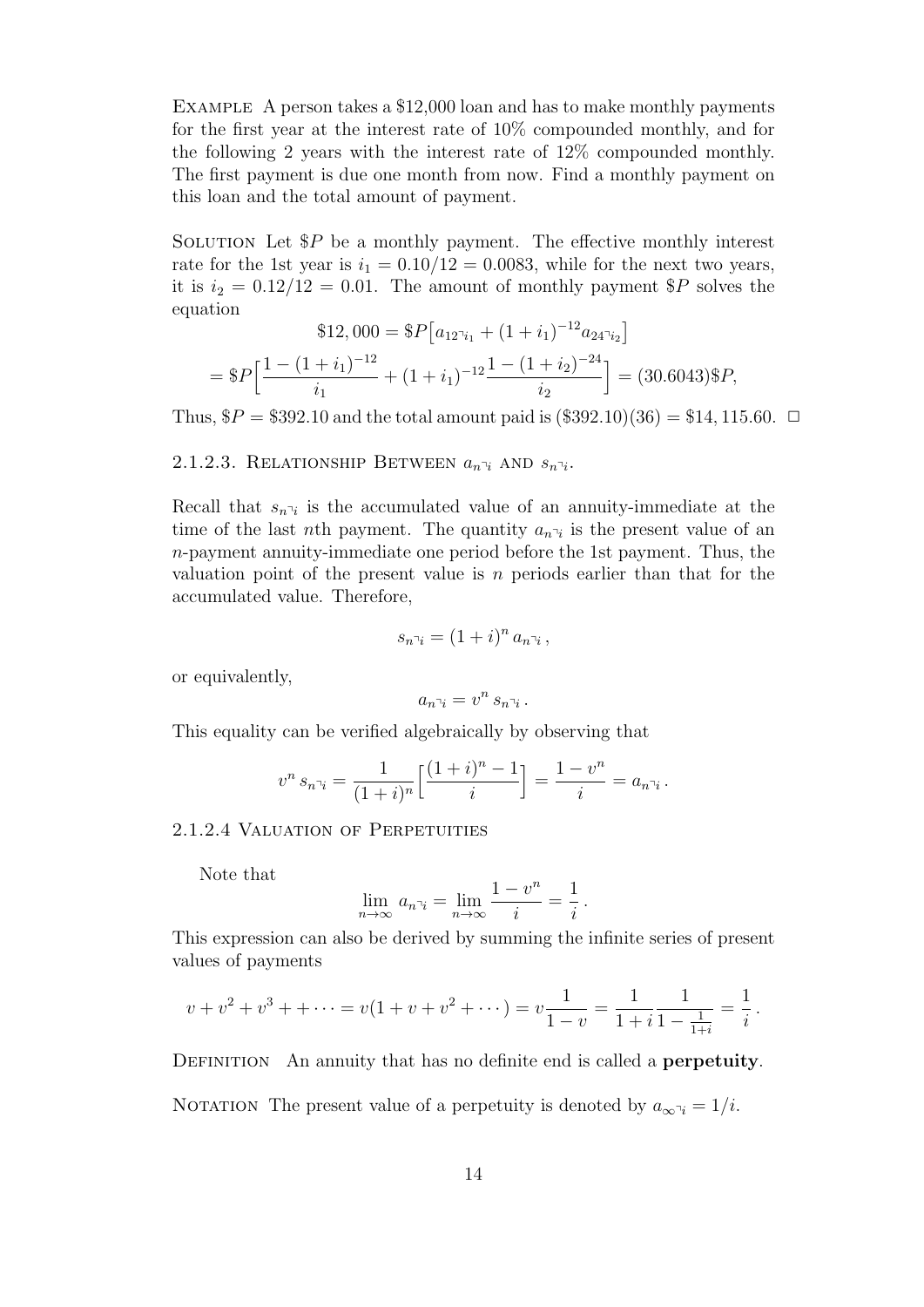EXAMPLE 2.10 A person deposits \$10,000 in a bank account that offers an effective annual interest rate of 8% (e.g., buys a certified deposit). In one year, he withdraws \$800 of interest. The principal amount of \$10,000 remains in the account and generates \$800 the following year. If the person keeps withdrawing only the interest, the process will go forever. This is what is called "lives off the interest".  $\Box$ 

There is another way to derive the expression for  $a_{\infty} \gamma_i$ . Let \$*X* denote the amount that has to be invested to generate \$1 interest per time period. Then  $X \text{ solves } $X_i = $1, \text{ or } X = 1/i.$ 

## 2.1.3 Annuity-Immediate and Annuity-Due

Recall in case of an annuity-immediate payments are made at the end of valuation periods, while an annuity-due payment is made at the beginning of each period.

DEFINITION The present value of an *n*-payment annuity-due at the time of the 1st payment is

$$
\ddot{a}_{n}v_1 = 1 + v + v^2 + \dots + v^{n-1} = \frac{1 - v^n}{1 - v} = \frac{1 - v^n}{d}
$$

where  $d = i/(1 + i) = 1 - 1/(1 + i) = 1 - v$  is the rate of discount. The accumulated value one period after the final payment is

$$
\ddot{s}_{n\bar{n}i} = (1+i) + (1+i)^2 + \dots + (1+i)^n = (1+i)\left[\frac{(1+i)^n - 1}{i}\right] = \frac{(1+i)^n - 1}{d}.
$$

Note the relationships

$$
\ddot{a}_{n\bar{1}} = (1+i)a_{n\bar{1}} \text{ and } \ddot{s}_{n\bar{1}} = (1+i)s_{n\bar{1}}.
$$

EXAMPLE 2.11 A person makes monthly deposits of \$200 into a fund earning 6% annual interest compounded monthly. The first deposit occurred on January 1, 1995. Compute the accumulated balance on December 31, 2009.

SOLUTION There are 180 deposits. The monthly interest rate is  $0.06/12=0.005$ or 0.5%. The accumulated value is

\$200 
$$
\ddot{s}_{180\text{°0.005}} = \$200(1.005)\frac{(1.005)^{180} - 1}{0.005} = \$58,454.56.
$$

# 3.1 Amortization Method of Loan Payment

DEFINITION A **loan repayment** involves paying down the principal amount of the loan as well as the accumulating interest on the loan.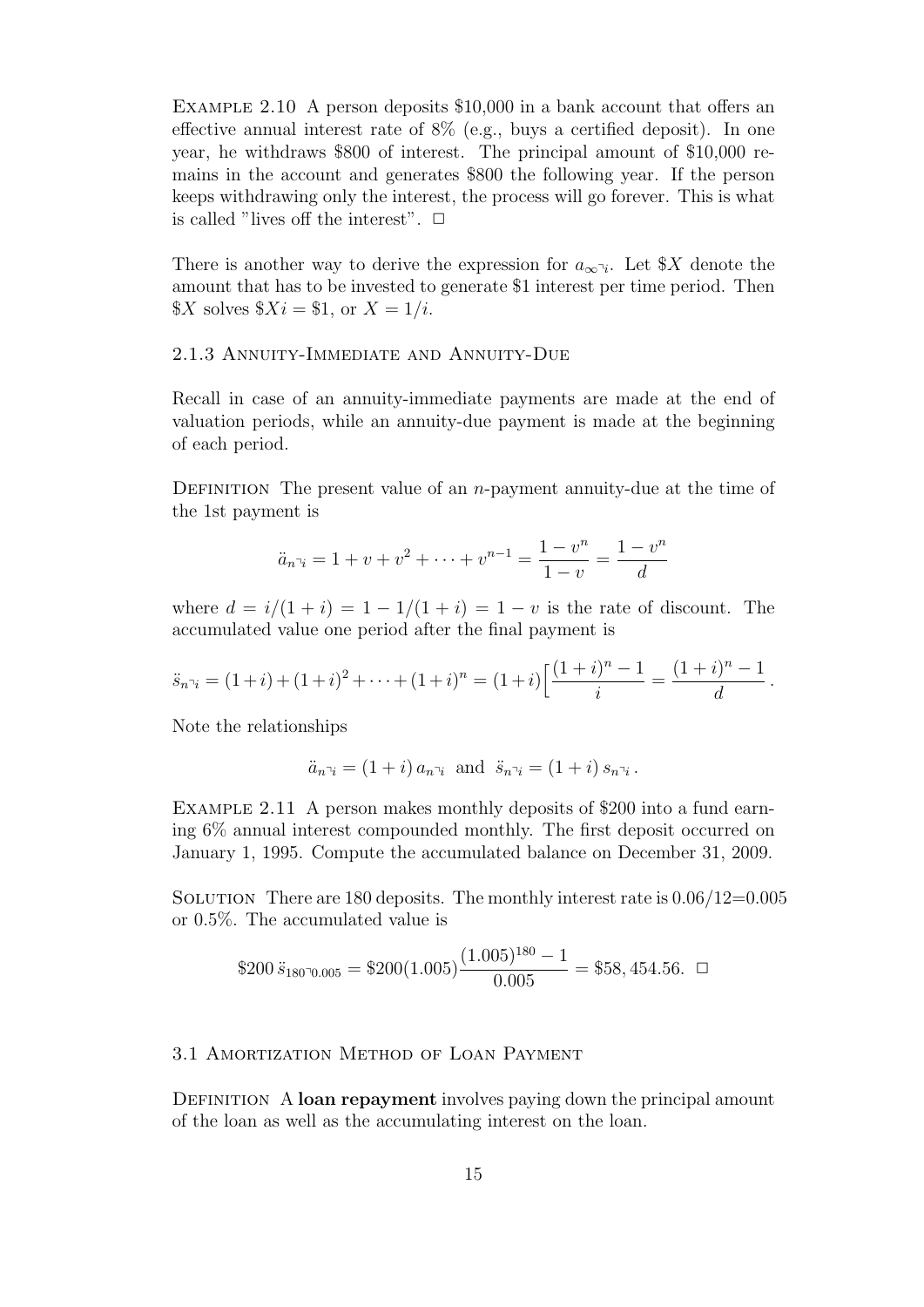DEFINITION An **amortizing loan** is a loan where the principal is paid down over the life of the loan, according to some **amortization schedule**.

The origin of the word " amortize" is Latin *mort* = death.

Example Consider a loan of amount \$1,000 with an interest rate of 10% per year. Suppose there is a payment of \$200 at the end of the 1st year, a payment of \$500 at the end of the 2nd year, and a final payment of \$X at the end of the 3rd year. At the end of the 1st year, the amount owed, including interest, is  $$1000(1.1)=\$1,100$ . After a payment of \$200, the outstanding balance is \$900. At the end of the 2nd year, the amount owed is  $$900(1.1)=$990$ . The payment of \$500 reduces it to \$490. At the end of the 3rd year, the amount owed is  $$490(1.1)=$539$ . Thus, the amount needed to repay the loan completely is \$539.  $\Box$ 

The amortization method requires that whenever a payment is made, interest is paid first, and any amount remaining is applied toward reducing the principal (goes towards principal). In particular, a periodic loan payment cannot be less than accumulated interest for the time period.

Example Consider our example from the point of view of interest and principal. The **amortization** of the loan can be summarized in an **amortization schedule**.

| Time       | Payment | Interest            | Principal            | Outstanding           |
|------------|---------|---------------------|----------------------|-----------------------|
| (in years) | Amount  | Due                 | Repaid               | Balance               |
|            |         |                     |                      | \$1,000               |
|            | \$200   | $$1,000(0.1)=\$100$ | $$200 - $100 = $100$ | $$1000 - $100 = $900$ |
|            | \$500   | $$900(0.1)=\$90$    | $$500 = $90 = $410$  | $$900 - $410 = $490$  |
| $\Omega$   | \$539   | $$490(0.1)=\$49$    | $$539 - $49 = $490$  | $$490-\$490=\$0$      |

Note that the outstanding balance can be updated from one year to the next according to the equalities:  $$1,000(1.1) - $200 = $900$ ,  $$900(1.1) - $500 =$  $$490, \quad $490(1.1) - $539 = $0.$ 

Now multiply the first equality by  $(1.1)^2$  and the second one by  $(1.1)$  and moving all terms to the left-hand side, we get  $$1,000(1.1)<sup>3</sup> - $200(1.1)<sup>2</sup> $900(1.1)^2 = $0$ ,  $$900(1.1)^2 - $500(1.1) - $490(1.1) = $0$ , \$490(1.1) –  $$539 = $0.$ 

Now adding the equalities, we obtain

$$
$1,000(1.1)^3 - $200(1.1)^2 - $500(1.1) - $539 = $0,
$$

or equivalently,  $$1,000 = $200v + $500v^2 + $539v^3$ . Hence, the **original loan amount is equal to the present value of the loan payments** (*v* is the present value factor or discount factor).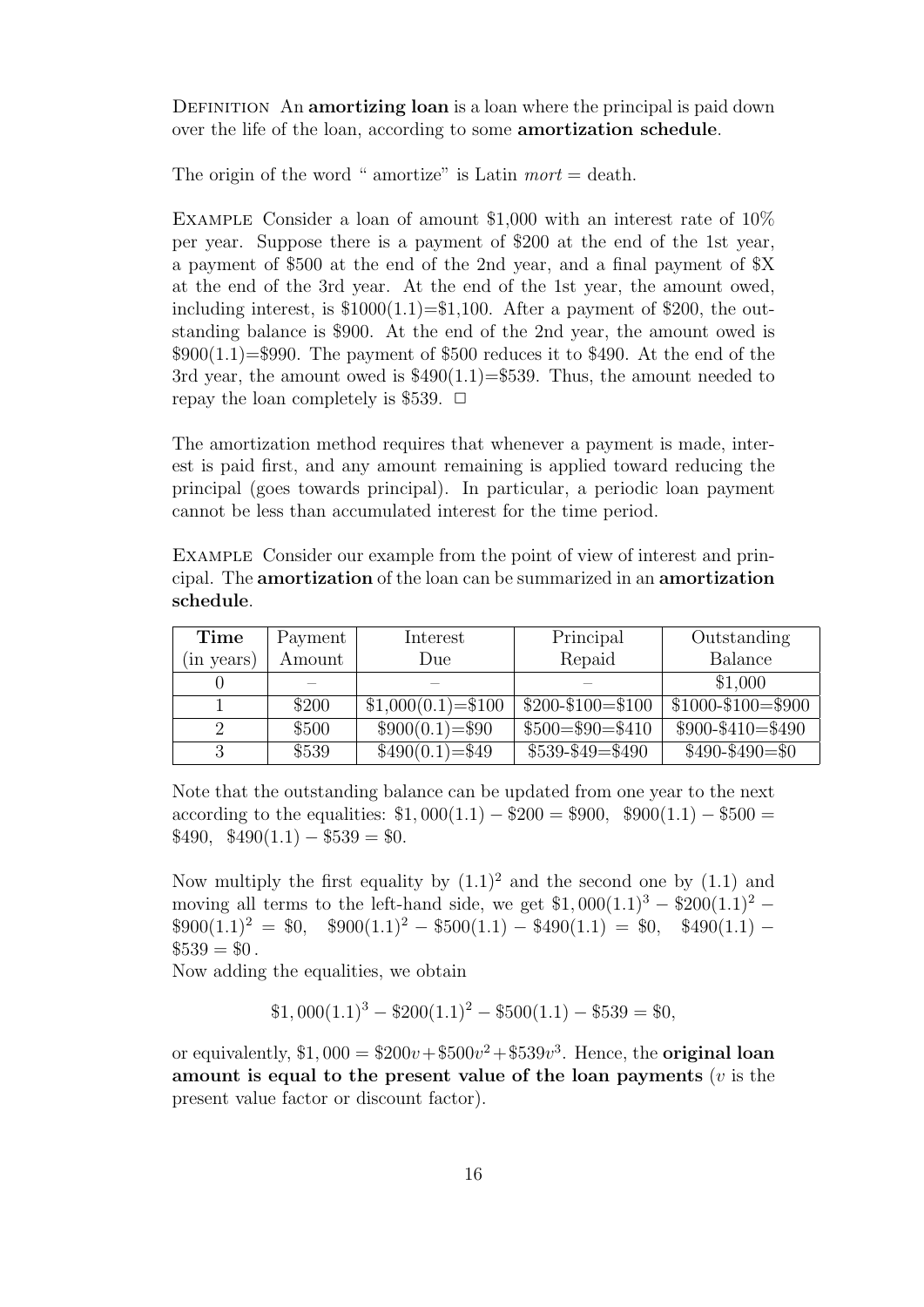Note also that the total amount paid is  $200 + $500 + $539 = $1239$ , which breaks into the original loan amount of \$1,000 and the interest of \$239. Indeed, as seen from the table, the interest paid is  $$100+$90+$49=$239$ .  $\Box$ 

Definition An **amortized loan** of amount *L* made at time 0 with the discount factor *v* to be repaid in *n* payments of amounts  $K_1, K_2, \ldots, K_n$  is based on the equation

$$
L = K_1 v + K_2 v^2 + \cdots + K_n v^n.
$$

NOTATION At the time  $t$ ,  $K_t$  is the payment amount,  $OB_t$  is the outstanding balance after the payment is made,  $I_t$  is the interest on outstanding balance since the previous payment was made,  $PR_t$  is the part of the payment  $K_t$ that is applied toward repaying loan principal. The amortization schedule in general form is

| Time       | Payment | Interest | Principal | Outstanding                                                                 |
|------------|---------|----------|-----------|-----------------------------------------------------------------------------|
| (in years) | Amount  | Due      | Repaid    | <b>Balance</b>                                                              |
|            |         |          |           | $L = OB_0$                                                                  |
|            | K1      |          |           | $I_1 = OB_0 \times i$   $PR_1 = K_1 - I_1$   $OB_1 = OB_0 - PR_1$           |
|            |         | $\cdots$ | $\cdots$  |                                                                             |
| $n\,$      | $K_n$   |          |           | $I_n = OB_{n-1} \times i \mid PR_n = K_n - I_n \mid OB_n = OB_{n-1} - PR_n$ |

Example 3.1 A loan of amount \$1,000 at a nominal annual interest rate of 12% compounded monthly is repaid by 6 monthly payments, starting one month after the loan is made. The first three payments are \$X each and the final three payments are \$2X each. Construct the amortization schedule for this loan.

SOLUTION The monthly interest rate is  $i = 0.12/12 = 0.01$  or 1\%. The discount factor is  $v = 1/(1+i) = 1/(1.01)$ . The amount X solves the equation  $$1,000 = $X(v + v^2 + v^3) + $2X(v^4 + v^5 + v^6) = $Xa_{3\sqrt{0.01}} + $2Xv^3a_{3\sqrt{0.01}}.$ From here  $X = $115.61$  and so  $2X = $231.21$  to the nearest cent. The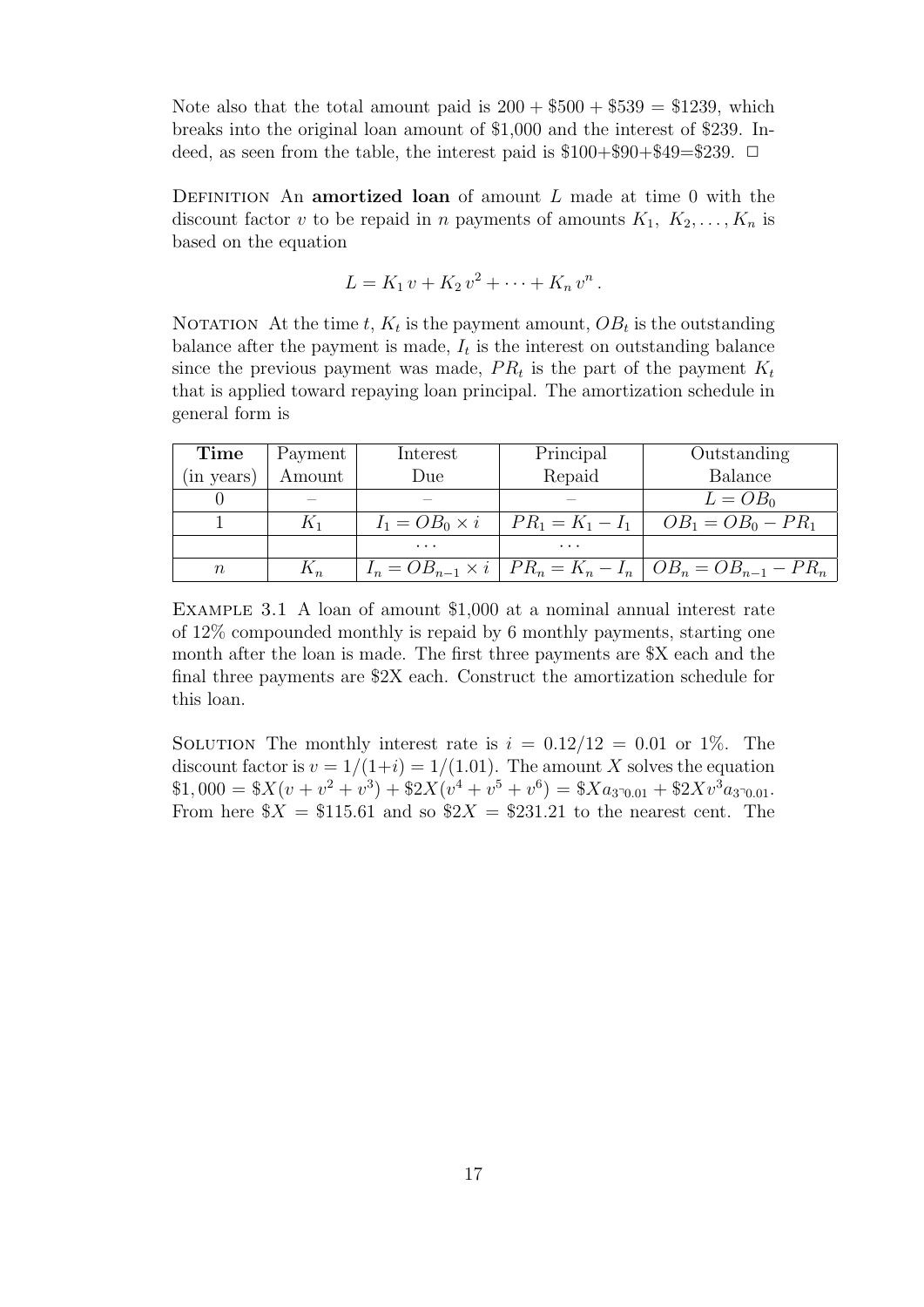| Time                        | Payment      | Interest              | Principal            | Outstanding            |
|-----------------------------|--------------|-----------------------|----------------------|------------------------|
| (in years)                  | Amount       | Due                   | Repaid               | Balance                |
| 0                           |              |                       |                      | $L = OB_0$             |
|                             |              |                       |                      | $= $1,000$             |
| $\mathbf{1}$                | $K_1$        | $I_1 = OB_0 \times i$ | $PR_1 = K_1 - I_1$   | $OB_1 = OB_0 - PR_1$   |
|                             | $= $115.61$  | $= $10$               | $= $105.61$          | $= $894.39$            |
| $\mathcal{D}_{\mathcal{L}}$ | $K_2$        | $I_2 = OB_1 \times i$ | $PR_2 = K_2 - I_2 =$ | $OB_2 = OB_1 - PR_2 =$ |
|                             | $= $115.61$  | $= $8.94$             | \$106.67             | \$787.72               |
| 3                           | $K_3$        | $I_3 = OB_2 \times i$ | $PR_3 = K_3 - I_3$   | $OB_3 = OB_2 - PR_3$   |
|                             | $=$ \$115.61 | $= $7.88$             | $= $107.73$          | $= $679.99$            |
| 4                           | $K_4$        | $I_4 = OB_3 \times i$ | $PR_4 = K_4 - I_4$   | $OB_4 = OB_3 - PR_4$   |
|                             | $= $231.21$  | $= $6.80$             | $= $224.41$          | $=$ \$455.58           |
| $5^{\circ}$                 | $K_5$        | $I_5 = OB_4 \times i$ | $PR_5 = K_5 - I_5$   | $OB_4 = OB_4 - PR_5$   |
|                             | $= $231.21$  | $=$ \$4.56            | $=$ \$226.65         | $= $228.93$            |
| 6                           | $K_6$        | $I_6 = OB_5 \times i$ | $PR_6 = K_6 - I_6 =$ | $OB_4 = OB_5 - PR_6$   |
|                             | $= $231.21$  | $= $2.29$             | \$228.92             | $=$ \$0                |

amortization schedule is as follows:

The total amount paid on the loan is \$1,040.46, of which \$40.47 is the interest payment and \$1,000 is the principal payment.

## 3.2 Amortization of a Loan with Level Payments

If a loan is repaid with level payments, the amortization schedule has a systematic form. Suppose the payment is of amount 1, that is,  $K_1 = K_2$  $\cdots = K_{-1}$ . The loan amount is the present value of the payments,  $L =$  $OB_0 = a_{n\bar{i}}$ . The outstanding balance just after the *t*<sup>th</sup> payment is the original loan amount valued at time *t* minus the accumulated value of the first *t* payments  $OB_t = L(1 + i)^t - s_t$ <sup> $\bar{a}$ </sup> =  $a_{n}$ <sup> $\bar{a}$ </sup> $(1 + i)^t - s_t$ <sup> $\bar{a}$ </sup>. This is the retrospective form of the outstanding balance. To obtain a prospective form, recall that  $a_{n^i} = (1 - (1 + i)^{-n})/i$  and  $s_{t^i} = ((1 + i)^t - 1)/i$ . Therefore,

$$
OB_t = a_{n\bar{i}} (1+i)^t - s_{t\bar{i}} = \frac{1 - (1+i)^{-n}}{i} (1+i)^t - \frac{(1+i)^t - 1}{i}
$$

$$
= \frac{(1+i)^t - (1+i)^{-(n-t)}}{i} - \frac{(1+i)^t - 1}{i} = \frac{1 - (1+i)^{-(n-t)}}{i} = a_{n-t\bar{i}},
$$

which is the present value at time *t* of the remaining  $n - t$  payments.

The interest paid at time *t* is  $I_t = OB_{t-1}$  *i* =  $a_{n-t+1}$ <sub>*i*</sub> *i* = 1 *− v*<sup>*n*-*t*+1</sup>. The principal repaid at time *t* is  $PR_t = K_t - I_t = 1 - (1 - v^{n-t+1}) = v^{n-t+1}$ . The outstanding balance at time *t* is

$$
OB_t = OB_{t-1} - PR_t = a_{n-t+1} - v^{n-t+1}
$$

$$
= \frac{1 - (1+i)^{-(n-t+1)}}{i} - (1+i)^{-(n-t+1)} = \frac{1 - (1+i)(1+i)^{-(n-t+1)}}{i}
$$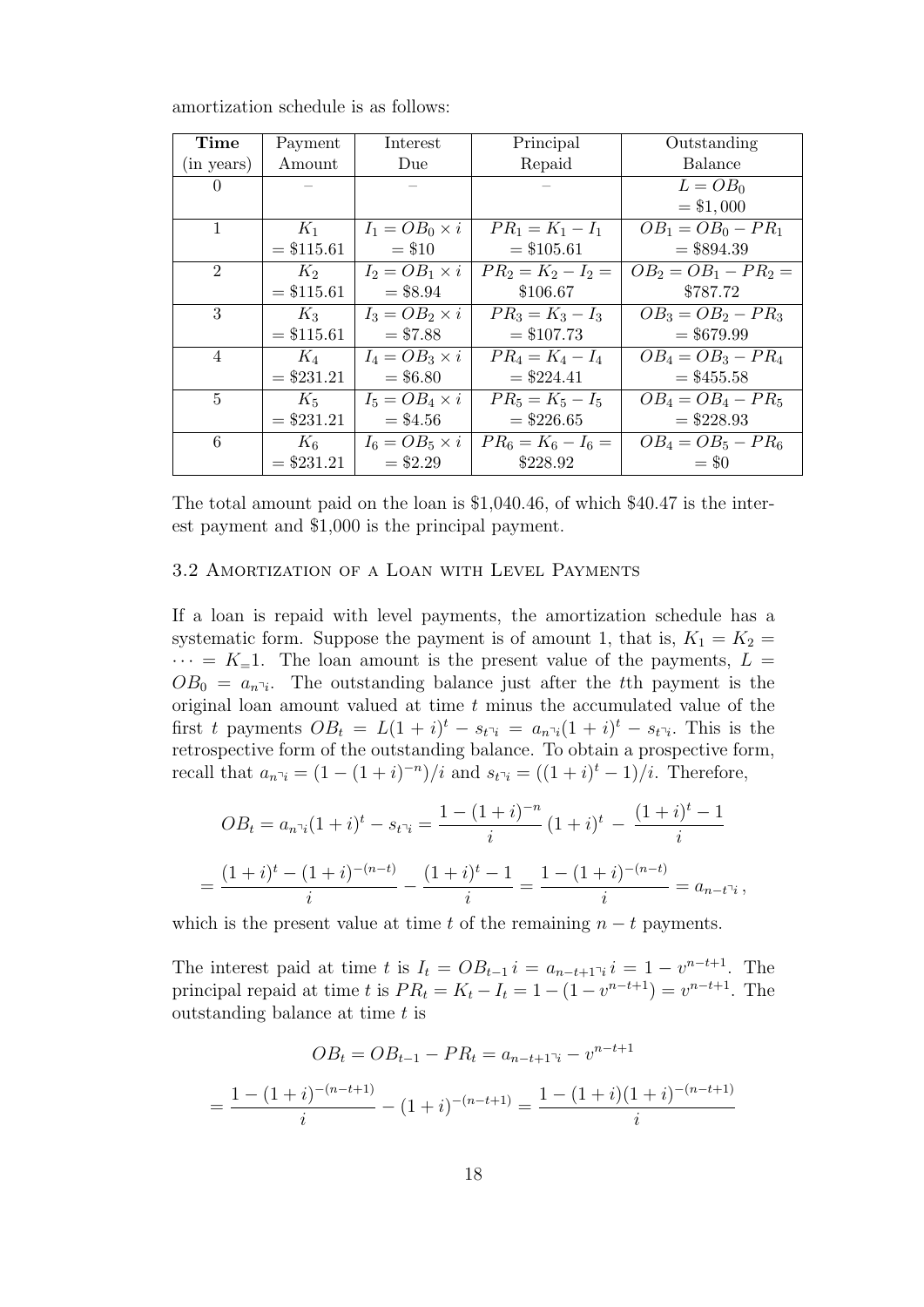$$
=\frac{1-(1+i)^{-(n-t)}}{i}=a_{n-t^{\gamma}i}.
$$

| Time             | Payment   | Interest                                  | Principal          | Outstanding                         |
|------------------|-----------|-------------------------------------------|--------------------|-------------------------------------|
| (in years)       | Amount    | Due                                       | Repaid             | Balance                             |
| $\left( \right)$ |           |                                           |                    | $L = OB_0 = a_{n_i}$                |
|                  | $K_1 = 1$ | $I_1 = OB_0 i$                            | $PR_1 = K_1 - I_1$ | $OB_1 = OB_0 - PR_1$                |
|                  |           | $=ia_{n-i}=1-v^n$                         | $= v^n$            | $= a_{n-i} - v^n = a_{n-1-i}$       |
| 2                | $K_2 = 1$ | $I_2 = OB_1 i$                            | $PR_2 = K_2 - I_2$ | $OB_2 = OB_1 - PR_2$                |
|                  |           | $=ia_{n-1}\overline{a}_{n-1} = 1-v^{n-1}$ | $v^{n-1}$          | $a_{n-1}a_1 - v^{n-1} = a_{n-2}a_1$ |
|                  |           | .                                         | $\cdots$           |                                     |
| $\boldsymbol{n}$ | $K_n=1$   | $I_n = OB_{n-1} i$                        | $PR_n = K_n - I_n$ | $OB_n = OB_{n-1} - PR_n$            |
|                  |           | $= ia_{1}a_{1} = 1 - v$                   | $= v$              | $= a_{1}x_{1} - v = 0$              |

The amortization schedule is as follows.

The total interest paid is  $I_{total} = (1 - v^n) + (1 - v^{n-1}) + \cdots + (1 - v) = n - a_n$ <sup> $\bar{a}$ </sup>. The total amount paid is  $K_{total} = K_1 + K_2 + \cdots + K_n = n$ . The total principal repaid is  $K_{total} - I_{total} = a_{n \bar{\jmath}} = L$ .

Example 3.5 A home buyer borrows \$250,000 for 30-year period with level monthly payments beginning one month after the loan is made. The interest rate is 9% compounded monthly. Find the amortization schedule.

SOLUTION The monthly interest rate is  $0.09/12=0.0075$  or  $0.75\%$ . The monthly payment is *K* that satisfies  $Ka_{36000,0075} = $250,000$ . Hence,  $K =$  $$250,000/[(1 - (1.0075)^{-360})/0.0075] = $2,011.56$ . The amortization schedule is (see page 189, show in Excel)

| Time       | Payment    | Interest              | Principal               | Outstanding            |
|------------|------------|-----------------------|-------------------------|------------------------|
| (in years) | Amount     | Due                   | Repaid                  | Balance                |
|            |            |                       |                         | \$250,000              |
|            | \$2,011.56 | $(\$250,000)(0.0075)$ | $$2,011.56 - $1,875.00$ | $$250,000 - $2,011.56$ |
|            |            | \$1,875.00            | $= $136.56$             | \$249,863.44           |
|            |            | .                     | .                       |                        |
| 360        | \$2,011.56 | \$14.97               | \$1,996.58              |                        |

 $\Box$ 

### 3.3 The Sinking-fund Method of Loan Repayment

Consider the case of a loan which calls for periodic payments of interest only during the term of the loan, and a repayment of the principal amount at the end of the term. For such a loan, the borrower has to make *n* payments of interest of amount *L i*, along with a payment of *L* at time *n*. The borrower may wish to accumulate the amount *L* during the term of the loan by means of *n* periodic deposits into an interest-bearing savings account called a **sinking fund**. The method of loan repayment is called the **sinking-fund**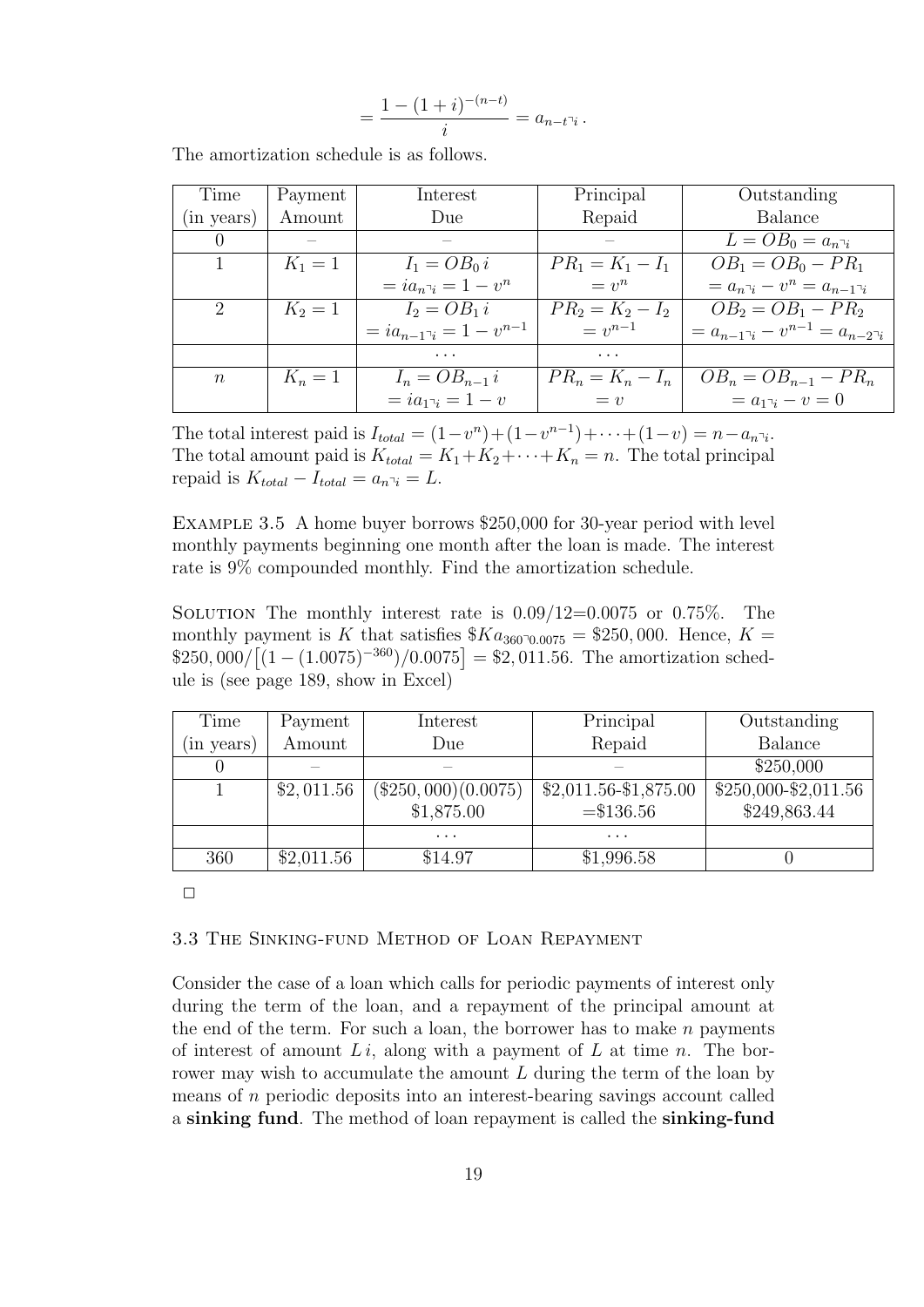**method**. In practice it is usually the case that the interest rate charged by the lender of the loan, *i*, is higher than that of the sinking fund, *j*, that is,  $i > j$ . The borrower's periodic payment to the lender is  $Li$  and to the sinking fund,  $L/s_{n\bar{\jmath}}$ . Thus, the **total periodic outlay** is  $L(i + 1/s_{n\bar{\jmath}})$ .

EXAMPLE 3.6 A loan of \$100,000 is to be repaid by ten annual payments beginning one year from now. The lender sets the annual rate of 10% and repayment of principal after 10 years. The borrower makes 10 annual deposits to a sinking fund earning 8%.

(a) Find the borrower's total annual outlay. SOLUTION The total annual outlay is  $L(i+1/s_{n^2j}) = $100,000(0.1+1/s_{10\text{-}0.08}) =$ 

 $$100,000(0.1 + 0.08/((1.08)^{10} - 1)) = $16,902.95.$ 

(b) Find the level annual payment required by the amortization method at 10%.

SOLUTION  $K = \$100,000/a_{1000} = \$16,274.54$ . Note that the payment is lower than that for the sinking-fund method.

(c) Find the rate of interest *i ′* for which the amortization method results in the total annual outlay of \$16,902.95.

SOLUTION We need to find *i*' such that \$100,000 = \$16,902.95  $a_{10^7 i'}$ , which results in  $i' = 0.1089$ .  $\Box$ 

# 3.3.1 Sinking-Fund Method Schedule

The level annual deposit into the sinking fund is  $L/s_n\gamma_j$ . The accumulated value in the sinking fund after *t* deposits is  $(L/s_n)$   $s_{t}$ <sup> $\gamma$ </sup>. The outstanding balance at time *t* is the **net amount of the debt**,  $OB_t = L - (L/s_n)$   $s_t$ <sup>*y*</sup>. The principal repaid in the *t*th period is

$$
PR_t = OB_{t-1} - OB_t = L\left[\frac{s_{t\bar{\jmath}} - s_{t-1\bar{\jmath}}}{s_{n\bar{\jmath}}}\right] = \frac{L(1+j)^{t-1}}{s_{n\bar{\jmath}}}.
$$

The interest paid every year to the lender is  $I = Li$ . The interest earned in the sinking-fund account at time *t* is  $(L/s_{n\gamma}) s_{t-1\gamma} j$ . The **net interest** is the difference

$$
I_t = Li - (L/s_{n\bar{\jmath}}) s_{t-1\bar{\jmath}} j = L \left[ i - \frac{(1+j)^{t-1} - 1}{s_{n\bar{\jmath}}} \right].
$$

Note that  $I_t + PR_t = L\left[i + \frac{1}{s-1}\right]$  $s_n$ <sub> $\lceil j$ </sub> ] is the borrower's total periodic outlay.

EXAMPLE 3.6(continued...)  $L = 100,000, i = 0.1, j = 0.08, n = 10.$ The annual payment of interest to the lender is  $$100,000(0.1) = $10,000$ . The annual level deposit to the sinking-fund account is  $$100,000/s_{10}$ <sup>-0</sup>.08 =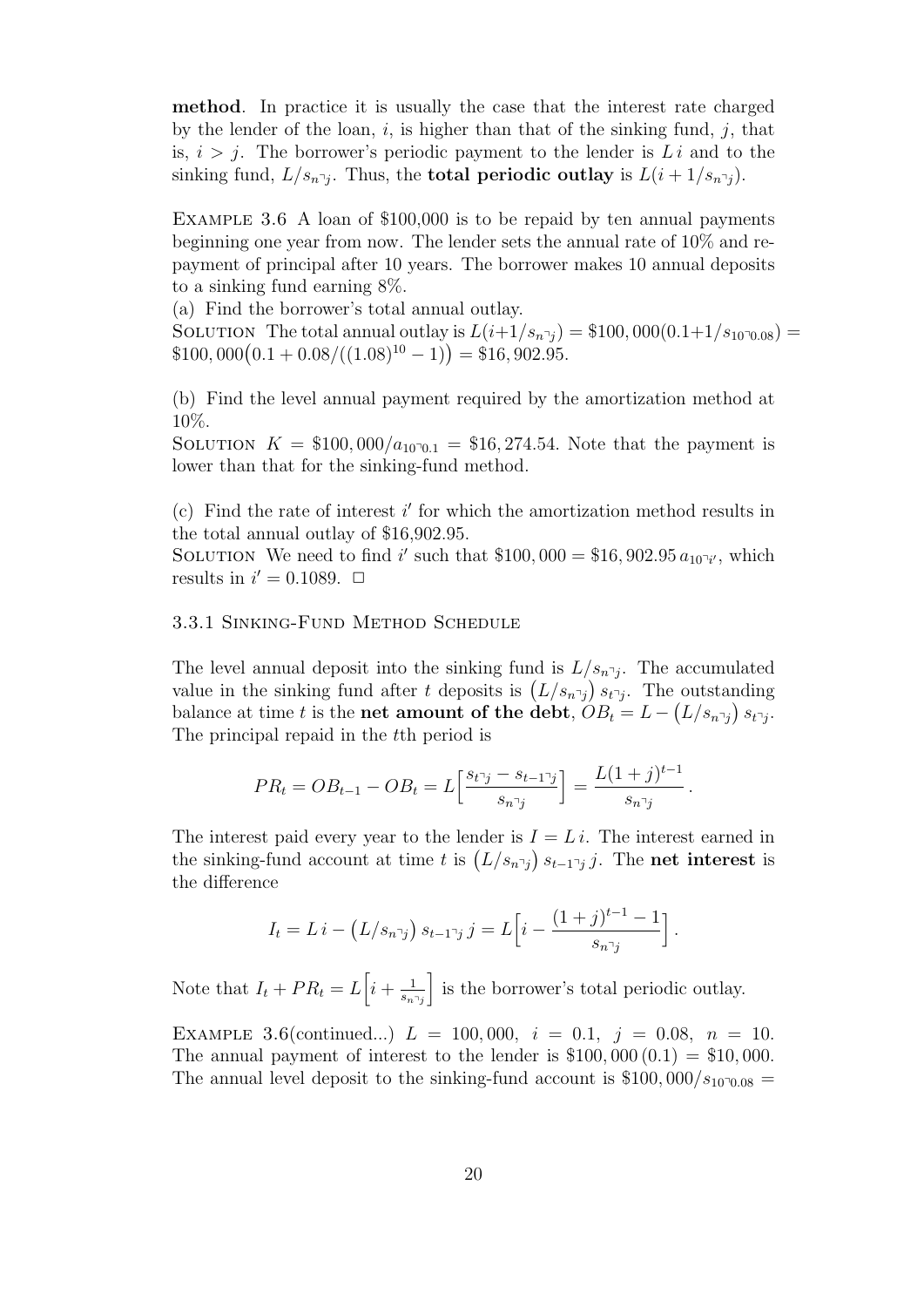| Time           | Net Interest                | Principal              | Outstanding            |
|----------------|-----------------------------|------------------------|------------------------|
| (in years)     | Due                         | Repaid                 | <b>Balance</b>         |
| $\theta$       |                             |                        | \$100,000              |
| 1              | \$10,000                    | \$6,902.95             | \$100,000-\$6,902.96   |
|                |                             |                        | $=\$93,097.05$         |
| $\overline{2}$ | $$10,000 - $6,902.95(0.08)$ | $$6,902.95(1+0.08)$    | \$93,097.05-\$7,455.19 |
|                | $= $9447.76$                | $=\frac{1}{3}7,455.19$ | $=\$85,641.86$         |
| 3              | \$8851.35                   | \$8051.60              | \$77590.26             |
| $\overline{4}$ | \$8207.22                   | \$8695.73              | \$68894.53             |
| 5              | \$7511.56                   | \$9391.39              | \$59503.15             |
| 6              | \$6760.25                   | \$10142.70             | \$49360.45             |
| $\overline{7}$ | \$5948.84                   | \$10954.11             | \$38406.33             |
| 8              | \$5072.51                   | \$11830.44             | \$26575.89             |
| 9              | \$4126.07                   | \$12776.88             | \$13799.01             |
| 10             | \$3103.92                   | \$13799.03             | $$ -0.02$              |

\$6*,* 902*.*95. The payment schedule is as follows

 $\Box$ 

4.1 Determination of Bond Prices

DEFINITION A **bond** is a formal contract to repay borrowed money with interest at fixed intervals. Government or a corporation may issue bonds to raise funds to cover planned expenditures.

DEFINITION Bonds issued by corporations are usually backed by various corporate assets as collateral. A **junk bond** is a bond that has little or no collateral. For example, a junk bond may be issued to raise funds to finance the takeover of another company.

Definition A **coupon** is the interest rate that the issuer pays to the bond holders.

DEFINITION The **maturity date** is the date on which the bond issuer has to repay the principal amount. As long as all payments have been made, the issuer has no more obligation to the bond holders after the maturity date.

Another type of debt security is a **stock**, but the major difference between a stock and a bond is that stockholders have an equity stake in the company (i.e., they are owners), whereas bondholders have a creditor stake in the company (i.e., they are lenders). Another difference is that bonds usually have a defined maturity date, whereas stocks may be outstanding indefinitely.

DEFINITION The **straight-term bond** is a bond with regular payments of interest plus a single payment of principal at the end of the term. This type of bond is similar to a loan. A bond specifies a **face amount** (principal), a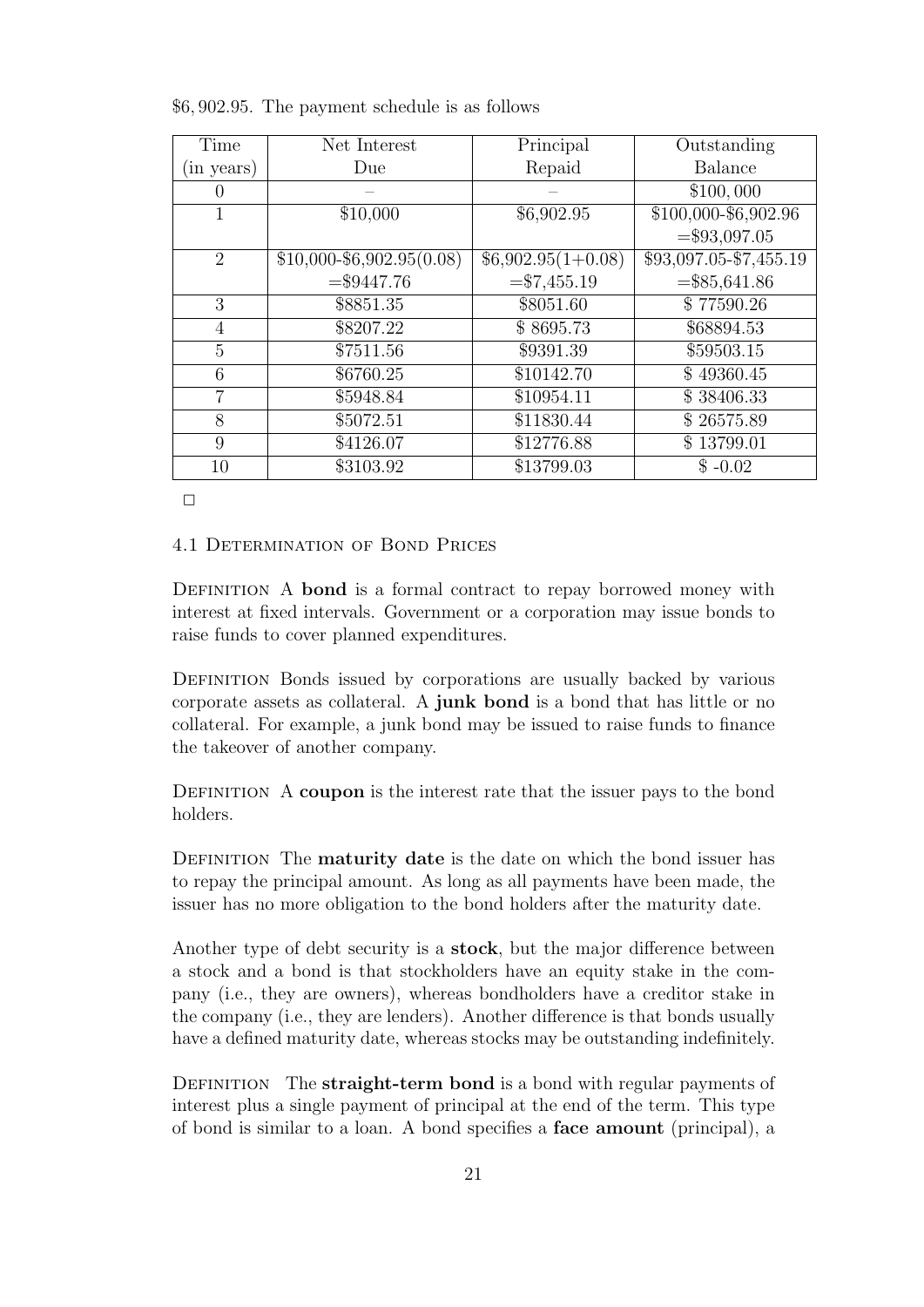**coupon rate** (interest rate), and a **maturity date** or **term to maturity** during which coupons are to be paid, and the **redemption amount** that is to be repaid on the maturity date. Typically the face amount and the redemption amount are the same.

Let *F* denote the **face value** of a bond (also called **par value**), and let *r* denote the coupon rate per coupon period (defined by the bond issuer). Typically coupons are paid semiannually, so the coupon period is 6 months (unless stated otherwise). Let *C* be the redemption amount on the bond. It is typically equal to *F*, unless stated otherwise). Denote by *n* the number of coupon periods until the term of maturity ( or simply **term**) of the bond. We will use *j* to denote the six-month yield rate determined by the market forces (for example, an interest rate that a person buying bonds can get somewhere else).

Definition The **price** of a bond (or the **purchase price**) is the total amount that a bondholder will receive from the bond issuer.

The present value of the price *P* of the bond on the issue date is calculated as

$$
P = C \frac{1}{(1+j)^n} + Fr \Big[ \frac{1}{1+j} + \frac{1}{(1+j)^2} + \dots + \frac{1}{(1+j)^n} \Big] = C v^n + Fr a_{n \bar{j}}
$$

where  $v = (1 + j)^{-1}$  is the present value factor. It is usually the case that  $C = F$ , therefore, the bond price can be expressed as

$$
P = Fv^n + Fra_{n\bar{1}j}.
$$

Using the definition of the present value of an *n*-payment annuity-immediate  $v^n = 1 - ja_{n\gamma}$ , we see that

$$
P = F(1 - ja_{n\bar{j}}) + Fra_{n\bar{j}} = F[1 + (r - j)a_{n\bar{j}}],
$$

or, alternatively,

$$
P = Fv^{n} + Fr \frac{1 - v^{n}}{j} = K + \frac{r}{j}(F - K)
$$

where  $K = Cv^n$  is the present value of the redemption amount. This formula is known as **Makeham's Formula**.

DEFINITION If  $r > j$ , then  $P > F$  and the bond is said to be bought **at a premium**.

If  $r = j$ , then  $P = F$  and the bond is said to be bought **at par**. If  $r < j$ , then  $P < F$  and the bond is said to be bought at a discount.

Example 4.1 A 10% bond with semiannual coupons has a face amount of \$1,000 and was issued on June 18, 1994. The first coupon was paid on December 18, 1994, and the bond has a maturity date on June 18, 2014.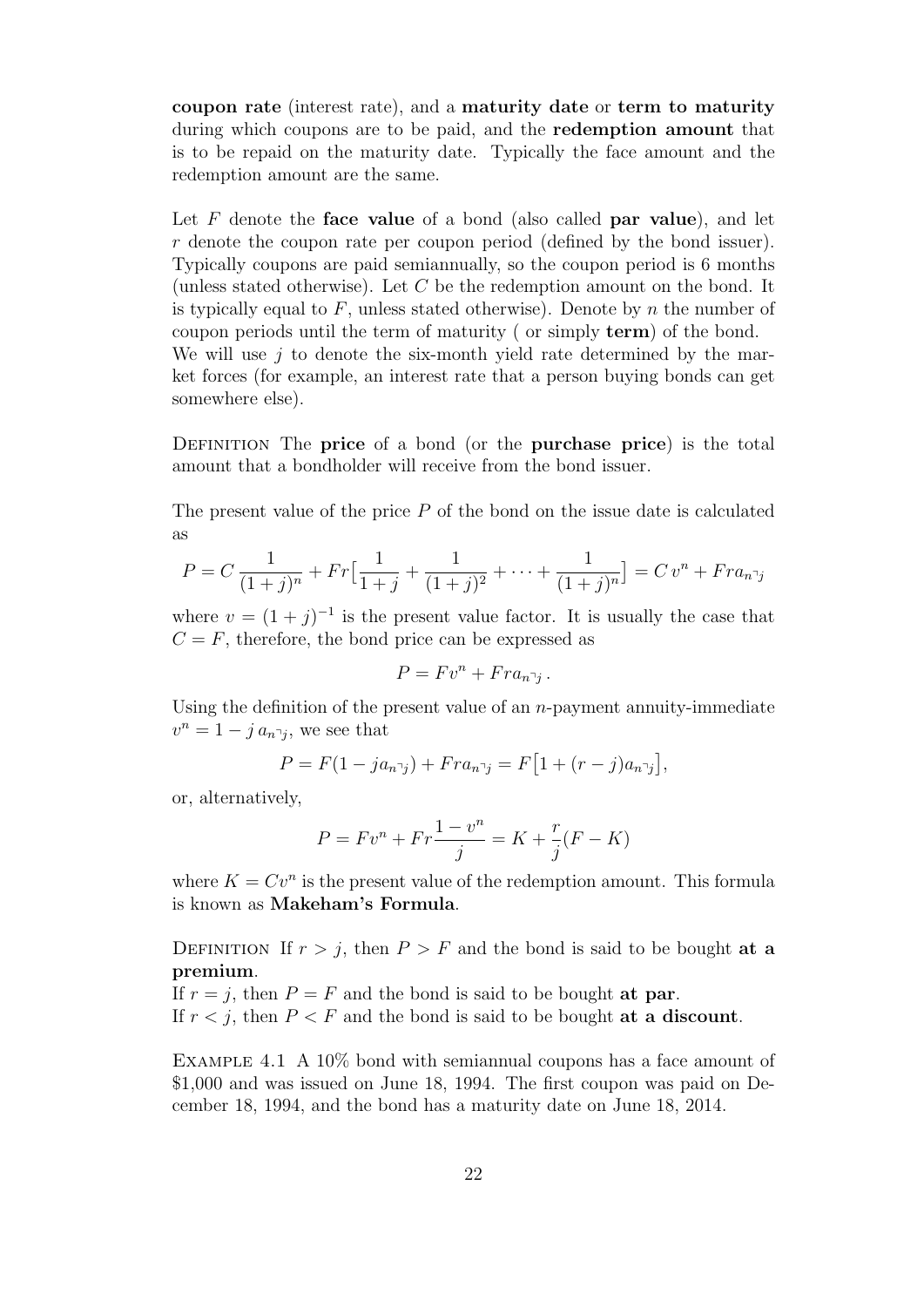(a) Find the price of the bond on its issue date using  $i^{(2)} = 0.05$  or 5%.

SOLUTION It is given that  $F = C = $1,000$ ,  $r = 0.1/2 = 0.05$ ,  $n = 40$ months, and  $j = 0.05/2 = 0.025$ . Thus,

$$
P = Fv^{n} + Fra_{n\gamma} = $1,000 (1 + 0.025)^{-40}
$$

$$
+ ($1,000)(0.05) \frac{1 - (1 + 0.025)^{-40}}{0.025} = $1,627.57.
$$

Note that  $r > j$ , hence  $P > F$ . This means that the bondholder bought this bond at a premium.

(b) Find the price of the bond on its issue date using  $i^{(2)} = 0.10$  or 10%.

SOLUTION Now  $j = 0.1/2 = 0.05 = r$ , and thus,

$$
P = $1,000 (1 + 0.05)^{-40} + ($1,000)(0.05) \frac{1 - (1 + 0.05)^{-40}}{0.05} = $1,000.
$$

That is,  $P = F$  and the bond is bought at par.

(c) Find the price of the bond on its issue date using  $i^{(2)} = 0.15$  or 15%.

SOLUTION Now  $j = 0.15/0.075 > 0.05 = r$ .

$$
P = $1,000 \left(1 + 0.075\right)^{-40} + \left(\$1,000\right)(0.05) \frac{1 - \left(1 + 0.075\right)^{-40}}{0.075} = $685.14.
$$

That is,  $P \leq F$  and the bond is bought at discount.  $\Box$ 

### 4.1.3 Bond Prices Between Coupon Dates

Suppose we wish to find the purchase price  $P_t$  of a bond at time  $t$ , where 0 *≤ t ≤* 1 coupon period. The price of the bond is found as the present value of all future payments (coupons and redemption). Define  $P_0$  to be the price of the bond at the beginning of the considered coupon period. Then

$$
P_t = P_0(1+j)^t.
$$

The **purchase price**  $P_t$  is also called the **price-plus-accrued** of the bond.

Definition The **market price** of a bond is equal to the price-plus-accrued minus the fraction of the coupon accrued to time *t*,

$$
Market\,Price_t = P_t - tFr = P_0(1+j)^t - tFr.
$$

Note that the time *t* is expressed as fraction of a coupon period, that is,

$$
t = \frac{\text{# of days since last coupon paid}}{\text{# of days in the coupon period}}.
$$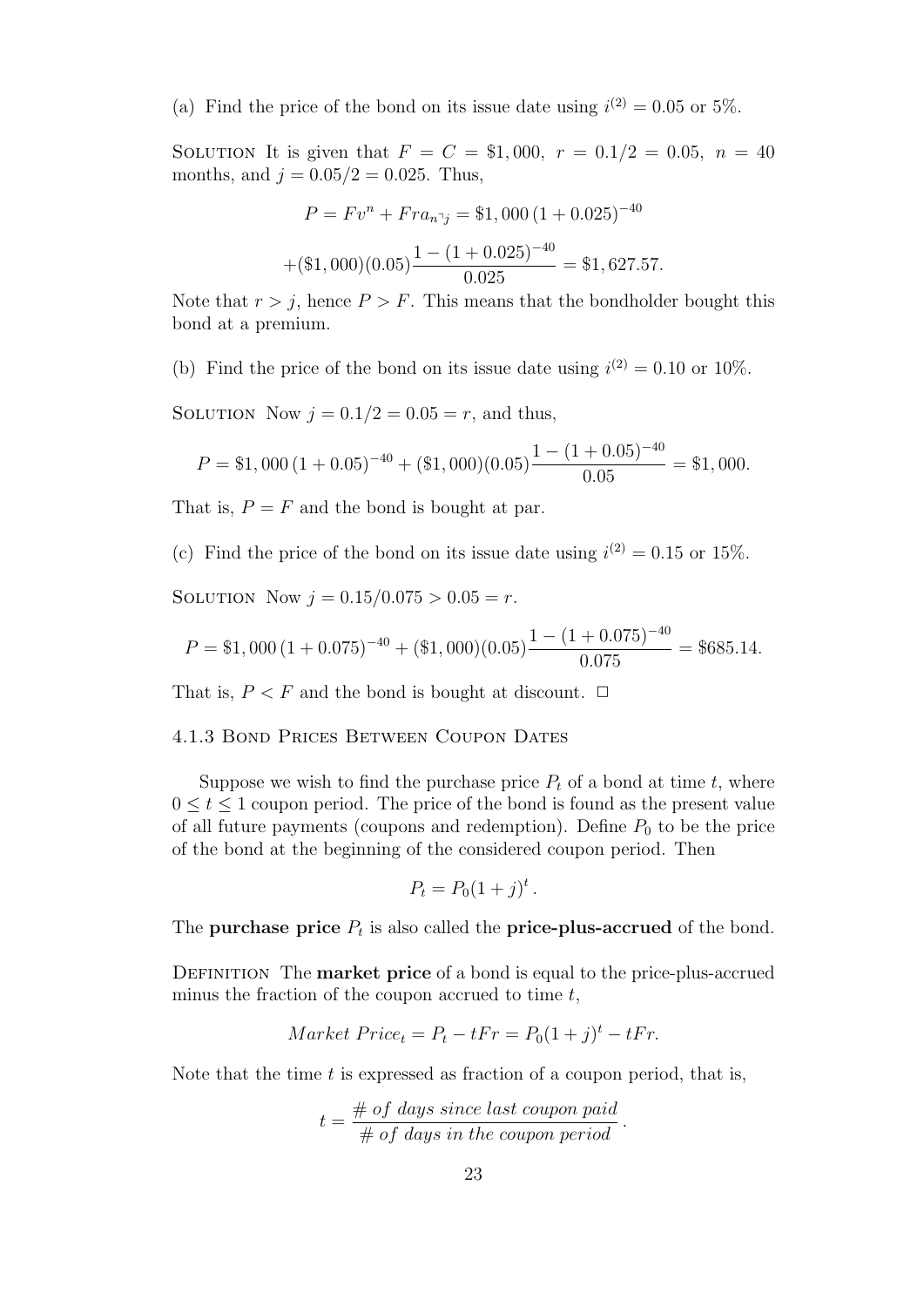Example 4.2 (Refer to Example 4.1) A 10% bond with semiannual coupons has a face amount of \$1,000 and was issued on June 18, 2004. The first coupon was paid on December 18, 2004. Find the purchase price and market price on August 1, 2014, if  $i^{(2)} = 0.05$ .

SOLUTION On the last coupon date, June 18, 2014, the purchase price of the bond was

$$
P = P_0 = Fv^n + Fra_{n\gamma} = $1,000 (1 + 0.025)^{-20}
$$

$$
+ ($1,000)(0.05) \frac{1 - (1 + 0.025)^{-20}}{0.025} = $1,389.73.
$$

The number of days from June 18 to August 1 is 44, and the number of days in the coupon period from June 18 to December 18 is 183. Hence,  $t = 44/183$ . The purchase price of the coupon on August 1, 2014, is calculated as

$$
P_t = P_0(1+j)^t = $1,389.73(1+0.025)^{44/183} = $1,398.00.
$$

The market price is

$$
Market\,Price_t = \$1,398.00 - (44/183)(\$1,000)(0.05) = \$1,385.98.
$$

# 4.2 Amortization of a Bond

A bond can be viewed as a standard amortized loan. The bondholder can be thought of as a lender and the issuer of the bond as the borrower. The purchase price  $P$  is the loan amount, and the coupon and redemption payments are the loan payments made by the borrower. The amortization schedule for a bond is

| Time             | Payment  | Interest                    | Principal       | Outstanding                               |
|------------------|----------|-----------------------------|-----------------|-------------------------------------------|
|                  | Amount   | Due                         | Repaid          | <b>Balance</b>                            |
|                  |          |                             |                 | $P = F 1 + (r - j)a_{n_i}$                |
|                  | Fr       |                             | $Fr-Pi$         | $P-F(r-j)v^n$                             |
|                  |          | $= F[j + (r - j)(1 - v^n)]$ | $= F(r-j)v^n$   | $= F + F(r - j)a_{n-1}$                   |
| 2                | Fr       | $F[j+(r-j)(1-v^{n-1})]$     | $F(r-j)v^{n-1}$ | $\overline{F+F(r-j)}a_{n-2}$ <sub>7</sub> |
|                  |          | .                           | $\cdots$        |                                           |
| $n-1$            | Fr       | $F j+(r-j)(1-v^2) $         | $F(r-j)v^2$     | $F + F(r - j)a_{1}$                       |
| $\boldsymbol{n}$ | $Fr + F$ | $F j+(r-j)(1-v) $           | $F 1+(r-j)v $   |                                           |

Example 4.4 A 10% bond with face amount \$10,000 matures 4 years after issue. Construct the amortization schedule for the bond over its term for nominal annual yield rate of 8%.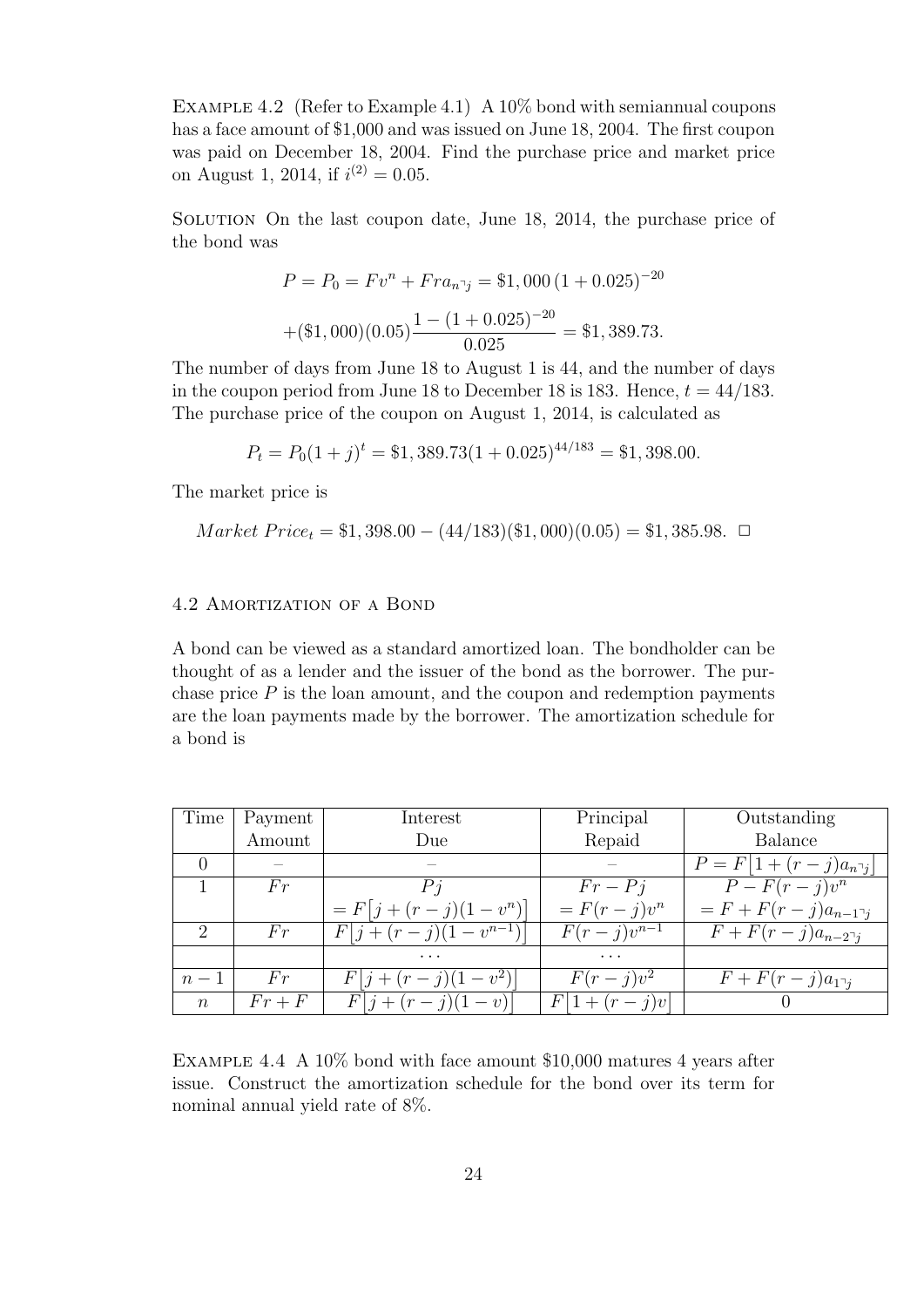| Time           | Payment  | Interest | Principal   | Outstanding    |
|----------------|----------|----------|-------------|----------------|
|                | Amount   | Due      | Repaid      | <b>Balance</b> |
| $\Omega$       |          |          |             | \$10,673.27    |
| 1              | \$500    | \$426.93 | \$73.07     | \$10,600.21    |
| $\overline{2}$ | \$500    | \$424.01 | \$75.99     | \$10,524.21    |
| 3              | \$500    | \$420.97 | \$79.03     | \$10,445.18    |
| 4              | \$500    | \$417.81 | \$82.19     | \$10,362.99    |
| 5              | \$500    | \$414.52 | \$85.48     | \$10,277.51    |
| 6              | \$500    | \$411.10 | \$88.90     | \$10,188.61    |
| 7              | \$500    | \$407.54 | \$92.46     | \$10,096.15    |
| 8              | \$10,500 | \$403.85 | \$10,096.15 | $\$0$          |

SOLUTION Given  $r = 0.05$ ,  $j = 0.04$ ,  $F = 10,000$ , and  $n = 8$ . The amortization schedule is

 $\Box$ 

## 5.1 Internal Rate of Return Defined

A general financial transaction involves a number of cash inflows and outflows at various points in time.

DEFINITION The **internal rate or return** for a transaction is the interest rate at which the value of all cash inflows is equal to the value of cash outflows.

Suppose that a transaction consists of a single amount *L* invested at time 0, and several future payments  $K_1, K_2, \ldots, K_n$  to be received at times  $1, 2, \ldots, n$ . Then the equation of value is

$$
L = K_1 \frac{1}{1+i} + K_2 \frac{1}{(1+i)^2} + \dots + K_n \frac{1}{(1+i)^n},
$$

and there is a unique solution for *i*, provided that  $L < \sum_{j=1}^{n} K_j$ .

It is possible to extend the notion of internal rate of return to more complex transactions. Suppose that at times 0*,* 1*, . . . , n*, there are payments received of amounts  $A_0, A_1, \ldots, A_n$  and payments disbursed of amounts  $B_0, B_1, \ldots, B_n$ . The net amount received at time *k* is  $C_k = A_k - B_k$ . It can be positive or negative. If there is no amount paid at time k, then we assume  $A_k = 0$ . If there is no disbursement at time k, then  $B_k = 0$ .

DEFINITION Suppose that a transaction has net cashflows of amounts  $C_0, C_1, \ldots, C_n$ at times  $0, 1, \ldots, n$ . The **internal rate of return** for this transaction is any rate of interest *i* satisfying the equation of value  $\sum_{k=0}^{n} C_k \frac{1}{(1+k)}$  $\frac{1}{(1+i)^k} = 0.$ 

Example A person buys 1,000 shares of stock at \$5 per share and pays a commission of 2%. Six months later he receives a cash dividend (a share of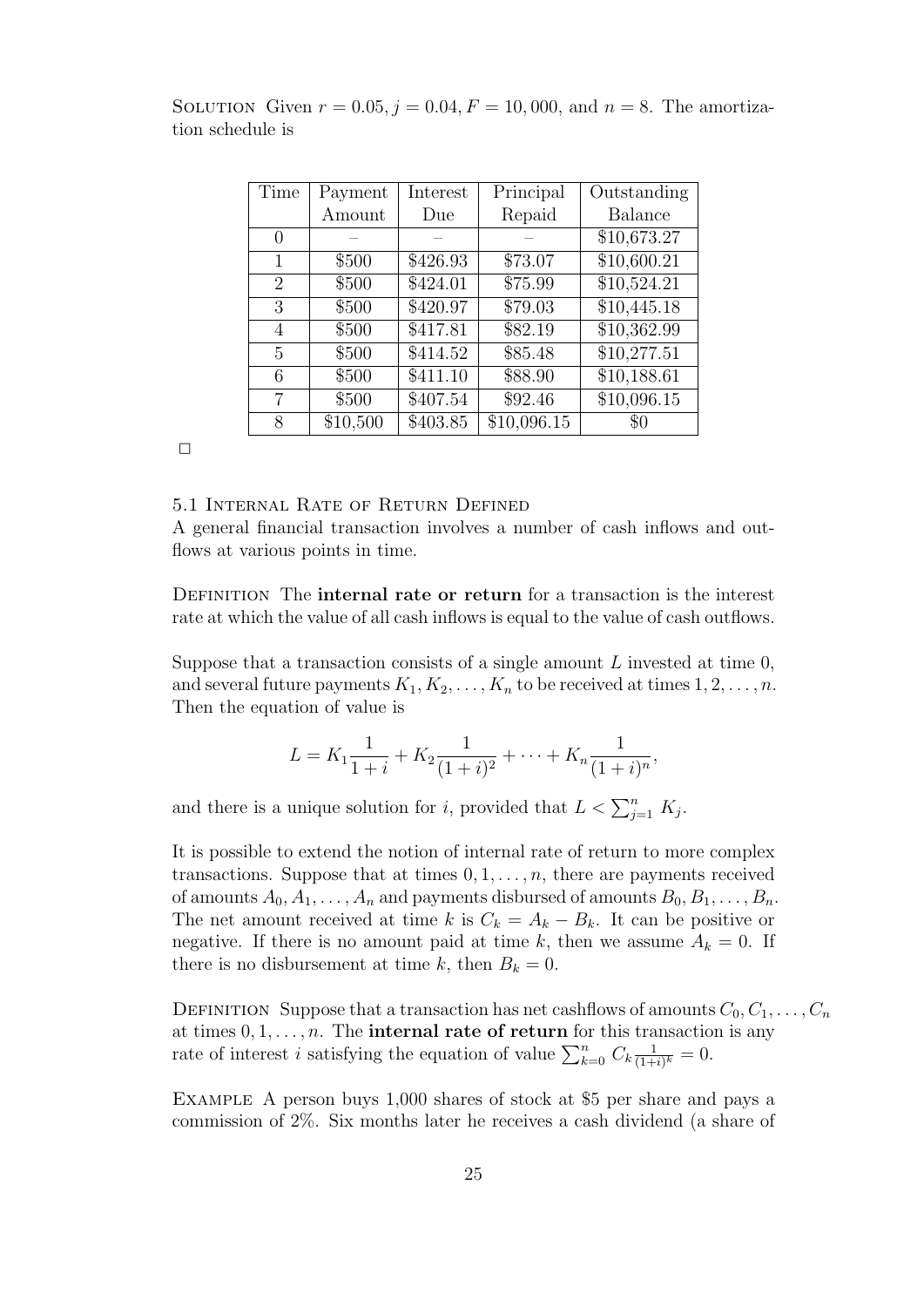profits received by a stockholder) of \$0.20 per share, which he immediately reinvests commission-free in shares at a price of \$4 per share. Six months after that he buys another 500 shares at a \$4.50 per share, and pays a commission of 2%. Six months later he receives another cash dividend of \$0.25 per share and sells his existing shares at \$5 per share, again paying 2% commission. Find the internal rate of return for the entire transaction in the form  $i^{(2)}$ .

SOLUTION At time  $t_0 = 0$ ,  $A_0 = 0$  and  $B_0 = $5,100$ . Six months later, at time  $t_1 = 1$ ,  $A_1 = $200$  and  $B_1 = $200$ , since he receives and immediately reinvests the dividend of \$200 buying additional 50 shares. At time  $t_2 = 2$ ,  $A_2 = 0$  and  $B_2 = $2,295$  (buying additional 500 shares and now owning a total of 1,550 shares). At  $t_3 = 3$ ,  $A_3 = $387.50 + $7,595 = $7,982.50$ (the dividend on 1,550 shares plus the proceeds from the sale of the shares after the commission is paid), and  $B_3 = 0$ . The net amount received are *C*<sub>0</sub> = −\$5, 100, *C*<sub>1</sub> = 0, *C*<sub>2</sub> = −\$2, 295, and *C*<sub>3</sub> = \$7, 982*.*50. The rate of return  $i^{(2)}$  solves the equation

$$
-5,100 - 2,295 \frac{1}{(1 + i^{(2)}/2)^2} + 7,982.5 \frac{1}{(1 + i^{(2)}/2)^3} = 0.
$$

It can be found numerically that  $i^{(2)} = 0.0649$  or 6.49%.  $\Box$ 

## 5.1.4.1 Profitability Index

DEFINITION The **profitability index** is a ratio measuring the return per dollar of investment. It is

$$
I = \frac{present\ value\ of\ cash\ inflows}{present\ value\ of\ cash\ outflow}.
$$

Example An investment of \$1,000 can be made into one of two projects. The first project generates income of \$250 per year for 5 years starting in one year, and the second project generates income of \$140 per year for 10 years. The shareholder's required return rate (called the **cost of capital**) is 5% per year for both projects. Compare the profitability indices for the two projects.

SOLUTION For Project 1,  $I = $250 a_{50,05}/1,000 = 1.0824$ . For Project 2,  $I = $140 a_{1000.05} / $1,000 = 1.0810$ . Project 1 has a higher profitability index and thus should be preferable to Project 2.  $\Box$ 

## 5.1.4.2 Payback Period

DEFINITION Suppose an investment consists of a series of cash outflows  $C_0, C_1, \ldots, C_t < 0$  followed by a series of cash inflows  $C_{t+1}, C_{t+2}, \ldots, C_n > 0$ . The **payback period** is the number of years required to recover the original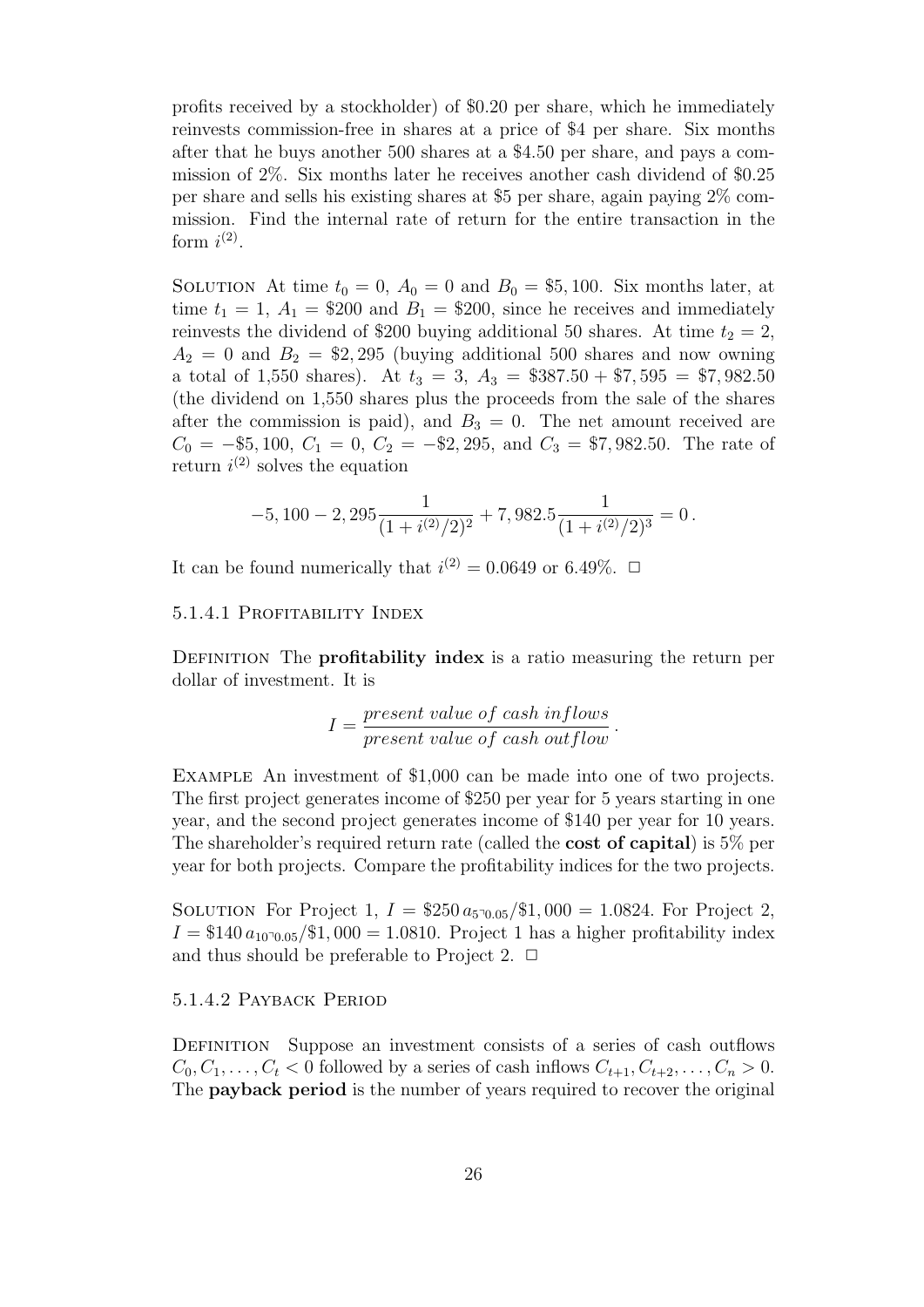amount invested, that is, it is the smallest *k* such that

$$
-\sum_{s=0}^t C_s \le \sum_{r=t+1}^k C_r.
$$

EXAMPLE In our previous example, for Project 1,  $C_0 = $1,000$ , and  $C_1 =$  $C_2 = C_3 = C_4 = $250$ , thus the payback period is 4 years. For Project 2, the payback period is just over 7 years,  $(\$140)(7)=\$980$ .  $\Box$ 

#### 5.2.1 Dollar-Weighted Rate of Return

As a rule, the yield rate (or the return rate) of an investment is reported on an annual basis. There are two standard methods for measuring the yield rate: dollar-weighted and time-weighted rate of return.

DEFINITION Suppose the following information is known:

(i) the balance in a fund at the start of a year is *A*,

(ii) for  $0 < t_1 < t_2 < \cdots < t_n < 1$ , the net deposit at time  $t_k$  is amount  $C_k$ , and

(iii) the balance in the fund at the end of the year is *B*.

Then the net amount of interest earned by the fund during the year is

$$
I = B - \Big[A + \sum_{k=1}^{n} C_k\Big],
$$

and the dollar-weighed rate of return earned by the fund for the year is the ratio

$$
i = I/\left[A + \sum_{k=1}^{n} C_k(1 - t_k)\right].
$$

The dollar-weighted rate of return solves the equation of value that equates the fund balance at the end of a year with all deposits minus all withdrawals, both accumulated to the end of the year with simple interest:

$$
B = A(1+i) + C_1(1+i(1-t_1)) + C2(1+i(1-t_2)) + ... + C_n(1+i(1-t_n)).
$$

Example 5.3 A pension fund began a year with a balance of \$1,000,000. There were contributions to the fund of \$200,000 at the end of February and again at the end of August. There was a benefit of \$500,000 paid out of the fund at the end of October. The balance remaining in the fund at the start of the next year was \$1,100,000. Find the dollar-weighted annual rate of return earned by the fund.

SOLUTION Let *i* be the unknown rate of return. The equation of value for the dollar-weighted return is

$$
$1,000,000(1+i) + $200,000(1+10/12i) + $200,000(1+4/12i)
$$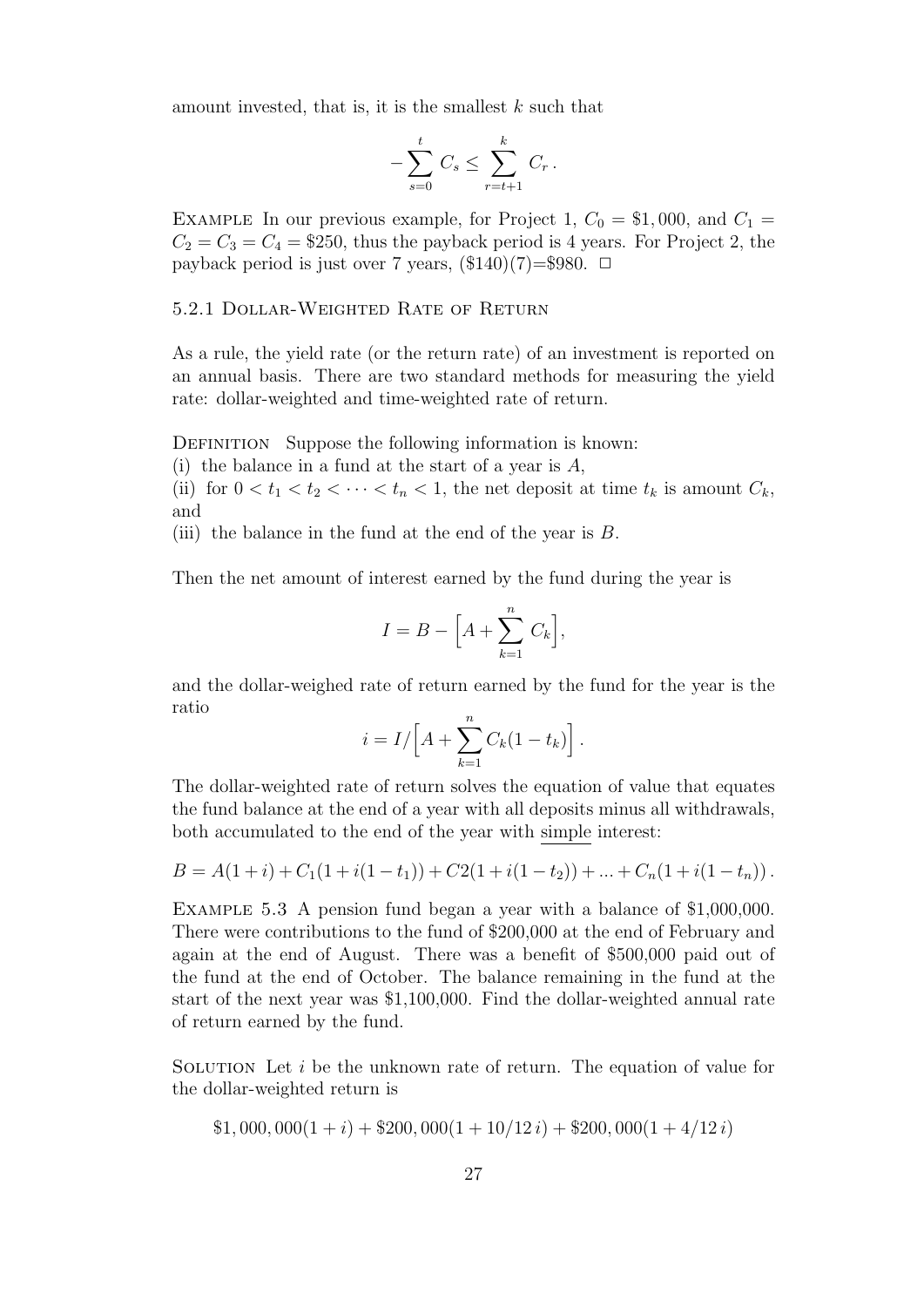$$
-\$500,000(1+2/12 i) = \$1,100,000.
$$

Solving for *i*, we get

$$
i = \frac{\$1,100,000 + \$500,000 - \$1,000,000 - \$200,000 - \$200,000}{\$1,000,000 + \$200,000(10/12) + \$200,000(4/12) - \$500,000(2/12)} = 0.1739.
$$

Note that if compound interest were used, then the equation of value would be

$$
$1,000,000(1+i) + $200,000(1+i)^{10/12} + $200,000(1+i)^{4/12}
$$

$$
-\$500,000(1+i)^{2/12} = \$1,100,000.
$$

The numeric solution is  $i = 0.1740$  which is very close to 0.1739. Note that since Taylor's expansion of  $(1+i)^x$  is  $1+xi+o(x)$ , the formula for simple interest approximates that for compound one and gives a good approximation.  $\Box$ 

## 5.2.2 Time-weighted Rate of Return

DEFINITION Suppose the following information is known:

- (i) the balance in a fund at the start of a year is *A*,
- (ii) for  $0 < t_1 < t_2 < \cdots < t_n < 1$ , the net deposit at time  $t_k$  is amount  $C_k$ ,
- (iii) the value of the fund just before the net deposit at time  $t_k$  is  $F_k$ , and

(iv) the balance in the fund at the end of the year is *B*.

Then the time-weighed rate of return earned by the fund for the year is

$$
\left[\frac{F_1}{A} \times \frac{F_2}{F_1 + C_1} \times \frac{F_3}{F_2 + C_2} \times \dots \times \frac{F_k}{F_{k-1} + C_{k-1}} \times \frac{B}{F_k + C_k}\right] - 1.
$$

Note that in this definition, the time length  $t_k - t_{k-1}$  of each piece of the year is irrelevant. The ratio  $F_j/(F_{j-1} + C_{j-1})$  is the **growth factor** for the period from *t<sup>j</sup>−*<sup>1</sup> to *t<sup>j</sup>* . The time-weighted return is found by compounding the successive growth factors over the course of the year.

Example 5.4 The following are the pension fund values after every transaction and at the end of the year. Find the time-weighted rate of return.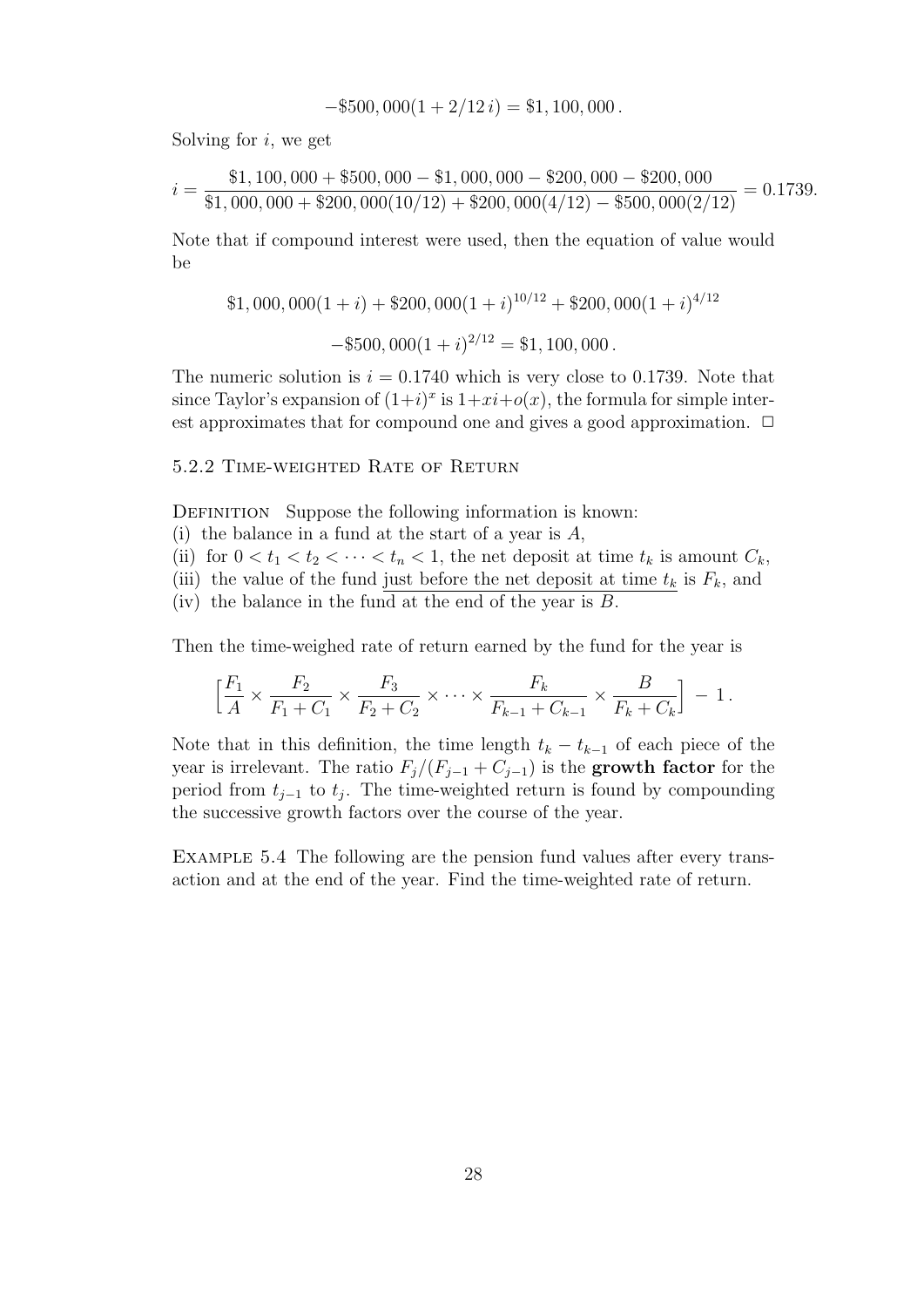|         | <b>Fund Values</b> |
|---------|--------------------|
| Date    | Amount             |
| 1/1/09  | \$1,000,000        |
| 3/1/09  | \$1,240,000        |
| 9/1/09  | \$1,600,000        |
| 11/1/09 | \$1,080,000        |
| 1/1/10  | \$900,000          |
|         |                    |
|         |                    |

| Deposits |           |  |
|----------|-----------|--|
| 2/28/09  | \$200,000 |  |
| 8/31/09  | \$200,000 |  |
|          |           |  |

| Withdrawals |           |  |
|-------------|-----------|--|
| 10/31/09    | \$500,000 |  |
| 12/31/09    | \$200,000 |  |

SOLUTION The fund's earned rates for various time interval are:

1/1/09 to 2/28/09: (\$1*,* 240*,* 000 *−* \$200*,* 000 *−* \$1*,* 000*,* 000)*/*\$1*,* 000*,* 000 = net interest/starting amount  $= 0.04$ , 3/1/09 to 8/31/09: (\$1*,* 600*,* 000 *−* \$200*,* 000 *−* \$1*,* 240*,* 000)*/*\$1*,* 240*,* 000 = 0*.*129,  $9/1/09$  to  $10/31/09$ :  $($1,080,000 + $500,000 - $1,600,000)$ /\$1,600,000 = *−*0*.*0125, 11/1/09 to 12/31/09: (\$900*,* 000 + \$200*,* 000 *−* \$1*,* 080*,* 000)*/*\$1*,* 080*,* 000 = 0*.*0185.

The time-weighted rate of return for 2009 is (1+0*.*04)(1+0*.*129)(1*−*0*.*0125)(1+ 0*.*0185) *−* 1 = 0*.*1809. It can also be formulated as (see the definition)

$$
\left(\frac{\$1,040,000}{\$1,000,000}\right)\left(\frac{\$1,400,000}{\$1,240,000}\right)\left(\frac{\$1,580,000}{\$1,600,000}\right)\left(\frac{\$1,100,000}{\$1,080,000}\right) - 1 = 0.1809. \square
$$

# 2.4.1 Yield Rates

DEFINITION Suppose an amount *L* is invested for an *n* year period and the value of the investment at the end of *n* years is M. Then the **annual yield rate** earned by this investment is the rate *i* that satisfies the equation  $L(1+i)^n = M$ .

Example Consider a ten-year loan of \$10,000 at the annual interest rate  $i = 0.05$ . We look at three ways at which the loan can be repaid:

(a) Ten annual level payments of  $$10,000/a_{100005} = $1,295.05$ . If these payments are immediately reinvested at the 5% interest rate, the accumulated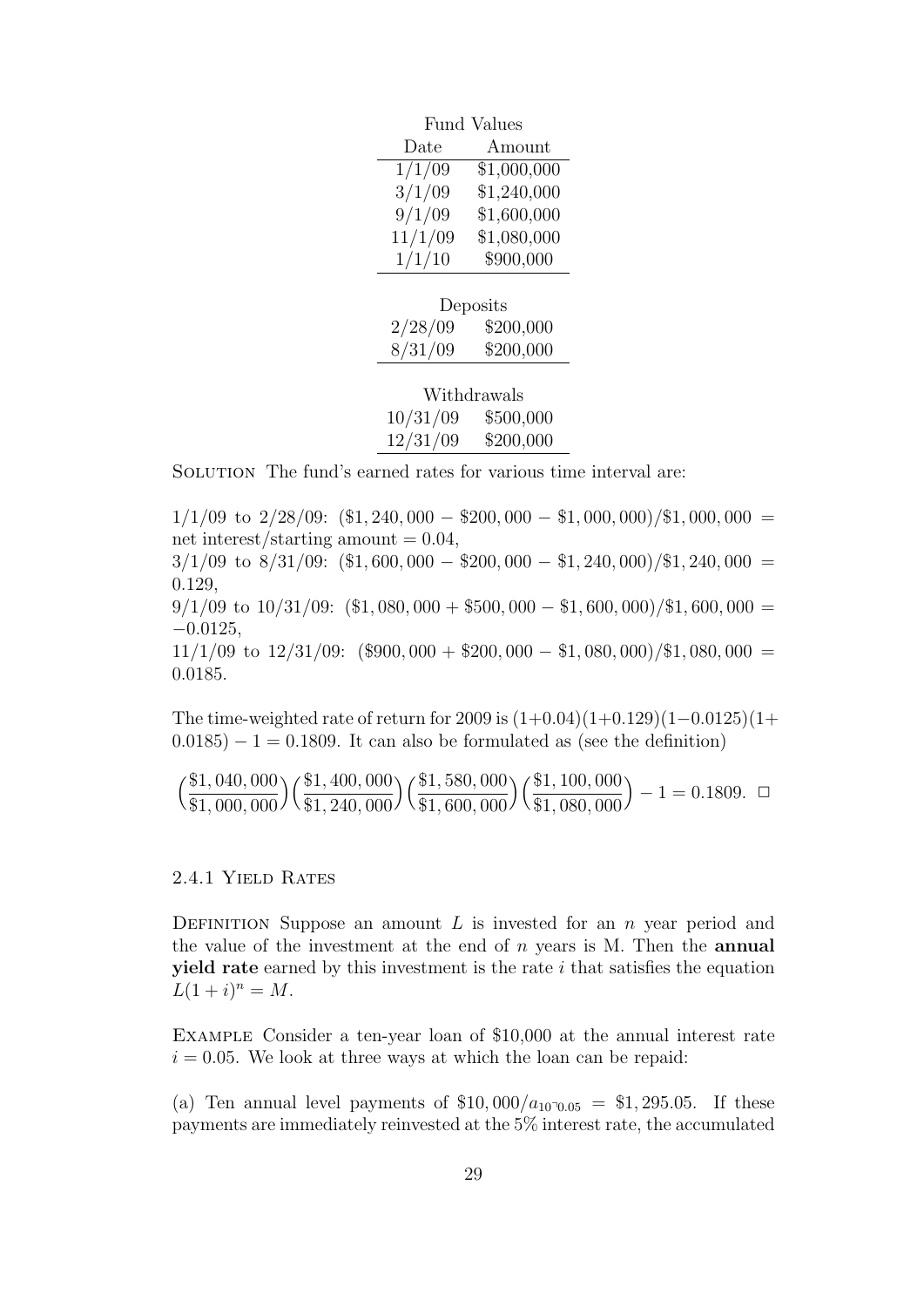value at the time of the last payment is  $$1,295.05 s_{10}$ <sup>0</sup> $0.05 = $16,288.95$ . Note that  $$10,000(1+0.05)^{10} = $16,288.95$ , so the lender realizes an annual yield rate of 5%. Algebraically, the amount  $L/a_{n^2}$  is reinvested at *i*% and the accumulated value is

$$
\frac{L}{a_{n\gamma_i}} s_{n\gamma_i} = L \frac{(1+i)^n - 1}{i(1 - (1+i)^{-n})/i} = L (1+i)^n.
$$

(b) Ten level annual interest payments of \$500 (5% interest), plus the payment of the \$10,000 principal at the end of ten years. If the payments of \$500 are immediately reinvested at 5%, the accumulated value after 10 years is  $$500 s_{10000} = $6,288.95$ . Thus, along with the payment of \$10,000 principal at time 10, the total accumulated value is again \$16,288.95, which indicates the annual yield rate of 5%. Algebraically, the amount *Li* is reinvested at *i*% and the accumulated value is

$$
Lis_{n\gamma_i} + L = L(i\frac{(1+i)^n - 1}{i} + 1) = L(1+i)^n.
$$

(c) A single payment of  $$10,000(1+0.05)^{10} = $16,288.95$  at the end of 10 years. The lender receives an annual yield rate of 5% (by definition).

Note that for the lender to realize an annual yield rate of *i* (the original loan interest rate) over the *n*-year period, the lender should reinvest also at *i*%. Otherwise, the yield rate will be different from  $i$ .  $\Box$ 

Remark The reinvestment interest rate is used in determination of the yield rate (as in examples above), but is irrelevant in determination of the internal rate of return, since the internal rate of return of a loan is the rate of interest of the loan satisfying the equation of value (the loan amount is equal to the present value of the loan payments).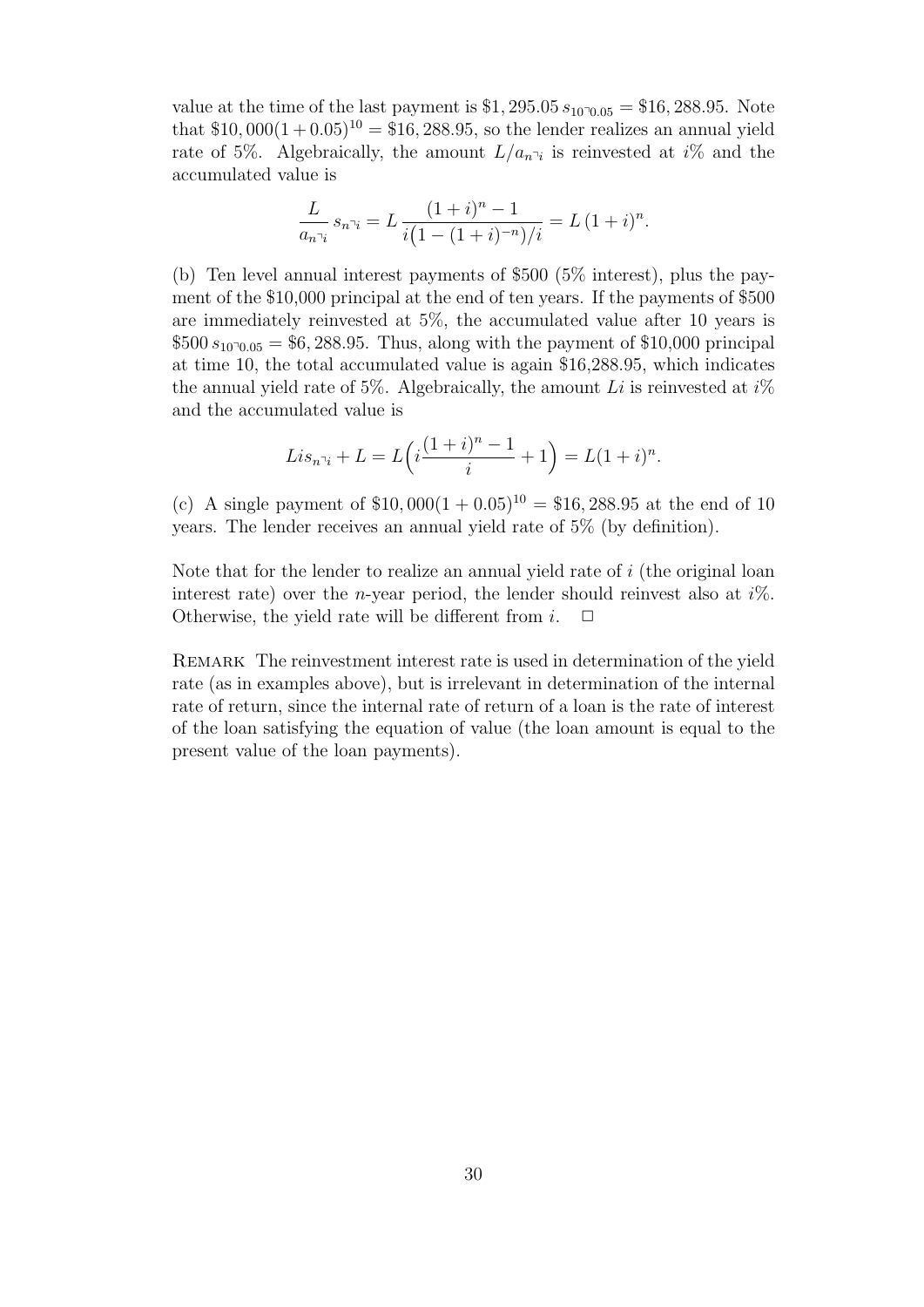6.1 Spot Rates of Return

Definition A **zero coupon bond** is a bond that has no coupons and has a single payment made on maturity date. It is also called a **pure discount bond**.

Example Find the purchase price of a 2-year zero coupon bond with the face value \$1,000 assuming the current annual interest rate of 4.5%.

SOLUTION The semiannual effective interest rate is  $j = 0.045/2 = 0.0225$ . The purchase price of the bond is

$$
P = F\left(\frac{1}{1+j}\right)^4 = \frac{\$1,000}{1.0225^4} = \$914.84.
$$

Note that *P* is always less than *F*. That is why it is a pure discount bond.  $\Box$ 

Definition The **term structure of interest rates** at the current point in time is the set of yield rates on zero coupon bonds of all maturities. That is, it is the set  $\{s_0(t)\}_{t>0}$  where  $s_0(t)$  is the annual effective yield rate as of time 0 for a zero coupon bond maturing at time *t*. The quantity  $s_0(t)$  is called the **spot rate of interest** for a *t*-year maturity zero coupon bond. The purchase price at time 0 of a *t*-year zero coupon bond is  $F(1 + s_0(t))^{-t}$ .

Any set of future cashflows can be valued now using the term structure. Suppose that payments of amounts  $C_1, C_2, \ldots, C_n$  are due in  $t_1, t_2, \ldots, t_n$ time periods from now. The total present value of the series of cashflows (the purchase price) is

$$
P = C_1(1 + s_0(t_1))^{-t_1} + \dots + C_n(1 + s_0(t_n))^{-t_n}.
$$
\n
$$
(*)
$$

DEFINITION The **yield to maturity** of a bond with *n* payment periods is the rate *j* that satisfies the equation:

$$
P = \left[ Fv_j^n + Fra_{n\bar{j}} \right]
$$

where  $P$  is defined by  $(*)$ .

Example 6.1 Suppose that the current term structure has the following yields on zero coupon bonds:

Term  
\nZero Coupon Bond Rate

\n
$$
\frac{1/2 \text{ Year}}{8\%} \frac{1 \text{ Year}}{9\%} \frac{1 \text{ 1/2 Year}}{10\%} \frac{2 \text{Year}}{11\%}
$$

Find the price per \$100 face amount and yield to maturity of each of the following 2-year bonds with semiannual coupons:

(i) zero coupon bond, and (ii) 5% annual coupon bond.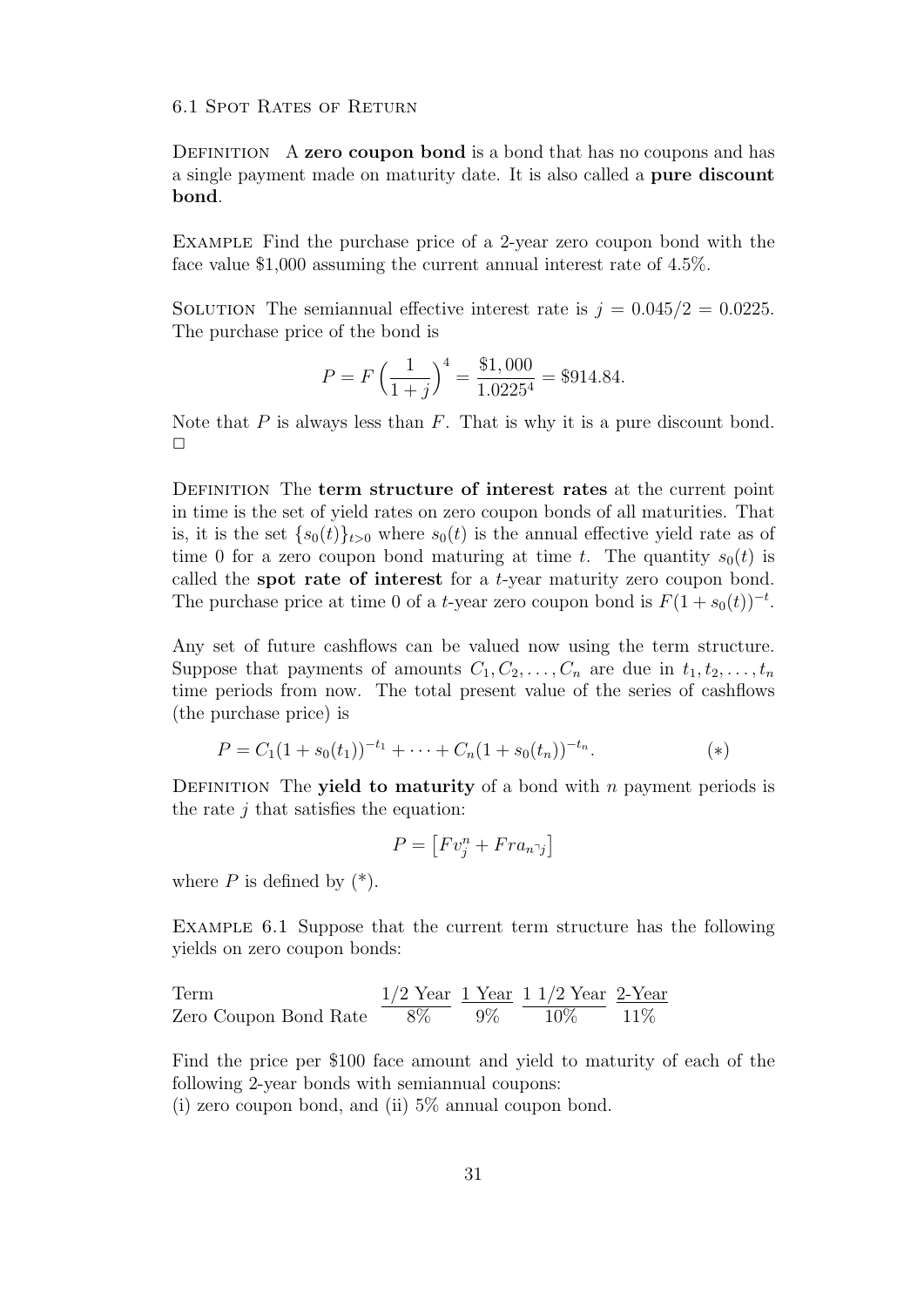SOLUTION (a) The price is  $$100(1 + 0.11/2)^{-4} = $80.72$  and the annual yield rate is 11%, because  $r = 0$  and the annual yield rate *j* satisfies (\*)

$$
80.72 = 100(1+j/2)^{-4}.
$$

(b) The price is

$$
$100(0.05/2)\left[\frac{1}{1+0.08/2} + \frac{1}{(1+0.09/2)^2} + \frac{1}{(1+0.10/2)^3}\right] + $100(1+0.05/2)\frac{1}{(1+0.11/2)^4} = $89.59.
$$

The annual yield rate *j* satisfies  $(*) (r = 0.05/2 = 0.025)$ 

$$
$89.59 = $100 \frac{1}{(1+j/2)^4} + ($100)(0.025) \frac{1 - (1+j/2)^{-4}}{(j/2)},
$$

or  $j = 0.109354$ .  $\Box$ 

6.1 Spot Rates of Return

Definition A **zero coupon bond** is a bond that has no coupons and has a single payment made on maturity date. It is also called a **pure discount bond**.

Example Find the purchase price of a 2-year zero coupon bond with the face value \$1,000 assuming the current annual interest rate of 4.5%.

SOLUTION The semiannual effective interest rate is  $j = 0.045/2 = 0.0225$ . The purchase price of the bond is

$$
P = F\left(\frac{1}{1+j}\right)^4 = \frac{\$1,000}{1.0225^4} = \$914.84.
$$

Note that *P* is always less than *F*. That is why it is a pure discount bond.  $\Box$ 

Definition The **term structure of interest rates** at the current point in time is the set of yield rates on zero coupon bonds of all maturities. That is, it is the set  $\{s_0(t)\}_{t>0}$  where  $s_0(t)$  is the annual effective yield rate as of time 0 for a zero coupon bond maturing at time *t*. The quantity  $s_0(t)$  is called the **spot rate of interest** for a *t*-year maturity zero coupon bond. The purchase price at time 0 of a *t*-year zero coupon bond is  $F(1 + s_0(t))^{-t}$ .

Any set of future cashflows can be valued now using the term structure. Suppose that payments of amounts  $C_1, C_2, \ldots, C_n$  are due in  $t_1, t_2, \ldots, t_n$ time periods from now. The total present value of the series of cashflows (the purchase price) is

$$
P = C_1(1 + s_0(t_1))^{-t_1} + \dots + C_n(1 + s_0(t_n))^{-t_n}.
$$
\n
$$
(*)
$$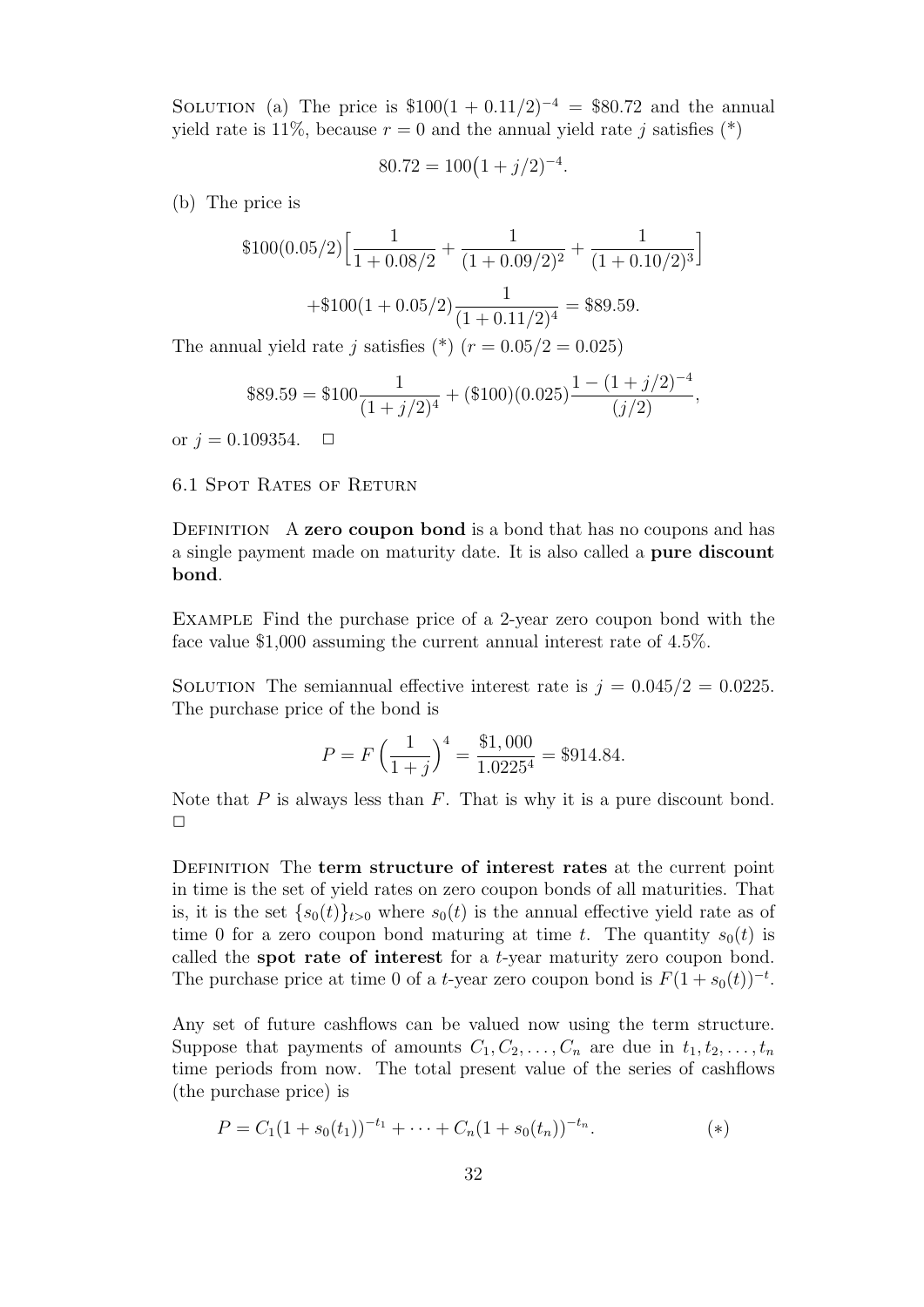Definition The **yield to maturity** of a bond with *n* payment periods is the rate *j* that satisfies the equation:

$$
P = [Fv_j^n + Fra_{n\bar{j}}]
$$

where  $P$  is defined by  $(*)$ .

Example 6.1 Suppose that the current term structure has the following yields on zero coupon bonds:

Term  $1/2$  Year  $1$  Year  $1$  1/2 Year  $2$ -Year Zero Coupon Bond Rate  $8\%$   $9\%$   $10\%$   $11\%$ 

Find the price per \$100 face amount and yield to maturity of each of the following 2-year bonds with semiannual coupons:

(i) zero coupon bond, and (ii) 5% annual coupon bond.

SOLUTION (a) The price is  $$100(1 + 0.11/2)^{-4} = $80.72$  and the annual yield rate is 11%, because  $r = 0$  and the annual yield rate *j* satisfies (\*)

$$
80.72 = 100(1+j/2)^{-4}.
$$

(b) The price is

$$
$100(0.05/2)\left[\frac{1}{1+0.08/2} + \frac{1}{(1+0.09/2)^2} + \frac{1}{(1+0.10/2)^3}\right] + $100(1+0.05/2)\frac{1}{(1+0.11/2)^4} = $89.59.
$$

The annual yield rate *j* satisfies (\*) ( $r = 0.05/2 = 0.025$ )

$$
$89.59 = $100 \frac{1}{(1+j/2)^4} + ($100)(0.025) \frac{1 - (1+j/2)^{-4}}{(j/2)},
$$

or  $j = 0.109354$ .  $\Box$ 6.3.1 Forward Rates of Interest

EXAMPLE Suppose that the current term structure has spot rates of  $s_0(1) =$ 0.08 for a one-year maturity and  $s_0(2) = 0.09$  for a two-year maturity. If a person invests today \$1,000 in a one-year zero coupon bond, this amount will grow to \$1,080 in one year. If \$1,000 is invested in a two-year zero coupon bond, at maturity date the amount is  $$1,000(1.09)^{2} = $1,188.10$ .

Suppose a person is able to borrow money at 8% annual interest, then the following situation is possible: the person borrows \$1,000 today and is committed to return \$1,080 in one year. He then invests the borrowed \$1,000 in a two-year zero coupon bond which will pay \$1,188.10 two years from now. The person's net outlay today is \$0 (because he invests borrowed money), and in one year, the net outlay is \$1,080. At the end of two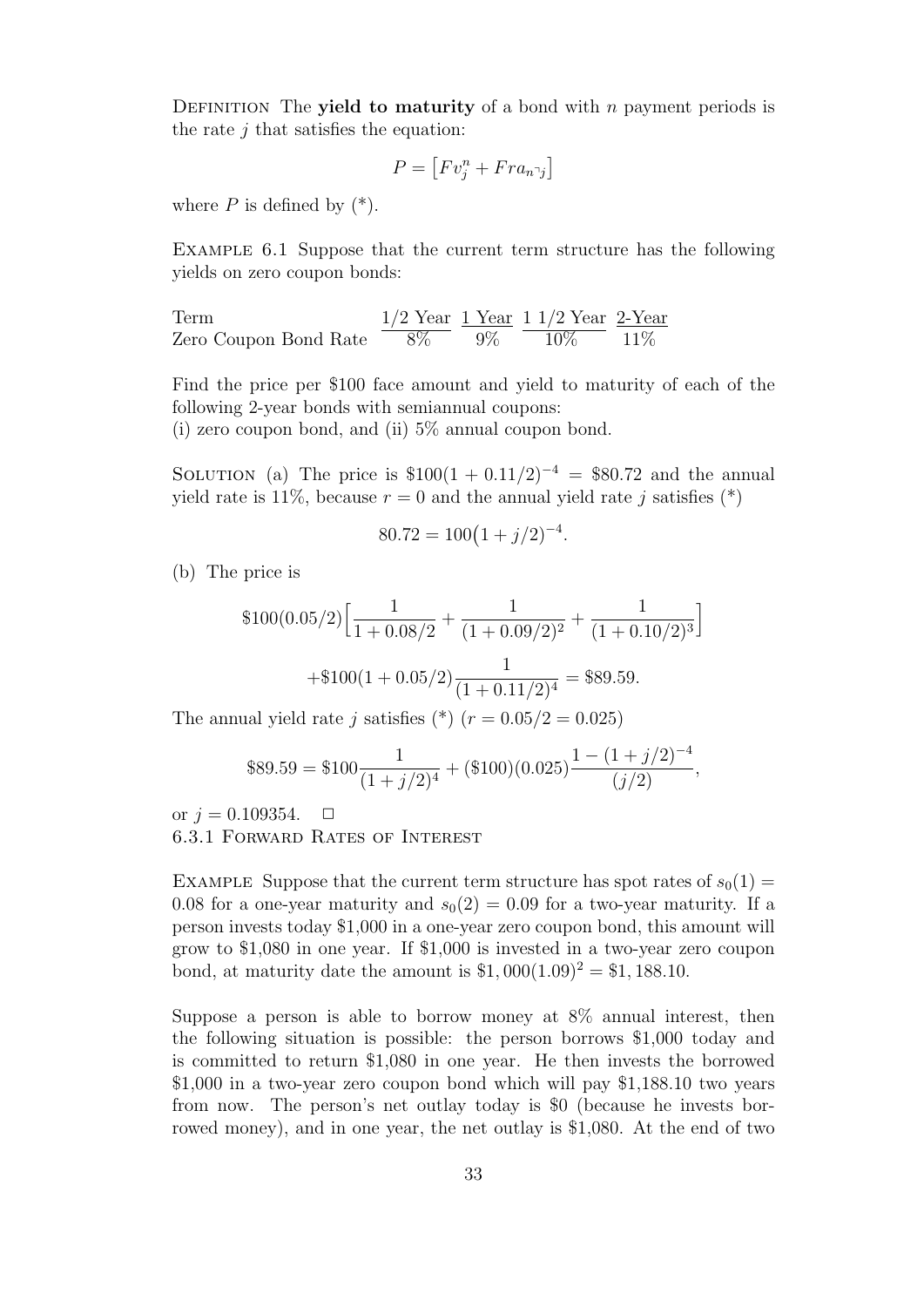years, however, the person receives \$1,188.10. Thus, the whole transaction is actually a deferral by one year of a one-year investment of \$1,080 with the annual return rate *i* that satisfies  $$1,080(1 + i) = $1,188.10$ , that is, *i* = 1*,* 188*.*10*/*1*,* 080 *−* 1 = 0*.*100092593 or 10.01%. This rate is called a **oneyear forward rate of interest**.

Another transaction is possible: the person borrows \$1,000 today at 9% annual effective interest rate, so he is committed to pay \$1,188.10 at the end of two years. He then invests \$1,000 in a one-year zero coupon bond and receives \$1,080 in one year. This transaction is equivalent to a one-year loan that is deferred by one year and has an effective annual interest rate  $10.01\%$ .  $\Box$ 

The general definition of a forward rate of interest is as follows.

DEFINITION Let  ${s_0(t)}_{t>0}$  denote the term structure of zero coupon bond yield rates. The *n−*1**-year forward, one year interest rate for the year from time**  $n-1$  **to time**  $n$  is

$$
\frac{(1+s_0(n))^n}{(1+s_0(n-1))^{n-1}}-1.
$$

Note. "Forward rate" refers to a transaction that starts in the future, not now.

6.3.2 Arbitrage with Forward Rates of Interest

Definition An **arbitrage** is a possibility of risk-free profit at zero cost.

EXAMPLE Suppose in our example, a lender offers to lend the person money for one year at rate 9.5% starting one year from now. Then to gain a positive profit with investment of amount 0, the person should do the following. He borrows \$1,000 at the annual effective interest rate 8%, and is committed to repay \$1,080 in one year. He invests \$1,000 in a two-year zero coupon bond and receives \$1,188.10 in two years. At the end of one year, the person receives \$1,080 from the lender and repays his loan. At the end of two years, his net profit is  $$1,188.10-(\$1,080)(1.095)=\$1,188.10-\$1,182.60=\$5.50.$ 

Another arbitrage opportunity arises when a borrower offers to pay the person an interest rate of 11% for a one year investment starting one year from now. Then the person borrows \$1,000 today at 9% annual effective interest rate and is committed to repay \$1,881.10 at the end of two years. He then invests \$1,000 in a one-year zero coupon bond and receives \$1,080 in one year. He lends that amount to the borrower at rate 11% for one year. The person has made a net investment of zero, and at the end of two years his profit is  $$1,080(1.11)$ - $$1,188.10=$  $$1,198.80$ - $$1,188.10=$  $$10.70$ .  $\Box$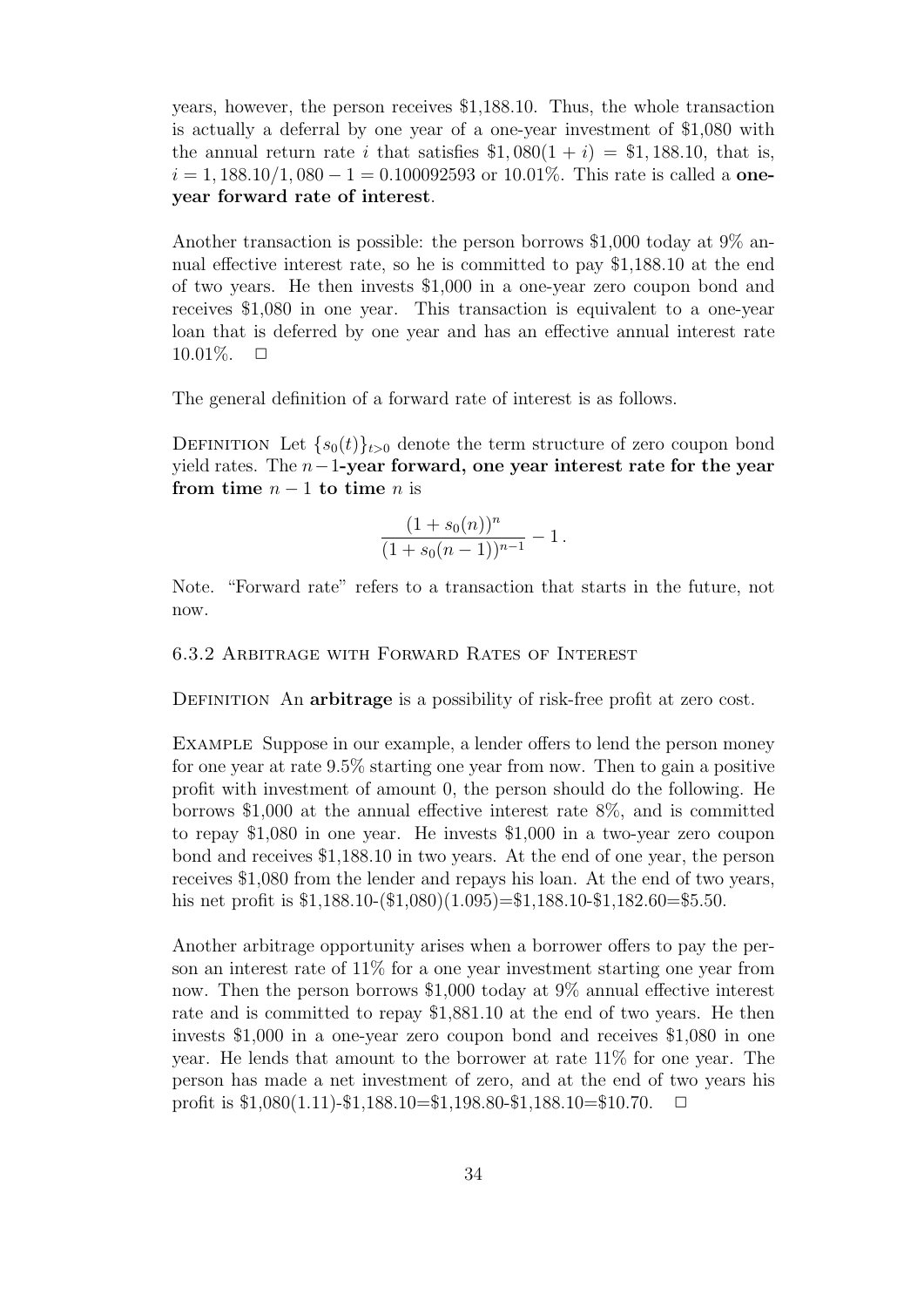#### 6.4.1 Sport Betting Arbitrage

Example A person gambles online for sport events. Suppose he bets \$1,000 on an event where team A plays with team B. Suppose also that one site offers a \$2.50 return on a bet of \$1 if team A wins, while another site offers a \$2.50 return on a bet of \$1 if team B wins. If the person bets \$500 on each site, his net profit is  $500 * 2.5 - 1,000 = 1,250 - 1,000 = 250$ .

More generally, if one site offers \$m for a bet of \$1 if team A wins, and another site offers \$n for a bet of \$1 if team B wins, then the person should bet  $x$  on the first site and  $y$  on the second site, where *x* and *y* satisfy

$$
\begin{cases}\nx + y = 1,000 \\
xm = yn\n\end{cases}\n\leftrightarrow\n\begin{cases}\nx = \frac{1,000n}{m+n} \\
y = \frac{1,000m}{m+n}\n\end{cases}
$$

The person's net profit is \$xm-1,000. For example, if one site offers \$2 for a \$1 bet if team A wins, and another site offers \$3 for a \$1 bet if team B wins, then a gambler should bet  $x=\frac{1000(3)}{2+3}$ =\$600 for team A, and \$400 for team B. Then the net profit is  $$1,200-\$1,000=\$200$ .  $\Box$ 

The website for sport betting arbitrage opportunities is www.arbhunters.co.uk.

8.1 THE DIVIDEND DISCOUNT MODEL OF STOCK VALUATION.

DEFINITION A **stock** represents ownership in a corporation, entitling the stockholder to certain privileges including the voting rights. In addition, stockholders receive periodically **dividends** which are shares of profit earned by the corporation. Selling shares of stock is the way for the corporation to raise funds.

A person buying stock shares would be looking for a return on the investment in the form of future dividends and share price increases. For an investor with a long-term outlook, intending to hold the stock indefinitely, the price of the stock might be regarded as the present value of future dividends expected to be paid on the stock.

If *d<sup>t</sup>* denotes the expected dividend payable at the end of the *t*th year from the stock purchase date, and let *i* denote the annual effective rate of return. Then the price of the stock can be computed according to the **dividend discount model for valuing stocks**,

$$
P = \sum_{t=1}^{\infty} \frac{d_t}{(1+i)^t}.
$$

Another formulation is in terms of the spot rates  $s_0(t)$ ,

$$
P = \sum_{t=1}^{\infty} \frac{d_t}{(1 + s_0(t))^t} \, .
$$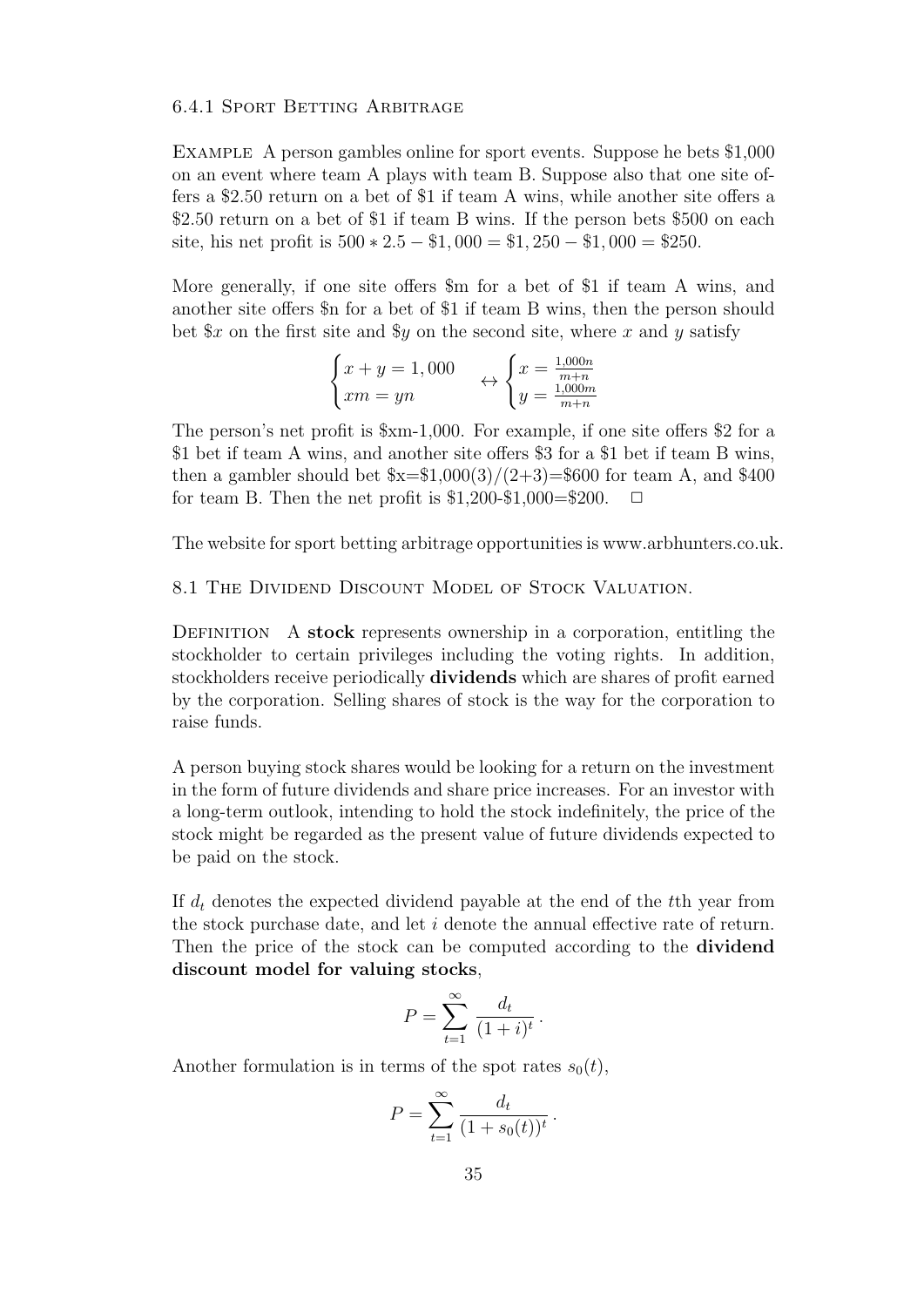Example 8.1 A stock is expected to pay dividends at the end of each year indefinitely. An investor wishes to receive an effective annual rate of return of 5%. Find the stock price if

(a) dividends are level at \$2 per year.

Solution The price is a present value of a perpetuity-immediate. Using the fact that

$$
\sum_{t=1}^{\infty} a^t = a + a^2 + a^3 + \dots = a(1 + a + a^2 + \dots) = \frac{a}{1 - a},
$$

we see that the price is

$$
P = \sum_{t=1}^{\infty} \frac{\$2}{(1+0.05)^t} = \frac{\$2(1.05)^{-1}}{1-(1.05)^{-1}} = \frac{\$2}{1.05-1} = \frac{\$2}{0.05} = \$40.
$$

(b) The first dividend is \$2, and subsequent dividends increase by 2% every year.

SOLUTION The price is

$$
P = \sum_{t=1}^{\infty} \frac{\$2(1+0.02)^{t-1}}{(1+0.05)^t} = \frac{\$2}{1.02} \sum_{t=1}^{\infty} \left(\frac{1.02}{1.05}\right)^t
$$

$$
= \frac{\$2}{1.02} \frac{1.02/1.05}{1-1.02/1.05} = \frac{\$2}{1.05-1.02} = \frac{\$2}{0.03} = \$66.67.
$$

8.2 Short Sale of Stock.

Typically an investor buys a stock and sells later at a higher price. An alternative way is to sell high a stock that an investor doesn't own (stock is borrowed from a lender) and then buy at a lower price later (and returns the stock plus dividends). This way is called a **short sale** of the stock.

Suppose the price of the stock is  $S_0$  at the time the short sale is opened, and is  $S_1$  at the closure time. If the stock paid a dividend of amount  $D$ , then the short seller must pay that amount to the original owner of the stock, and therefore, the net gain made by the short seller is  $S_0 - S_1 - D$ .

In practice, this transaction is arranged through an investment dealer. An initial amount called **margin** is required from the short seller at the time the short sale is made. The margin may be up to 50% of the stock price. The investor opens an account called the **margin account**. It is owned by the investor but administered by the dealer. If dividends are paid on the stock, they are deducted from the margin account. The money in the margin account is owned by the investor, and the dealer may pay interest on the account. A short sale can be summarized as follows: (i) stock price at time 0 is  $S_0$ , (ii) margin required at time 0 is M, (iii) margin account pays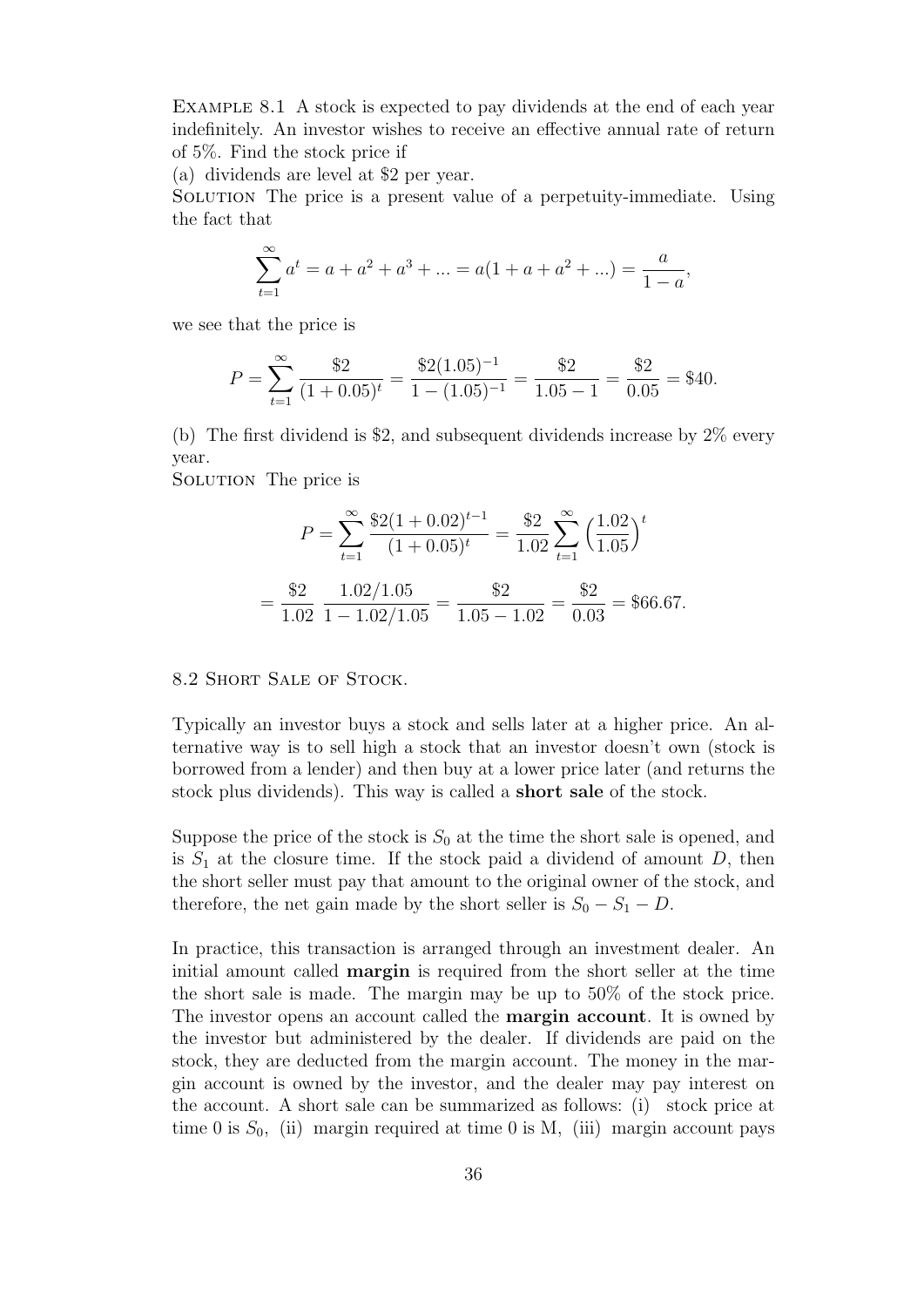interest at rate *i* per period, (iv) stock pays dividend of amount *D* at time 1, and (v) stock price at time 1 is  $S_1$ .

The short seller opens the margin account at time 0 with a deposit of amount *M*. The short sale is initiated at time 0. At time 1, the amount *M* grows with interest to  $M(1+i)$ . Also at time 1, when the short sale is terminated, the investor must pay  $S_1$  to buy the stock. The net gain on the short sale is  $S_0 - S_1$ . The net amount on the margin account at time 1, after the short sale is closed and the dividend is paid, is  $M(1+i) + S_0 - S_1 - D$ . The actual return rate *j* earned by the investor satisfies the equation

$$
M(1+j) = M(1+i) + S_0 - S_1 - D.
$$

Example 8.2 The margin requirement on a short sale of stock is 50% of the stock price, and the margin account pays 10% per year. The price of the stock is \$100 at the start of a year when the stock is sold short, and the short sale is closed at the end of the year and a dividend of \$5 is paid. Find the return rate earned by the short seller if the stock price at the end of the year is (a) \$90.

SOLUTION Given  $M = $100(0.5) = $50, i = 0.1, S_0 = $100, S_1 = 90, D = $5.$ The return rate satisfies

$$
$50(1+j) = $50(1+0.1) + $100 - $90 - $5,
$$

thus,  $j = 0.2$  or  $20\%$ . (b) \$100. SOLUTION The return rate satisfies

$$
$50(1+j) = $50(1+0.1) + $100 - $100 - $5,
$$

thus,  $j = 0$  or 0%. (c) \$110. The return rate satisfies

$$
$50(1+j) = $50(1+0.1) + $100 - $110 - $5,
$$

thus,  $j = -0.2$  or  $-20\%$ .

#### 9.1 FORWARD CONTRACT

Definition A **forward contract** is an arrangement to buy or sell a certain asset at a specific future time called the **delivery date**, for a specific price called the **delivery price**. No money changes hands at time 0, and the transaction takes place at the time *T*. The side that pays the delivery price at time *T* is said to **have a long position on the forward contract**, and the side that delivers the asset and is paid at time *T* is said to **have a short position on the forward contract**.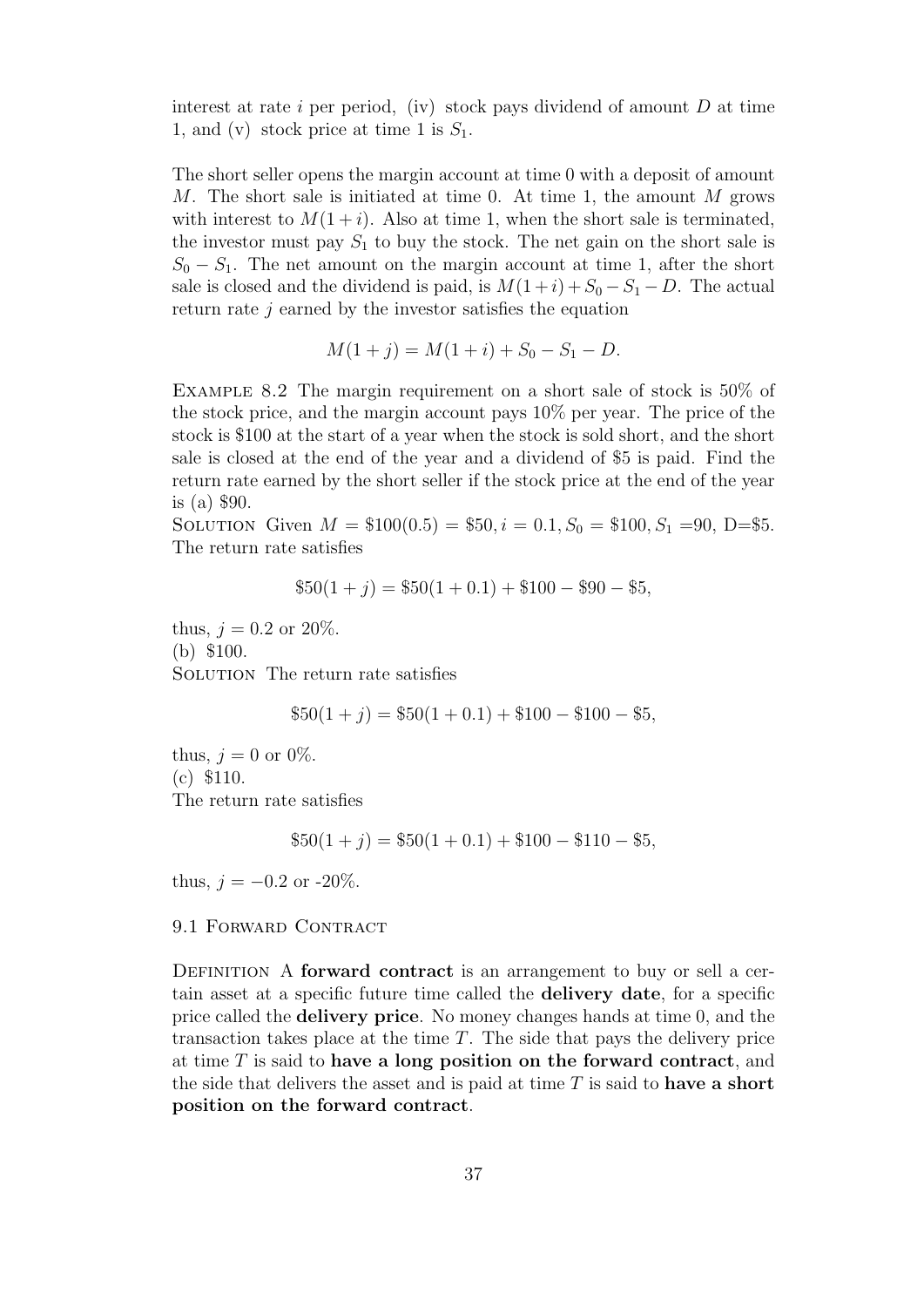Denote by *S*<sup>0</sup> the value of the asset at time 0 (called the **spot price at time 0**), and let *S<sup>T</sup>* be the value of the asset at time *T* (called **spot price at time** *T*). Let *F*0*,T* denote the delivery price. The **payoff on the long position** at time *T* is  $S_T - F_{0,T}$ . The **payoff** on the short position at time *T* is  $F_{0,T} - S_T$ .

Example 9.1 A corporation enters into a forward contract with a gold refiner to purchase 1,000 ounces of gold in one year (at time  $T = 1$ ) at the delivery price of \$950 per ounce. Suppose that the spot price at time  $T = 1$ of gold is \$900 per ounce. Find the payoffs on the long and short positions.

SOLUTION The payoff on the long position held by the corporation is  $S_1$  − *F*0*,*<sup>1</sup> = 1*,* 000(\$900 *−* \$950) = *−*\$50*,* 000*.* The payoff on the short position held by the gold refiner is \$50,000. Note that the corporation is obliged by the forward contract to pay \$950,000 for the gold that is worth \$900,000 in the current market.  $\Box$ 

## 9.1.2 Prepaid Forward Price on an Asset Paying No Income

DEFINITION A **prepaid forward contract** is an arrangement to buy or sell a certain asset, in which the side with the long position (called the **long side**) pays the price at time 0, and the side with the short position (called the **short side**) delivers the asset at time *T*. The amount paid by the long side at time 0 is called the **prepaid forward price**.

Denote by  $F_{0,T}^P$  the prepaid forward price. For an asset that pays no dividends or coupons or any other income, the prepaid forward price is equal to the spot price at time 0, that is,  $F_{0,T}^P = S_0$ . If  $F_{0,T}$  is not equal to  $S_0$ , then it is possible to create an arbitrage opportunity.

Example 9.2 A share of stock costs \$100 at time 0. Suppose that a prepaid forward price is \$105. How to make an arbitrage gain?

Solution Sell the forward contract at \$105 with the delivery date in one year. Buy a share of stock for \$100, and put the \$5 into your pocket.

## **10.4.1. Pricing Stock Options. An example.**

**Definition.** A stock is a share in a company. The price of the stock changes randomly.

**Definition.** A bond is an interest-bearing certificate issued by the government or business, and redeemable on a specified date. The price of the bond is fixed.

**Definition.** An option is a right to purchase a stock at a future time at a fixed price. Note that the option is a right, but not an obligation.

**Definition.** An investor's portfolio is a collection of shares of a risky stock,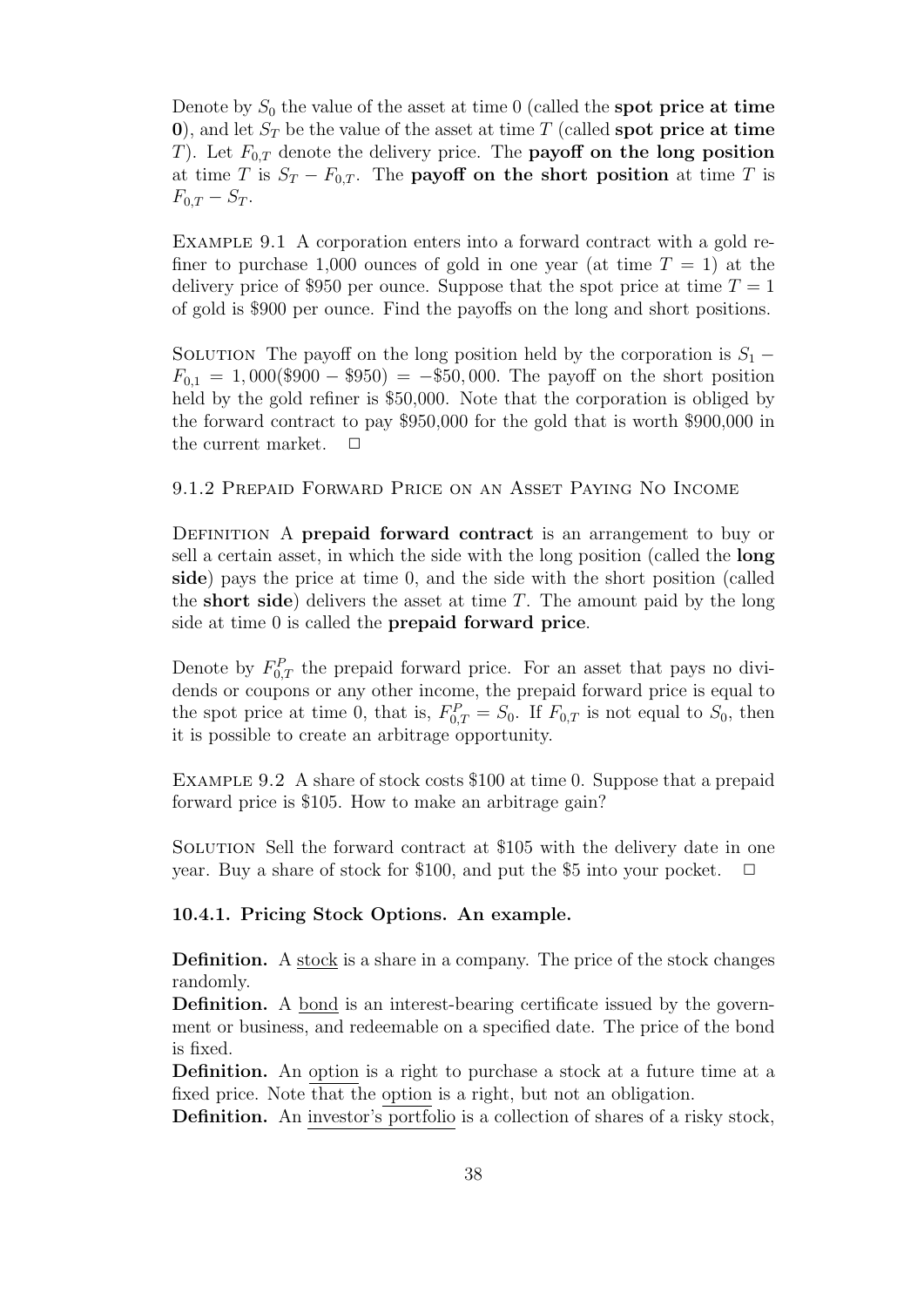options to buy a stock, and secure bonds.

**Example (Option Pricing).** Suppose we have an option to purchase a stock at a future time at a fixed price. How much should we pay for this option now?

Suppose that the present value of a stock is \$100 per share. After one time period it will be worth either \$200 or \$50. We are given an option, at a cost of *cy*, to buy *y* shares of this stock in one time unit for \$150 per share. So, if we purchase the option, and the stock rises to \$200, we will exercise the option and get \$50 per share of a net profit. However, if the stock is worth \$50, we will not exercise the option.

Besides the option, we purchase for our portfolio *x* shares of the stock for \$100 each. We will assume that both *x* and *y* can be positive as well as negative (negative meaning we are selling the stock or option).

We are interested in determining *c*, the unit cost of the option. We will show that unless  $c = 50/3$ , there will be a portfolio that will result in a positive gain.

Our portfolio at time 1 will be worth  $$200x+$50y$  if the stock price is \$200, and \$50x if the stock price is \$50. Suppose we choose *y* so that  $200x + 50y = 50x$ , or  $y = -3x$ . Therefore, the cost of the original portfolio is  $100x - 3xc$ , and the gain is  $50x - 100x + 3xc = (3c - 50)x$  which is zero if  $c = 50/3$  and can be made positive otherwise. For example, if  $c = 20$ , then we buy one share of stock  $(x=1)$  and sell three shares of the option  $(y=3)$  and make the profit of \$10. If  $c=15$ , then we sell one share of stock  $(x=-1)$  and buy three shares of options  $(y=3)$ , and attain the profit of \$5. **Definition.** A sure win betting scheme is called an arbitrage.

In this example, there is no arbitrage only if  $c = 50/3$ .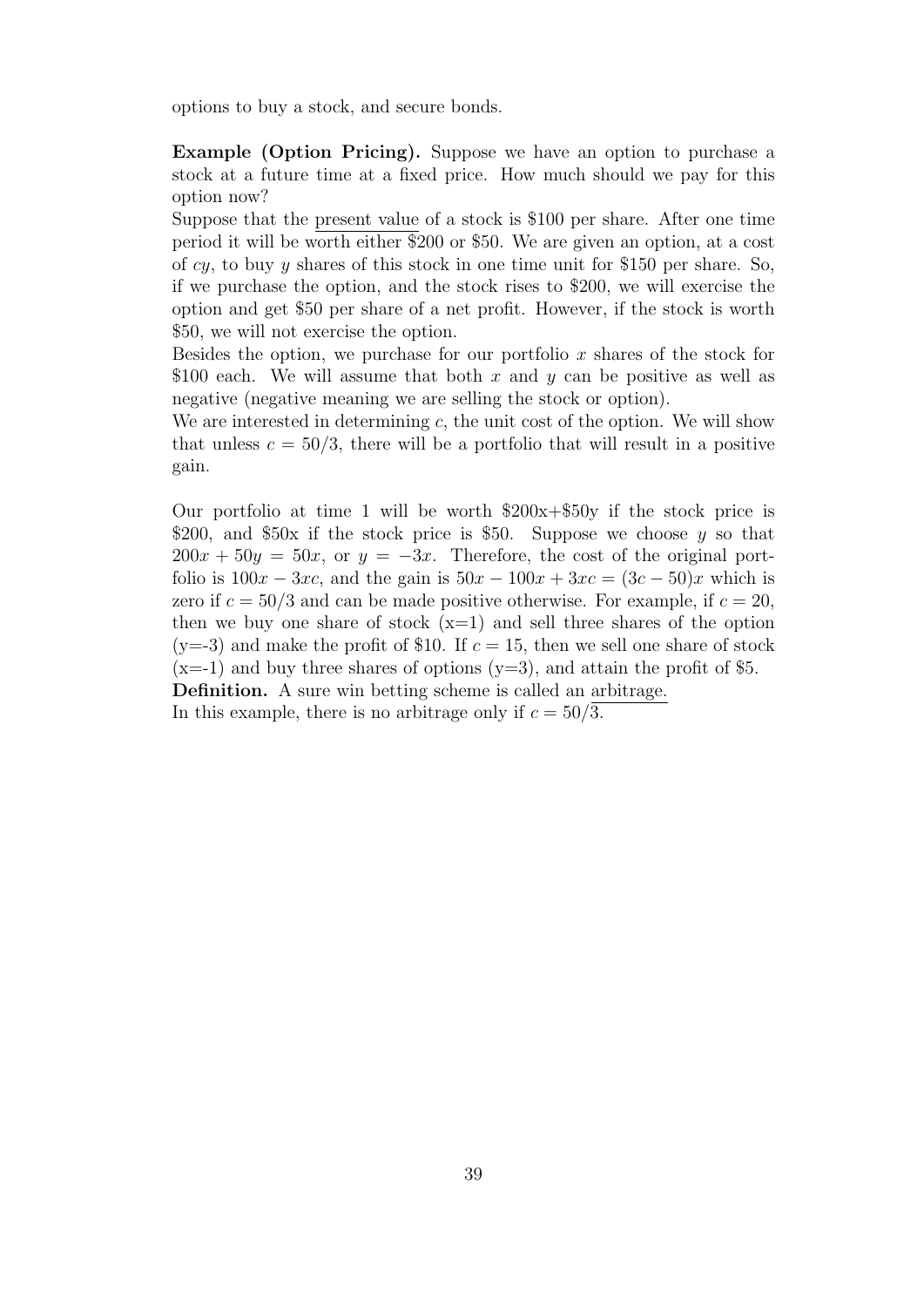#### **10.4.2. The Arbitrage Theorem.**

Consider an experiment with the sample space  $S = \{1, 2, \ldots, m\}$ . Suppose that *n* wagers are available. A betting scheme is a vector  $\mathbf{x} = (x_1, \ldots, x_n)$ such that  $x_1$  is bet on wager 1,  $X_2$  is bet on wager 2,..., and  $x_n$  is bet on wager  $n$ . If the outcome of the experiment is  $j$ , then the return from the betting scheme is  $\sum_{i=1}^{n} x_i r_i(j)$ .

**Theorem (The Arbitrage Theorem).** If *X* is the outcome of the experiment, then there is a probability vector  $\mathbf{p} = (p_1, \ldots, p_m)$  for *X* such that for all  $i = 1, \ldots, n$ ,  $\mathbb{E}[r_i(X)] = \sum_{j=1}^m p_j r_i(j) = 0$ . Else, there is a betting scheme that leads to a sure win.

**Example.** In our example, there are two possible outcomes – the values of the stock at time  $1 - $200$  and \$50. There are two wagers: to buy (sell) the stock, and to buy (sell) the option. By the arbitrage theorem, there is no sure win strategy if there exists  $(p, 1-p)$  such that the expected return under both wagers is 0. The return for stock is  $200 - 100 = 100$  if the outcome is 200, and  $50 - 100 = -50$  if the outcome is 50. Thus, E[stock return] =  $100 p - 50(1 - p) = 0$  iff  $p = 1/3$ . Then, the expected return for option is E[ option return] =  $(50 - c)p - c(1 - p) = 50p - c = 50/3 - c = 0$ iff  $c = 50/3$ .

#### **10.4.3. The Black-Scholes Option Pricing Formula.**

**Definition.** Suppose we will be given amount  $v$  at time *t*. If we were given \$*v* now, we could've loaned out the money with interest at a continuously compounded rate of  $100 \alpha\%$  per unit time, and get  $\frac{6}{3}v e^{\alpha t}$  at time *t*. Therefore, the present value of  $v$  given to us at time *t* is  $v e^{-\alpha t}$ . The quantity  $\alpha$  is called the discount factor. The function  $e^{-\alpha t}$  is called the discount function.

## **Derivation of the Black-Scholes (Merton) Model (1973)**.

Let  $X(t)$  be the price of a stock at time  $t$ . The present value of the stock is  $X(0) = x_0$ .

Suppose we have two wagers. One is to buy (or sell) the stock at the price  $X(s)$  at time  $s < t$ , and then sell (or buy) this stock at time *t* for the price  $X(t)$ . The other wager is to buy (or sell) an option that gives us the right to buy stock at time *t* for a price *K* per share.

To deal with the first wager, compute the present values of the stock prices  $X(s)$  and  $X(t)$ , so that they are on the same scale. The present value of the stock price at time *s* is  $e^{-\alpha s} X(s)$ , and the present value of the stock price at time *t* is  $e^{-\alpha t} X(t)$ .

By the arbitrage theorem, there is no sure win strategy if the expected return of this wager is zero, that is,

$$
\mathbb{E}[e^{-\alpha t} X(t) | X(u), 0 \le u \le s] = e^{-\alpha s} X(s). \quad (*)
$$

Now we go to the second wager. The option is worth  $(X(t) - K)^+$  at time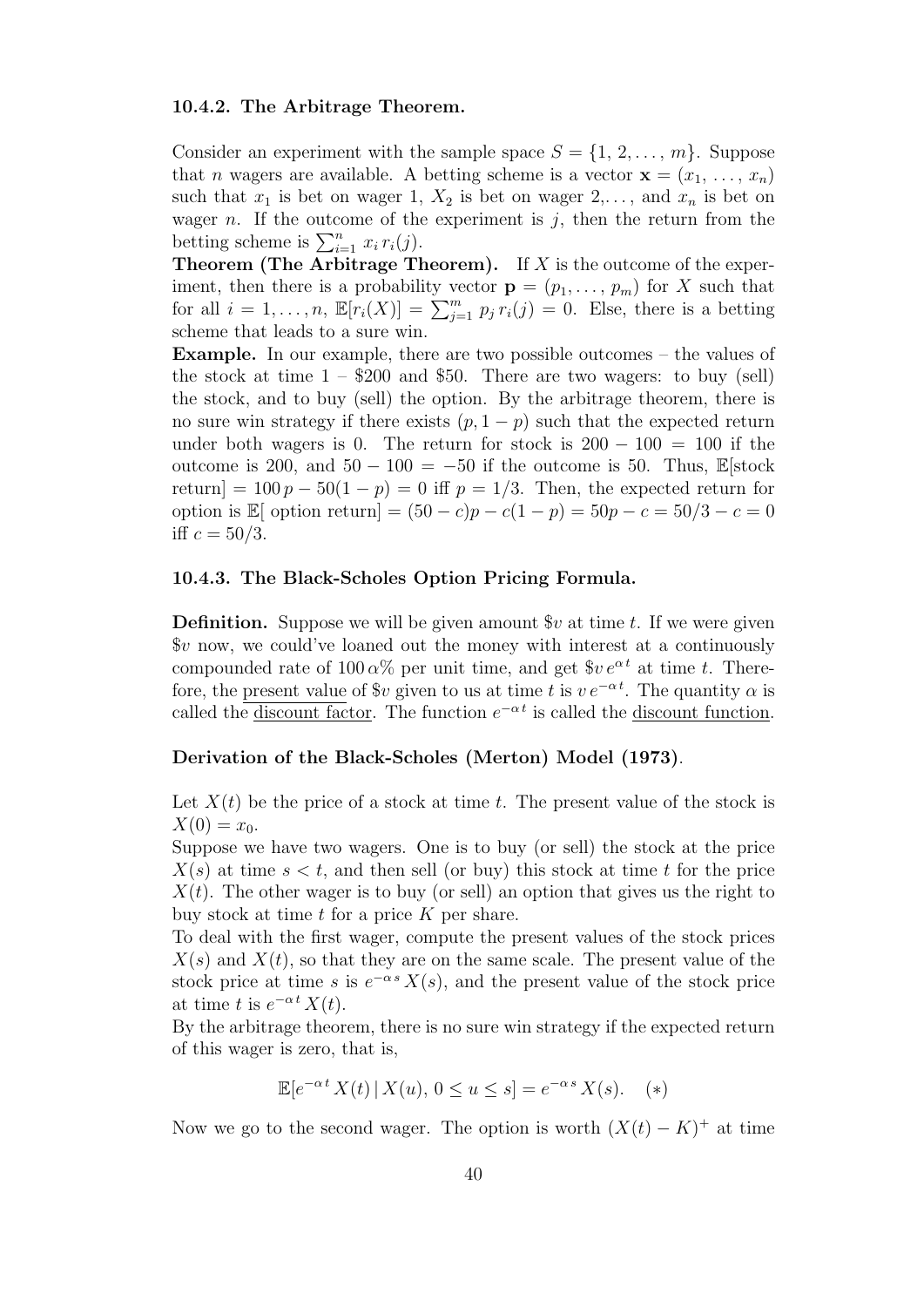*t*, hence, and the present value of the option is  $e^{-\alpha t}(X(t) - K)^+$ . If *c* is the cost of the option, then, by the arbitrage theorem,

$$
\mathbb{E}[e^{-\alpha t}(X(t) - K)^{+} - c] = 0. \quad (**)
$$

To find *c*, we need to find a probability that satisfies (\*). Then, *c* will satisfy (\*\*) computed under the same probability.

The Black-Scholes model assumes that  $X(t)$  is a geometric Brownian motion, that is,  $X(t) = x_0 e^{Y(t)}$  where  $Y(t) \sim N(\mu t, \sigma^2 t)$ . Therefore,

$$
\mathbb{E}\left[X(t) \mid X(u), 0 \le u \le s\right] = \mathbb{E}\left[x_0 e^{Y(t)} \mid Y(u), 0 \le u \le s\right]
$$

$$
= x_0 \mathbb{E}\left[e^{Y(t) - Y(s) + Y(s)} \mid Y(u), 0 \le u \le s\right]
$$

$$
= x_0 e^{Y(s)} \mathbb{E}\left[e^{Y(t) - Y(s)} \mid Y(u), 0 \le u \le s\right]
$$

$$
= X(s) \mathbb{E}\left[e^{Y(t) - Y(s)}\right] = X(s) e^{\mu(t-s) + \sigma^2(t-s)/2}.
$$

Let  $\mu + \sigma^2/2 = \alpha$ . Then,

$$
\mathbb{E}[e^{-\alpha t} X(t) | X(u), 0 \le u \le s] = e^{-\alpha t} X(s) e^{\alpha(t-s)} = e^{-\alpha s} X(s).
$$

Thus, the equation (\*) is satisfied if we choose the probability corresponding to  $X(t) = x_0 e^{Y(t)}$  where  $Y(t) \sim N(\mu t, \sigma^2 t)$ , and where  $\mu + \sigma^2/2 = \alpha$ . Now we can compute  $c$  from equation  $(**)$ . We have

$$
c = \mathbb{E}\left[e^{-\alpha t}(X(t) - K)^+\right] = e^{-\alpha t} \int_{-\infty}^{\infty} (x_0 e^y - K)^+ \frac{1}{\sqrt{2\pi \sigma^2 t}} e^{-(y-\mu t)^2/(2\sigma^2 t)} dy
$$

$$
= \int_{\ln(K/x_0)}^{\infty} (x_0 e^y - K) \frac{1}{\sqrt{2\pi \sigma^2 t}} e^{-(y-\mu t)^2/(2\sigma^2 t)} dy
$$

$$
= \lim_{\epsilon \to 0} \mathbb{E}\left[\exp\left(-\frac{y - \mu t}{\epsilon}\right) - K e^{-\alpha t} \Phi\left(\frac{t}{\epsilon}\right)\right]
$$

where

$$
b = \frac{\mu t - \ln(K/x_0)}{\sigma \sqrt{t}}.
$$

**Example.** The current price of a stock is \$100. Suppose the stock price can be modelled by the Black-Scholes model with drift coefficient  $\mu = -0.45$  and volatility  $\sigma = 1$ . Compute the cost of the option to buy the stock at time  $t = 3$  for the cost of  $K = $100$ .

*Solution:*  $\alpha = \mu + \frac{\sigma^2}{2} = 0.05$ ,  $b = \frac{(-0.45)(3) - \ln(100/100)}{(1)\sqrt{3}} \approx -0.78$ ,  $c =$  $(100)\Phi(0.95) - (100)e^{-(0.05)(3)}\Phi(-0.78) \approx (100)(0.8289) - (100)(0.8607)(0.2177) \approx$ \$64*.*17*.*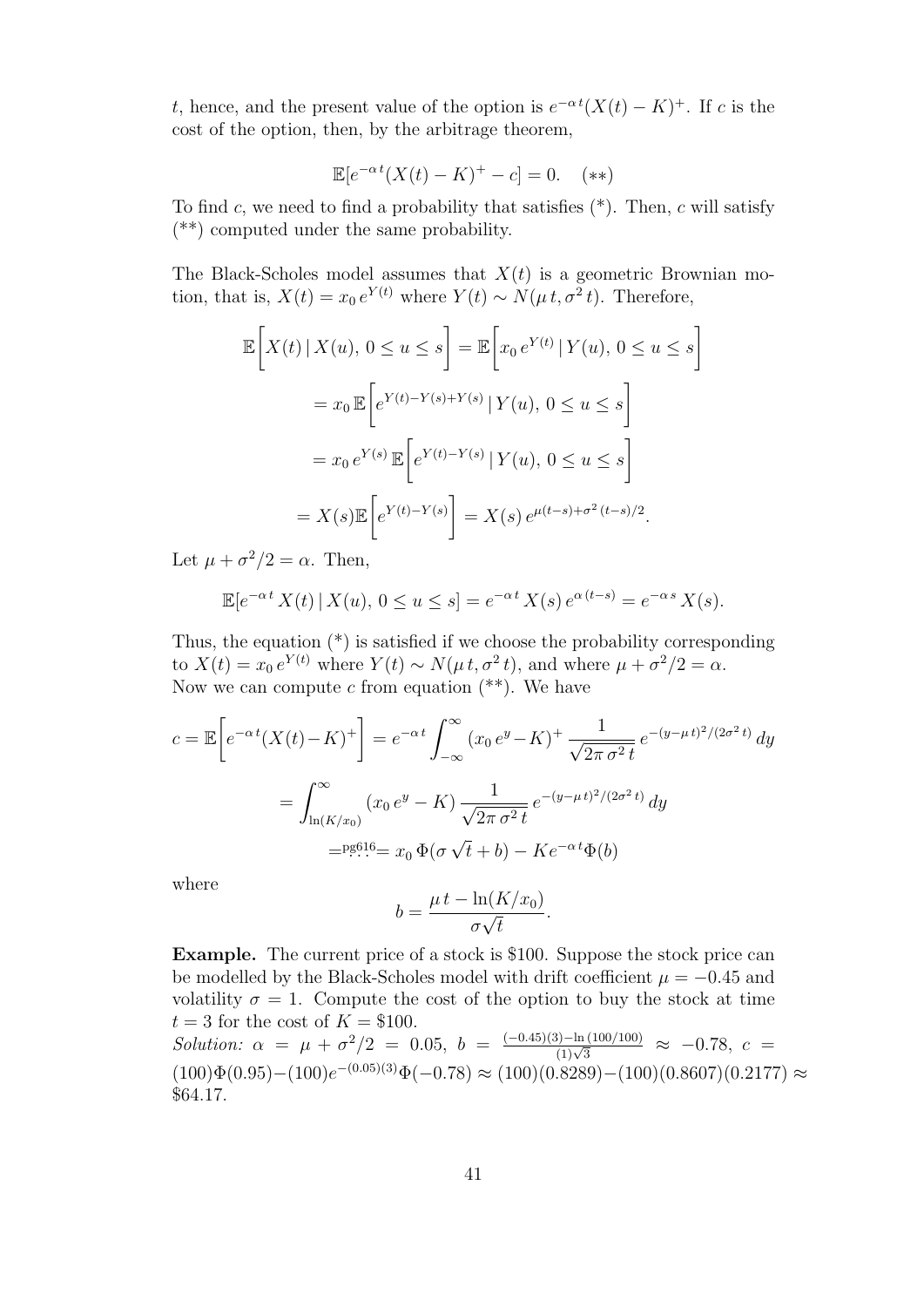#### **7.2 Asset-Liability Matching and Immunization.**

In the course of conducing business, a company will make commitments involving future income and outgo of capital. To maintain viable (or even profitable) position, the company will make investments so that funds are available for outgoing payments whenever needed. Denote by  $L_t$  the company's liability due (or outgoing payments) at time  $t$ , and let  $A_t$  be the company's asset income (revenue, inflow of cash, proceeds) at time *t*. If the company can arrange its investments so that the asset income exactly covers the liability due at each point in time, that is,  $L_t = A_t$  for all *t*, then the projected asset income and liabilities due are said to be exactly matched.

Example 7.5. A small company is terminating its operations and has decided to provide its three employers with severance package that pays \$10,000 per year (at the end of each year) up to and including age 65, and a lump sum of \$100,000 at age 65. The employees are now exact ages 50, 53, and 55. The company buys three bonds with a face amount of \$100,000 each, an annual coupon rate 10% and maturities of 10, 12, and 15 years. Determine the cost to the company to fund the severance packages if the bonds have effective annual yield rates of 10% for the 10-year bond, 11% for the 12-year bond, and 12% for the 15-year bond.

SOLUTION:  $P = Fv^{t} + Fra_{n}^{j}$ . For the 10-year package,  $P = 100,000/(1.1)^{10} +$ 100*,* 000(0*.*1)(1 − (1*.*1)<sup>-10</sup>)/0*.*1 = 100*,* 000; for the 12-year package,  $P =$ 100*,* 000*/*(1*.*11)<sup>12</sup> + 100*,* 000(0*.*1)(1*−*(1*.*11)*−*<sup>12</sup>)*/*0*.*11 = 93*,* 507*.*64; and for the 15-year package,  $P = 100,000/(1.12)^{15} + 100,000(0.1)(1 - (1.12)^{-15})/0.12 =$ 86*,* 378*.*27*.* The total cost to the company is 279*,* 885*.*91. With purchase of these bonds, the company's liability to the three employees are exactly matched.

### 7.2.1. Redington Immunization.

In asset-liability matching we assumed that the term structure doesn't change over time, and that the yield rate  $i_0$  is constant for all times to maturity. That is,

$$
PV_A(i_0) = \sum_{t=0}^{n} A_t v_{i_0}^t = \sum_{t=0}^{n} L_t v_{i_0}^t = PV_L(i_0). (*)
$$

In reality, it is impossible to know the future behavior of interest rates  $i_0$ . Without exact matching  $(A_t = L_t \text{ for all } t)$ , there is a risk that there won't be sufficient asset income to balance the liabilities due, that is,  $PV_A(i) < PV_L(i)$ .

In 1952, an actuary F.M. Redington introduced a theory of immunization for an asset/liability flow. According to this theory, with a careful structuring of  $A_t$  in relation to  $L_t$ , small variations in the interest rate will result in surplus, that is,  $PV_A(i) > PV_L(i)$  for both  $i > i_0$  and  $i < i_0$ . Suppose the allocation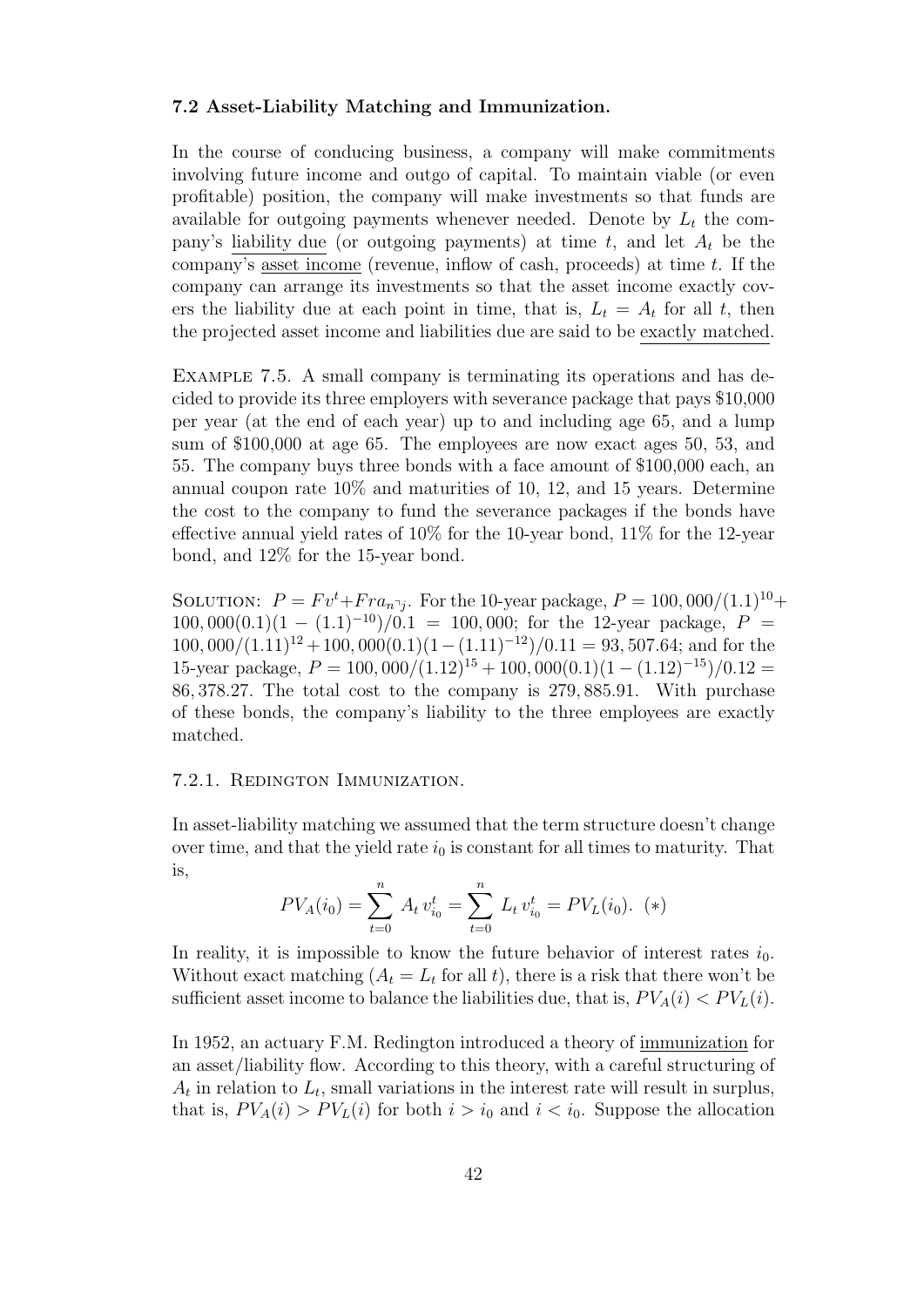of asset income satisfies the following conditions:

$$
PV_A(i_0) = PV_I(i_0), \frac{d}{di} PV_A(i) \Big|_{i_0} = \frac{d}{di} PV_L(i) \Big|_{i_0}, (*)
$$

and

$$
\frac{d^2}{di^2}PV_A(i)\Big|_{i_0} > \frac{d^2}{di^2}PV_L(i)\Big|_{i_0}.\ \ (***)
$$

Define the function  $h(i) = PV_A(i) - PV_L(i)$ . We have  $h(i_0) = h'(i_0) = 0$  and  $h''(i_0) > 0$ . Hence,  $h(i)$  has a local minimum at  $i_0$ , and thus, there exist an interval  $(i_l, i_u)$  such that for all *i* in this interval,  $h(i) > h(i_0)$  or, equivalently,  $PV_A(i) > PV_L(i)$ . In this case the asset/liability flow is immunized against small changes in interest rate *i*. The immunization of the portfolio is called Redington immunization.

Example 7.7 To immunize liabilities due in the severance packages in our previous example, the company purchases an investment portfolio consisting of two zero coupon bonds, due at times  $t_1$  and  $t_2$ . Suppose that the term structure is constant at an effective annual rate of 10%. For each of the following pairs  $t_1$  and  $t_2$ , determine how many zero coupon bonds must be purchased and whether the portfolio is in an immunized position.

(a) 
$$
t_1 = 6, t_2 = 12.
$$
  
(b)  $t_1 = 2, t_2 = 14$ 

(b)  $t_1 = 2, t_2 = 14.$ 

SOLUTION: Let X and Y be the amounts of purchased zero coupon bonds with maturity at times  $t_1$  and  $t_2$ , respectively. We need to find X and *Y*. Under  $(*), X v^{t_1} + Y v^{t_2} = \sum_{t=1}^{15} L_t v^t = 300,000$ , the present value of liabilities. Note that  $v = 1/(1 + i)$ , therefore,

$$
\frac{d}{di}v^t = \frac{d}{di}\frac{1}{(1+i)^t} = -t\frac{(1+i)^{t+1}}{2}(-v)(t v^t).
$$

Using that and (\*\*), we have  $t_1 X v^{t_1} + t_2 Y v^{t_2} = \sum_{t=1}^{15} t L_t v^t = 30,000v +$  $2(30,000)v^{2}+3(30,000)v^{3}+...+9(30,000)v^{9}+10(130,000)v^{10}+11(20,000)v^{11}+$  $12(120,000)v^{12} + 13(10,000)v^{13} + 14(10,000)v^{14} + 15(110,000)v^{15} = 2,262,077.228$ 

Solving these two equations for *X* and *Y* , we get

- (a)  $X = $395,035.30 \text{ and } Y = $241,699.38.$
- (b)  $X = $195,407.21$  and  $Y = $525,977.96$ .

To see whether portfolio is immunized, check whether (\*\*\*) holds. We have to check whether  $t_1^2 X v^{t_1} + t_2 Y v^{t_2} > \sum_{t=1}^{15} t^2 L_t v^t = 22,709,878.$ 

(a)  $t_1^2 X v^{t_1} + t_2 Y v^{t_2} = 19, 117, 390$ , so not immunized.